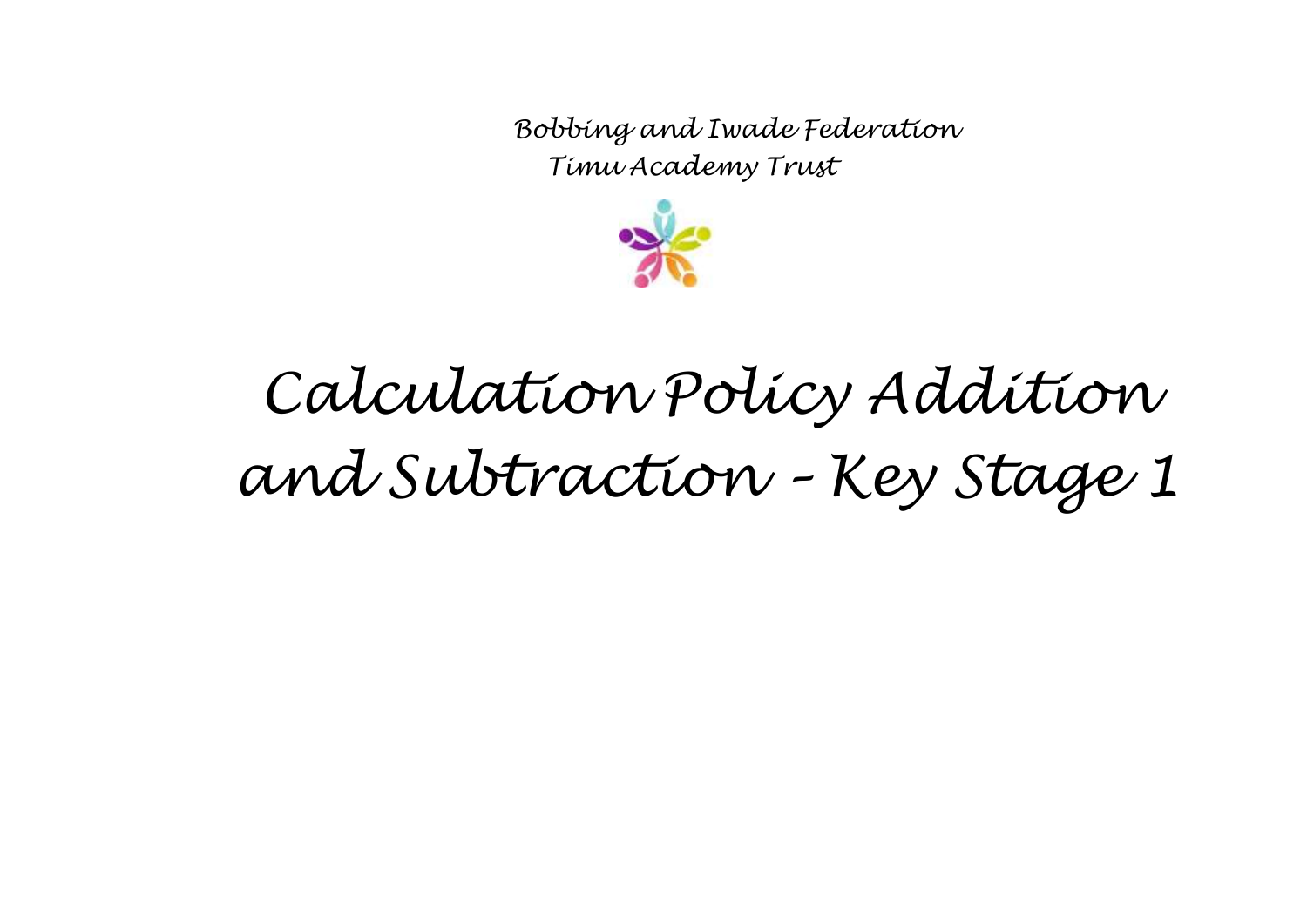- *The principal focus of mathematics teaching in Key Stage 1 is to ensure that pupils develop confidence and mental fluency with whole numbers, counting and place value. This should involve working with numerals, words and the four operations, including practical resources (for example, concrete objects and measuring tools).*
- *By the end of Year 2, pupils should know the number bonds to 20 and be precise in using and understanding place value. An emphasis on practice at this early stage will aid fluency.*

| End of Year  | Rapid Recall                    | <b>Mental Calculation</b>      | Language           | Using and Applying                   |
|--------------|---------------------------------|--------------------------------|--------------------|--------------------------------------|
| Expectations |                                 |                                |                    |                                      |
| Year 1       | Bonds to 10                     | Bonds to 20                    | Put together       | Solve simple one-step problems that  |
|              |                                 | $O +$ Multiple of 10           | Add                | involve addition and subtraction,    |
|              | 1 more or less than a           |                                | Altogether         | using concrete objects and pictorial |
|              | number                          |                                | Total              | representations, and missing         |
|              |                                 |                                | Take away          | number problems.                     |
|              |                                 |                                | Difference between | For example,                         |
|              |                                 |                                | More and less than | $3 + 2 = 14$                         |
|              |                                 |                                | Equal              | $7 = 2 - 11$                         |
| Year 2       | Bonds to 20                     | $TO + O$                       | Sum                | Solve simple one-step problems with  |
|              |                                 | TO $\pm$ Multiple of 10        | Difference         | addition and subtraction using       |
|              | Related ± bonds to 100 with     | Adding three one-digit numbers | <b>Inverse</b>     | concrete objects and pictorial       |
|              | multiples of 10.                |                                | Calculate          | representations, including those     |
|              | For example, $10 - 3 = 7$ , so, | Bonds to 100 with multiples of | Partition          | involving numbers, quantities and    |
|              | $100 - 30 = 70$                 | 10 and 5                       |                    | measures.                            |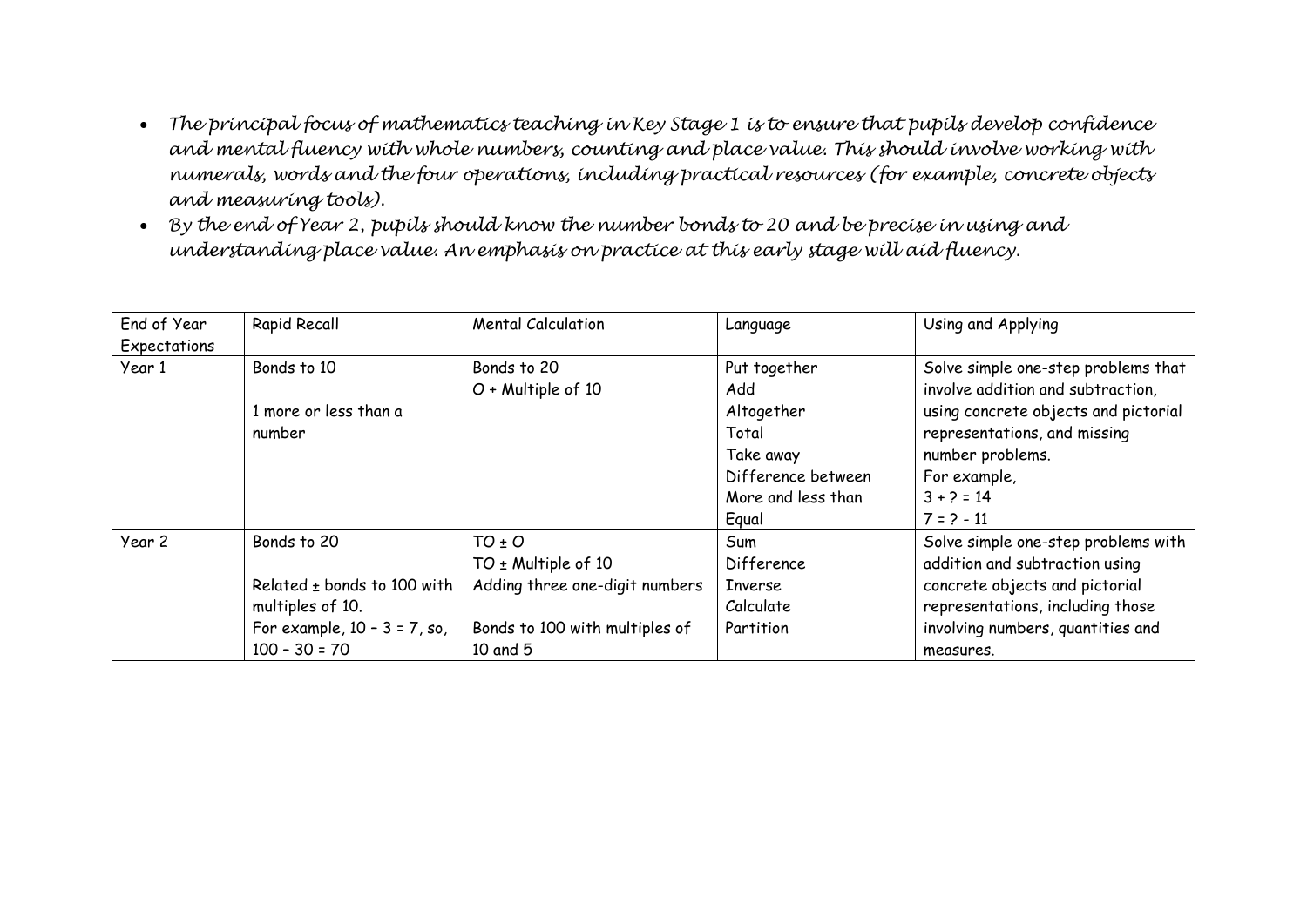| Year 1         | Concrete                        | Pictorial               | Conceptual            | Using and Applying     |
|----------------|---------------------------------|-------------------------|-----------------------|------------------------|
| Finding one or | Counting on and back using      | Introduce bar models to | Introduction to + -   | 5 people were on a     |
| more less      | familiar objects and resources  | compare quantities      | and = symbols to      | bus. 1 more person got |
|                |                                 |                         | create number         | on. How many people    |
|                |                                 |                         | sentences.            | are there altogether?  |
|                | One more                        |                         | $5 - 1 = 4$           |                        |
|                |                                 |                         | $4 + 1 = 5$           | I have £6. My brother  |
|                | One less                        |                         | (Children need to     | has £1 less than me.   |
|                |                                 |                         | understand the        | How much money does    |
|                |                                 |                         | concept of equality   | he have?               |
|                |                                 |                         | before using the '='  |                        |
|                |                                 |                         | sign. Calculations    | Use the number 3 to    |
|                |                                 |                         | should be written     | 8. How many pairs can  |
|                |                                 |                         | either side of the    | you find which have a  |
|                |                                 |                         | equality sign so that | difference of 1?       |
|                |                                 |                         | the sign is not just  |                        |
|                |                                 |                         | interpreted as 'the   |                        |
|                |                                 |                         | answer'.)             |                        |
|                |                                 |                         | $2 = 1 + 1$           |                        |
|                |                                 |                         | $2 + 3 = 4 + 1$       |                        |
|                |                                 |                         |                       |                        |
|                |                                 |                         | Missing number        |                        |
|                |                                 |                         | problems.             |                        |
|                |                                 |                         | $4 = 2 - 1$           |                        |
|                |                                 |                         | $5 = 2 + 1$           |                        |
|                |                                 |                         | $2 - 1 = 5$           |                        |
|                |                                 |                         | $? + 1 = 8$           |                        |
| Use addition   | Counting using familiar objects | Bar models              | Using number          | I bought 5 sweets. My  |
| as combining   | and resources.                  |                         | sentences and         | friend gave me 4       |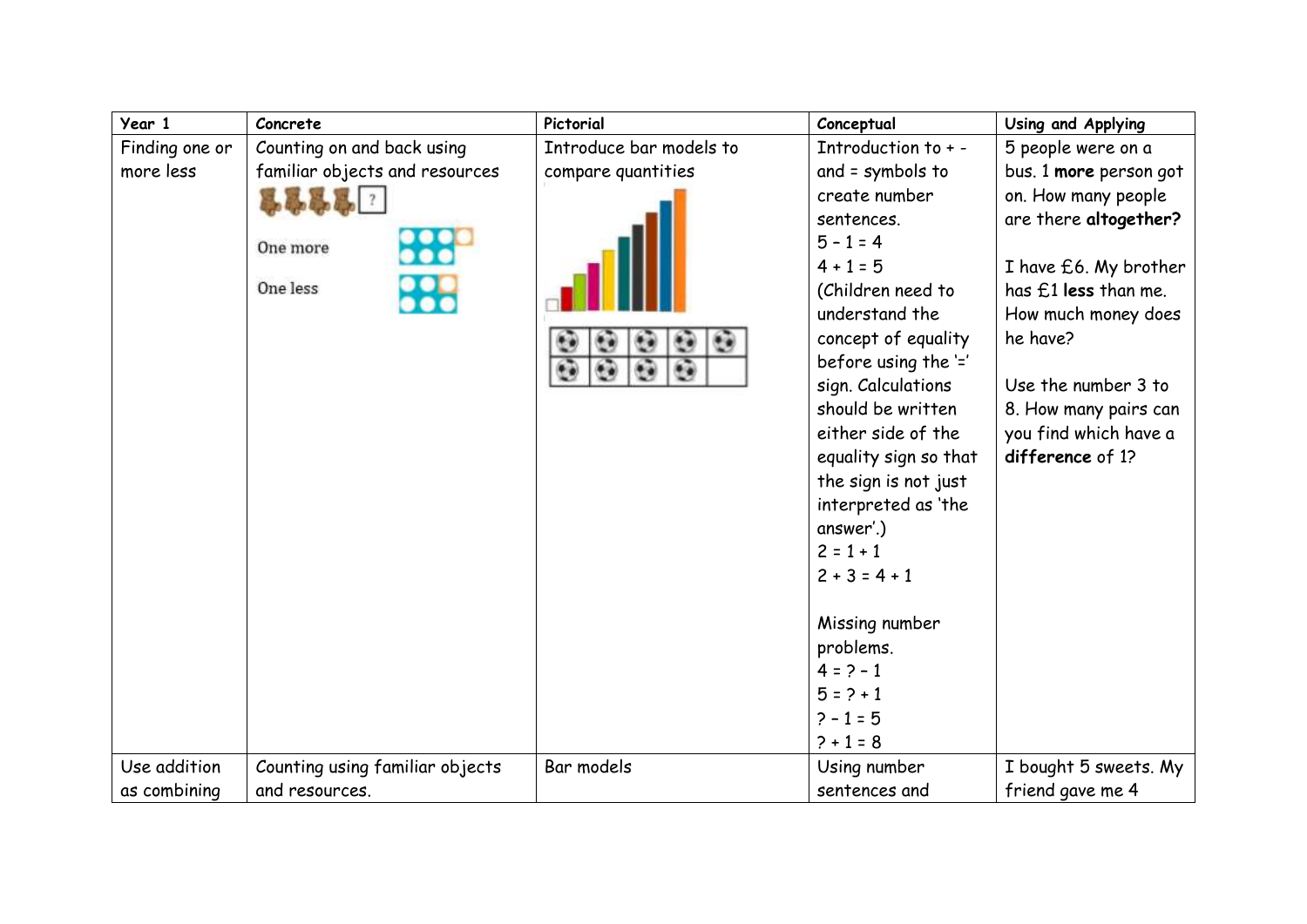| groups<br>(aggregation)                                                                          | 1, 2, 3<br>1, 2, 3, 4<br>1, 2, 3, 4, 5, 6, 7                |                                         | beginning to<br>calculate mentally<br>$7 + 2 = 9$<br>$2 + 7 = 9$<br>$9 = 2 + 7$                                                                                                                  | more. How many do I<br>have in total?<br>How many different<br>additions can you find                                                                                                                                                                                       |
|--------------------------------------------------------------------------------------------------|-------------------------------------------------------------|-----------------------------------------|--------------------------------------------------------------------------------------------------------------------------------------------------------------------------------------------------|-----------------------------------------------------------------------------------------------------------------------------------------------------------------------------------------------------------------------------------------------------------------------------|
| Addition as<br>counting on<br>(augmentation)                                                     | Counting using familiar objects<br>and resources<br>$7 + 4$ | Bar model comparisons                   | $9 = 7 + 2$<br>Missing number<br>problems<br>$8 = 3 + 2$<br>$9 = 2 + 2$<br>$9 = 2 + 5$<br>$4 = 9 - ?$<br>$? = 9 - 4$                                                                             | with a total of 9?                                                                                                                                                                                                                                                          |
| Doubling and<br>halving<br>numbers<br>within 20 (as<br>repeated<br>addition and<br>subtraction). | Use familiar objects and<br>resources<br>₩₩                 | Using a variety of models and<br>images | Using number<br>sentences and<br>beginning to<br>calculate mentally<br>$6 + 6 =$<br>Double $9 =$<br>$14 = Double$ ?<br>Half of $18 = ?$<br>$10 = \text{half of }$<br>$7 = 14 - ?$<br>$4 + 2 = 8$ | I had 10 pennies. I<br>gave my friend half of<br>my money. How much<br>do we each have?<br>Class 1 has 8 girls.<br>Class 2 has double the<br>number of girls. How<br>many girls are there in<br>Class 2?<br>How many doubles can<br>you find which include<br>the number 4? |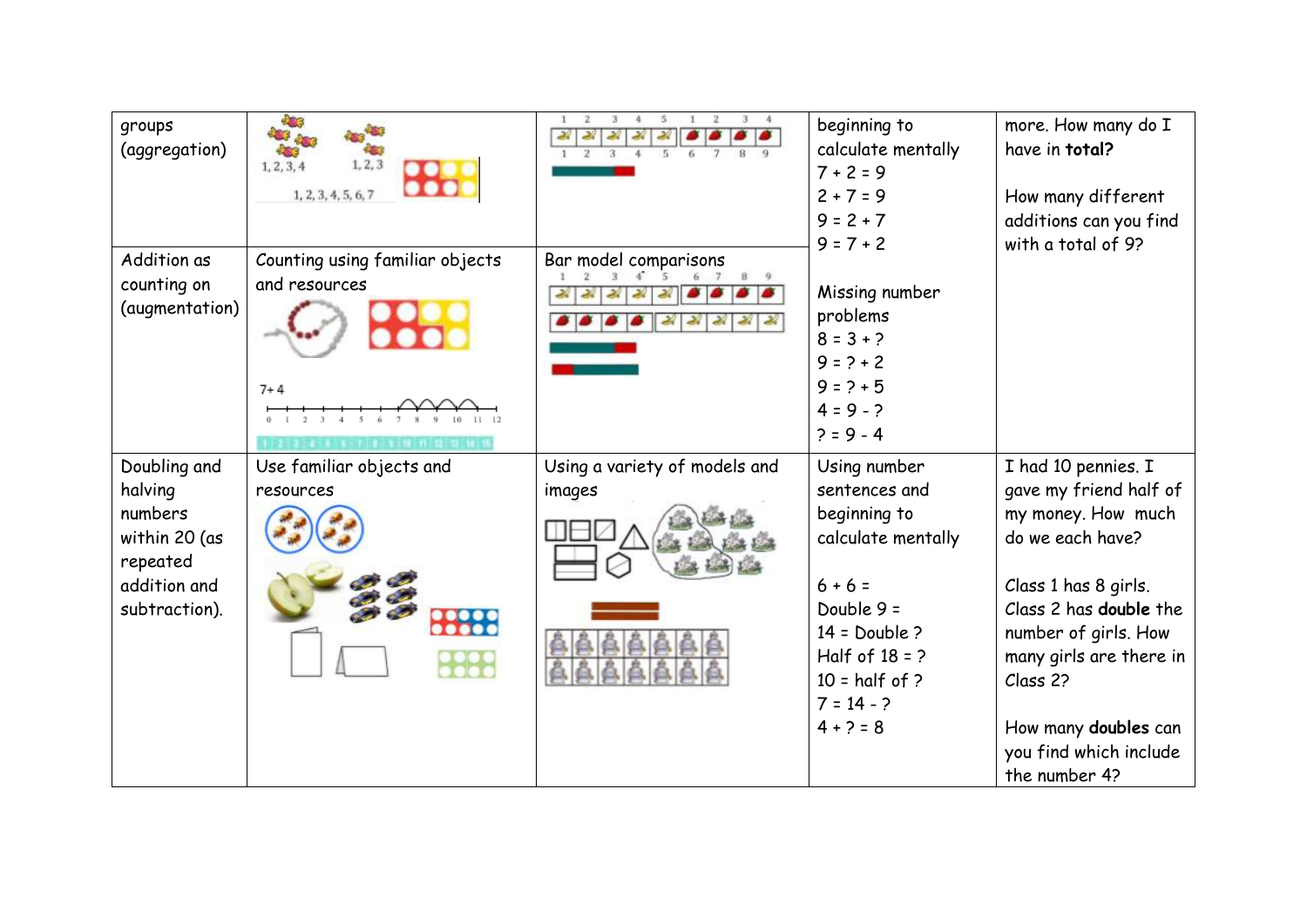|                |                          |                                     |                                    | For example, double 4 |
|----------------|--------------------------|-------------------------------------|------------------------------------|-----------------------|
|                |                          |                                     |                                    | $= 8$                 |
|                |                          |                                     |                                    | Double $2 = 4$        |
|                |                          |                                     |                                    | Double $7 = 14$       |
| Addition and   | Use familiar objects and | Use bar models and begin to         | Use number                         | My sister is 17. My   |
| subtraction    | resources                | look at number lines                | sentences and                      | brother is 9. What is |
| facts within   |                          | G                                   | calculate mentally                 | the difference        |
| 20             |                          |                                     | $13 = 4 = 17$ so $17 = 13 +$       | between their ages?   |
|                | <b>Addition facts</b>    | Addition and subtraction facts      | 4                                  |                       |
|                |                          |                                     | $4 + 13 = 17$ so $17 = 4 +$        | Class 1 collected £7  |
|                |                          | 7 8 9 10 11 12 13 14 15 16 17 18 19 | 13<br>$17 - 4 = 13$ so $13 = 17 -$ | for charity. Class 2  |
|                |                          |                                     | 4                                  | collected £8. If they |
|                |                          |                                     | $17 - 13 = 4$ so $4 = 17 -$        | put their money       |
|                |                          |                                     | 13                                 | together, how much    |
|                | <b>Subtraction</b> facts |                                     |                                    | would they have?      |
|                |                          |                                     | Missing number                     |                       |
| Understand     |                          |                                     | problems                           | The answer is 11.     |
| subtraction as |                          |                                     | $15 = 2 + 6$                       | What is the question? |
| 'take away'    |                          |                                     | $18 - 2 = 4$                       | How many different    |
|                |                          |                                     |                                    | ways can you use      |
|                |                          |                                     |                                    | addition or           |
|                |                          |                                     |                                    | subtraction to solve  |
|                | $\ddot{\mathbf{0}}$      |                                     |                                    | this?                 |
| Understand     |                          |                                     |                                    |                       |
| subtraction as |                          |                                     |                                    |                       |
| 'finding the   |                          |                                     |                                    |                       |
| difference'    |                          |                                     |                                    |                       |
|                |                          |                                     |                                    |                       |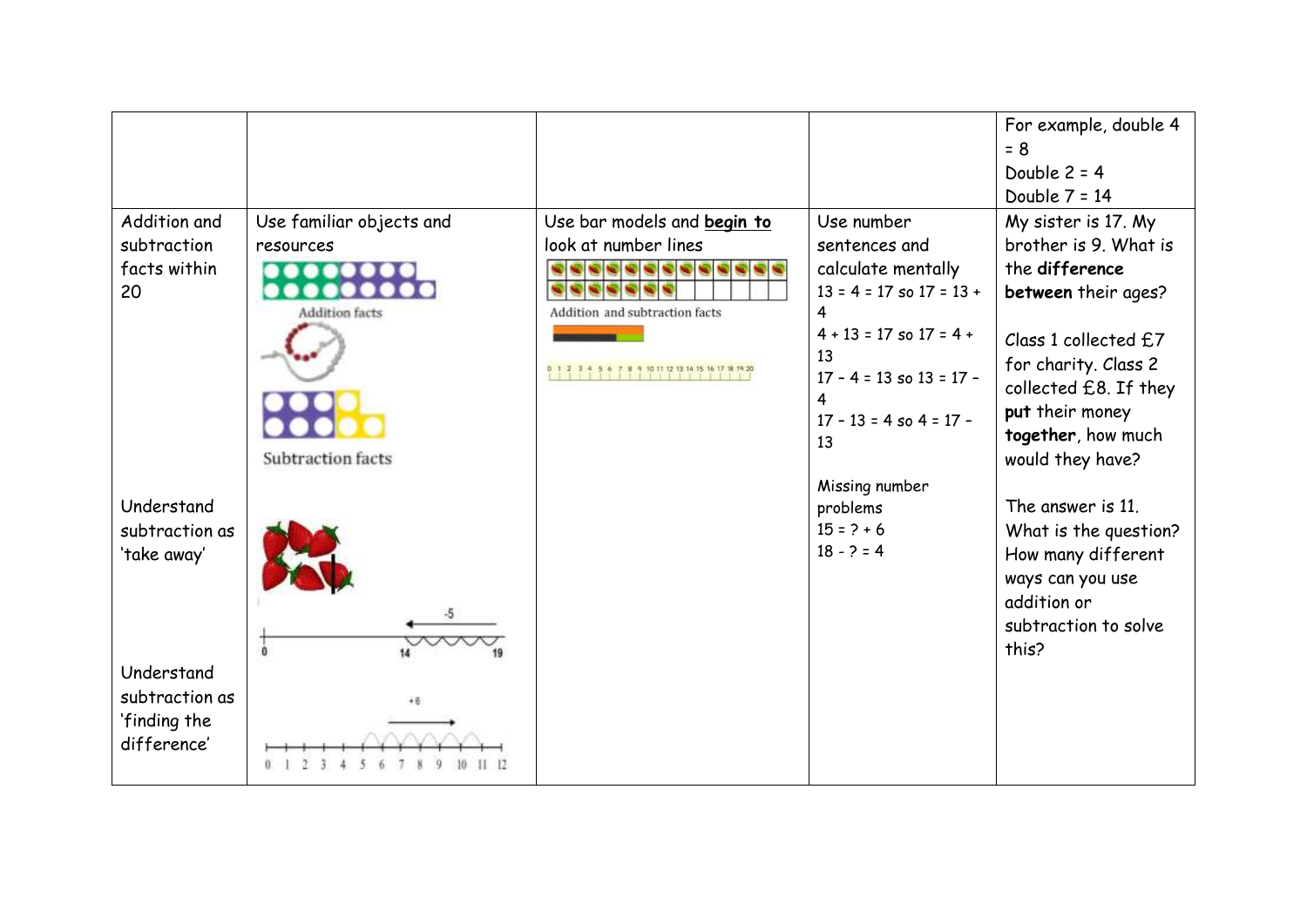|                                                                                                                                 | 5 Fencils<br>3 Erasers                                                                       |                                                                                                                                                                                                                                                    |                                                                                                                                                                                                                                                                     |                                                                                                                                                                                                                                                                       |
|---------------------------------------------------------------------------------------------------------------------------------|----------------------------------------------------------------------------------------------|----------------------------------------------------------------------------------------------------------------------------------------------------------------------------------------------------------------------------------------------------|---------------------------------------------------------------------------------------------------------------------------------------------------------------------------------------------------------------------------------------------------------------------|-----------------------------------------------------------------------------------------------------------------------------------------------------------------------------------------------------------------------------------------------------------------------|
| Year 2                                                                                                                          | Concrete                                                                                     | Pictorial                                                                                                                                                                                                                                          | Conceptual                                                                                                                                                                                                                                                          | Using and applying                                                                                                                                                                                                                                                    |
| Recall and use<br>addition and<br>subtraction<br>facts to 20<br>fluently<br>aiming to<br>select the<br>most efficient<br>method | Use familiar objects and<br>resources.<br><b>Addition facts</b><br>4114<br>Subtraction facts | Use bar models and number<br>lines.<br>Addition and subtraction facts<br>$+1$<br>10 11<br>12 13 14<br>Jumping in 1s<br>$+10$<br>16<br>Jumping in 10s and 1s<br>Addition and subtraction facts<br>$-1$ $-1$ $-1$ $-1$<br>12 13 14<br>15<br>16<br>16 | Use number<br>sentences and<br>calculate mentally<br>$13 = 4 = 17$ so $17 = 13 +$<br>4<br>$4 + 13 = 17$ so $17 = 4 +$<br>13<br>$17 - 4 = 13$ so $13 = 17 -$<br>4<br>$17 - 13 = 4$ so $4 = 17 -$<br>13<br>Missing number<br>problems<br>$15 = 2 + 6$<br>$18 - 2 = 4$ | My foot is 19cm long.<br>My friend's foot is<br>14cm long. Calculate<br>the difference<br>between the lengths.<br>How many<br>additions/subtractions<br>can you make with an<br>even/odd answer?<br>Which patterns can<br>you see in the<br>numbers you have<br>used? |
| Derive and use                                                                                                                  | Use familiar objects and                                                                     | Use 100 squares and number                                                                                                                                                                                                                         | Use number                                                                                                                                                                                                                                                          | I am thinking of a                                                                                                                                                                                                                                                    |
| related facts                                                                                                                   | resources                                                                                    | lines                                                                                                                                                                                                                                              | sentences and                                                                                                                                                                                                                                                       | number. If I add 80,                                                                                                                                                                                                                                                  |
| up to 100                                                                                                                       |                                                                                              |                                                                                                                                                                                                                                                    | calculate mentally.                                                                                                                                                                                                                                                 |                                                                                                                                                                                                                                                                       |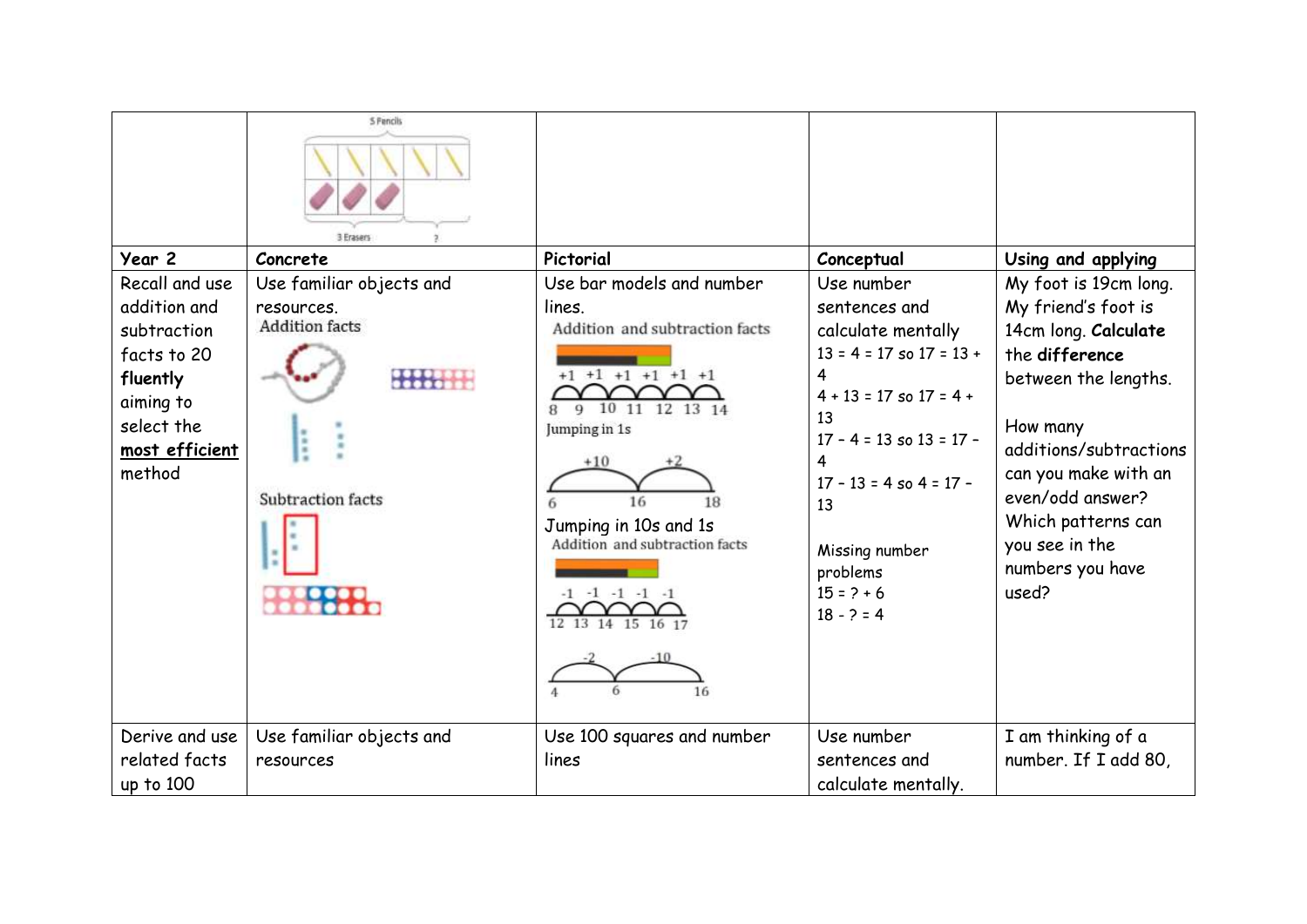|                                       | $3 + 7 = 10$<br>30<br>$= 100$<br>70 | 100 Square<br>E1 30 33 34 35 36 37 30 39 4<br>42 43 44 45 46 47 48 4<br>$+3$<br>3<br>10<br>0<br>$+30$<br>30<br>100<br>0 | $20 + 80 = 100$ so $100$<br>$-80 = 20$<br>$80 + 20 = 100$ so $100$<br>$-20 = 80$<br>$100 = 20 + 80$ so $80 =$<br>$100 - 20$<br>$100 = 80 + 20$ so $20 =$<br>$100 - 80$<br>Missing number<br>problems<br>$40 = 100 - ?$<br>$100 - ? = 70$<br>$50 + ? = 100$ | the sum is 100. What<br>is my number?<br>How many different<br>ways can you make £1<br>using 10p, 20p and 50p<br>coins? |
|---------------------------------------|-------------------------------------|-------------------------------------------------------------------------------------------------------------------------|------------------------------------------------------------------------------------------------------------------------------------------------------------------------------------------------------------------------------------------------------------|-------------------------------------------------------------------------------------------------------------------------|
| $TO \pm 0$                            | Use familiar objects and            | Bar model images and number                                                                                             | Number sentences                                                                                                                                                                                                                                           | There are 29 children                                                                                                   |
| (without<br>crossing 10s<br>boundary) | resources                           | lines                                                                                                                   | and calculating<br>mentally                                                                                                                                                                                                                                | in Class 3. 13 children<br>have packed lunch and<br>the rest have school                                                |
| E.g. $16 \pm 3 =$                     |                                     | Addition and subtraction facts                                                                                          | $23 + 15 = 38$                                                                                                                                                                                                                                             | dinner. How many                                                                                                        |
|                                       |                                     |                                                                                                                         | $15 + 23 = 38$                                                                                                                                                                                                                                             | children have school                                                                                                    |
| $TO + T$                              |                                     | Number lines                                                                                                            | $38 = 23 + 15$                                                                                                                                                                                                                                             | dinners?                                                                                                                |
| E.g. $38 \pm 20 =$                    |                                     |                                                                                                                         | $38 = 15 + 23$                                                                                                                                                                                                                                             |                                                                                                                         |
|                                       |                                     |                                                                                                                         | $23 = 38 - 15$<br>$15 = 38 - 23$<br>$38 - 15 = 23$                                                                                                                                                                                                         | Use the digits 2, 3, 4<br>and 5. Make two 2<br>digit numbers. How<br>many different totals                              |
|                                       |                                     |                                                                                                                         | $38 - 23 = 15$                                                                                                                                                                                                                                             | are there? Can you                                                                                                      |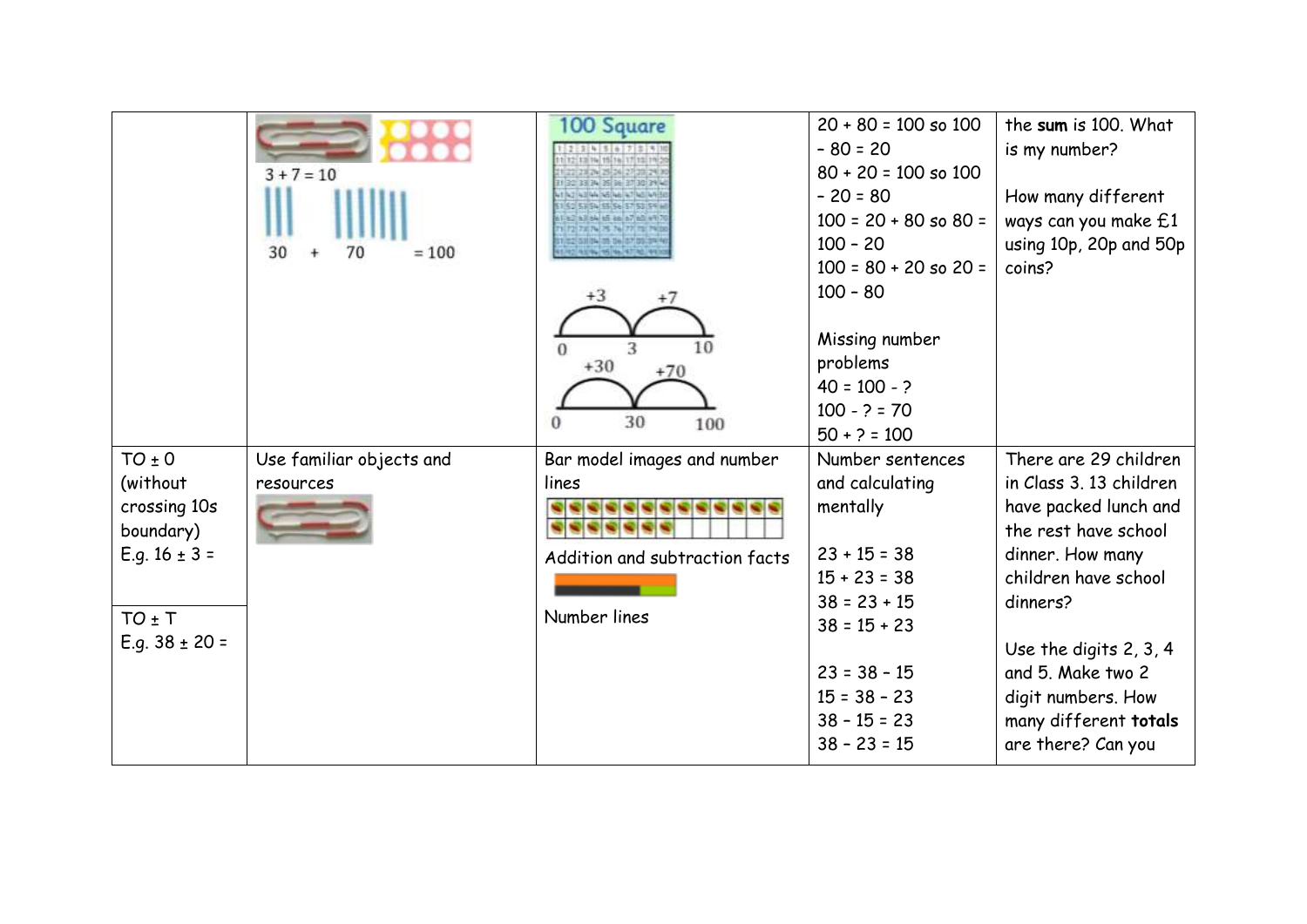| $TO \pm TO =$<br>(without ones<br>crossing 10s<br>boundary)<br>E.g. $35 \pm 13 =$ | 0000000<br>000000<br>ten<br>twenty<br>zero<br>ŀ<br>$23 + 15$<br>$25 - 13$<br>$24 - 13$ | $+5$<br>$+10$<br>33<br>38<br>23<br>$-10$<br>25<br>15<br>12                                                | Missing number<br>problems<br>$26 = 2 - 10$<br>$? - 10 = 32$<br>$? + 10 = 51$<br>$29 = ? + 10$                                                    | make the same total in<br>more than one way? |
|-----------------------------------------------------------------------------------|----------------------------------------------------------------------------------------|-----------------------------------------------------------------------------------------------------------|---------------------------------------------------------------------------------------------------------------------------------------------------|----------------------------------------------|
| $TO + O$                                                                          | Use familiar objects and                                                               | Bar model images, 100 squares                                                                             | Use number                                                                                                                                        | Refer to examples in                         |
| Bridging to 10                                                                    | resources                                                                              | and number lines.                                                                                         | sentences and solve                                                                                                                               | previous section                             |
| E.g. $17 + 8 =$<br>Or $35 - 9 =$                                                  | 20<br>$16 + 7$ as $16 + 4 + 3$<br><br>Or $23 - 7$ as $23 - 3 - 4$                      | $16 + 7$ by counting to next 10 or<br>16 - 8 by counting back to ten.<br>43<br>36<br>40<br>26<br>35<br>30 | mentally.<br>$36 + 7 = 43$ so $36 = 43 - 7$<br>$7 + 36 = 43$ so $7 = 43 - 36$<br>$43 - 7 = 36$ so $43 = 7 + 36$<br>$43 - 36 = 7$ so $43 = 36 + 7$ |                                              |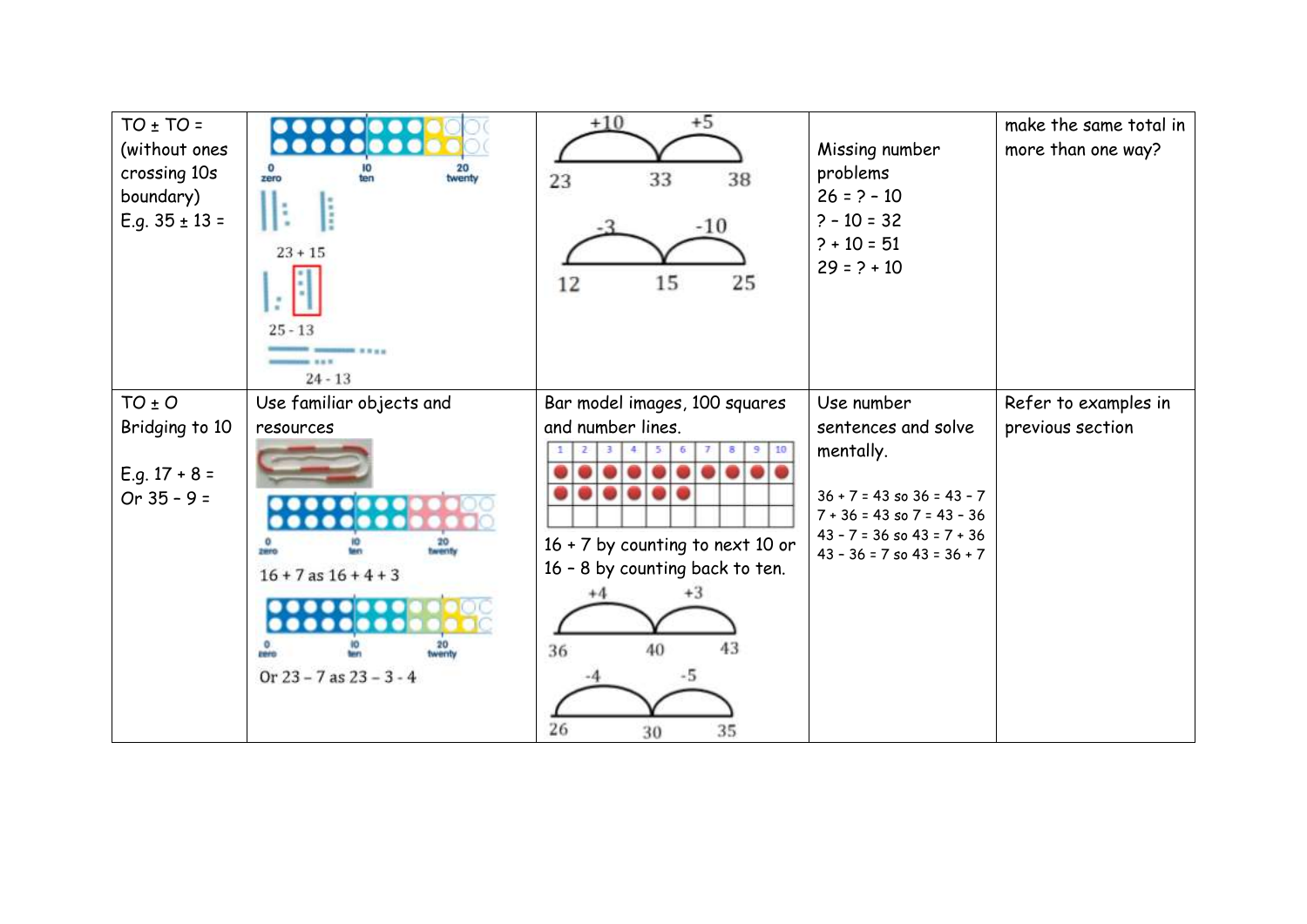| $TO + TO$<br>Expanded<br>methods<br>without<br>crossing 10s<br>or 100s | Tens<br>Ones<br><b>USS ENG</b><br>$-1 - 1$<br>Tens<br>Ones<br>-------<br>(Move 15 down to show what's left)<br>Tens<br>Ones | $26 + 13$<br>$18 - 15$<br>$126 + 13$ | Expanded written methods<br>$20 + 6$<br>$+10+3$<br>$30 + 9 = 39$<br>$40 + 8$<br>$-20+5$<br>$20 + 3 = 23$ | Compact written<br>methods<br>26<br>$+13$<br>39<br>48<br>$-25$<br>23 | Use the digits 2, 3, 4<br>and 5. Make two 2<br>digit numbers and find<br>the total.<br>What is the<br>highest/lowest total<br>you can make? Can you<br>make the same total in<br>more than one way?<br>What is the closest<br>total to 70 you can<br>make? |
|------------------------------------------------------------------------|-----------------------------------------------------------------------------------------------------------------------------|--------------------------------------|----------------------------------------------------------------------------------------------------------|----------------------------------------------------------------------|------------------------------------------------------------------------------------------------------------------------------------------------------------------------------------------------------------------------------------------------------------|
|                                                                        | Tens<br>Ones<br><b>MAGE OF</b><br>(Move 15 down to show what's left)                                                        | $48 - 15$                            |                                                                                                          |                                                                      |                                                                                                                                                                                                                                                            |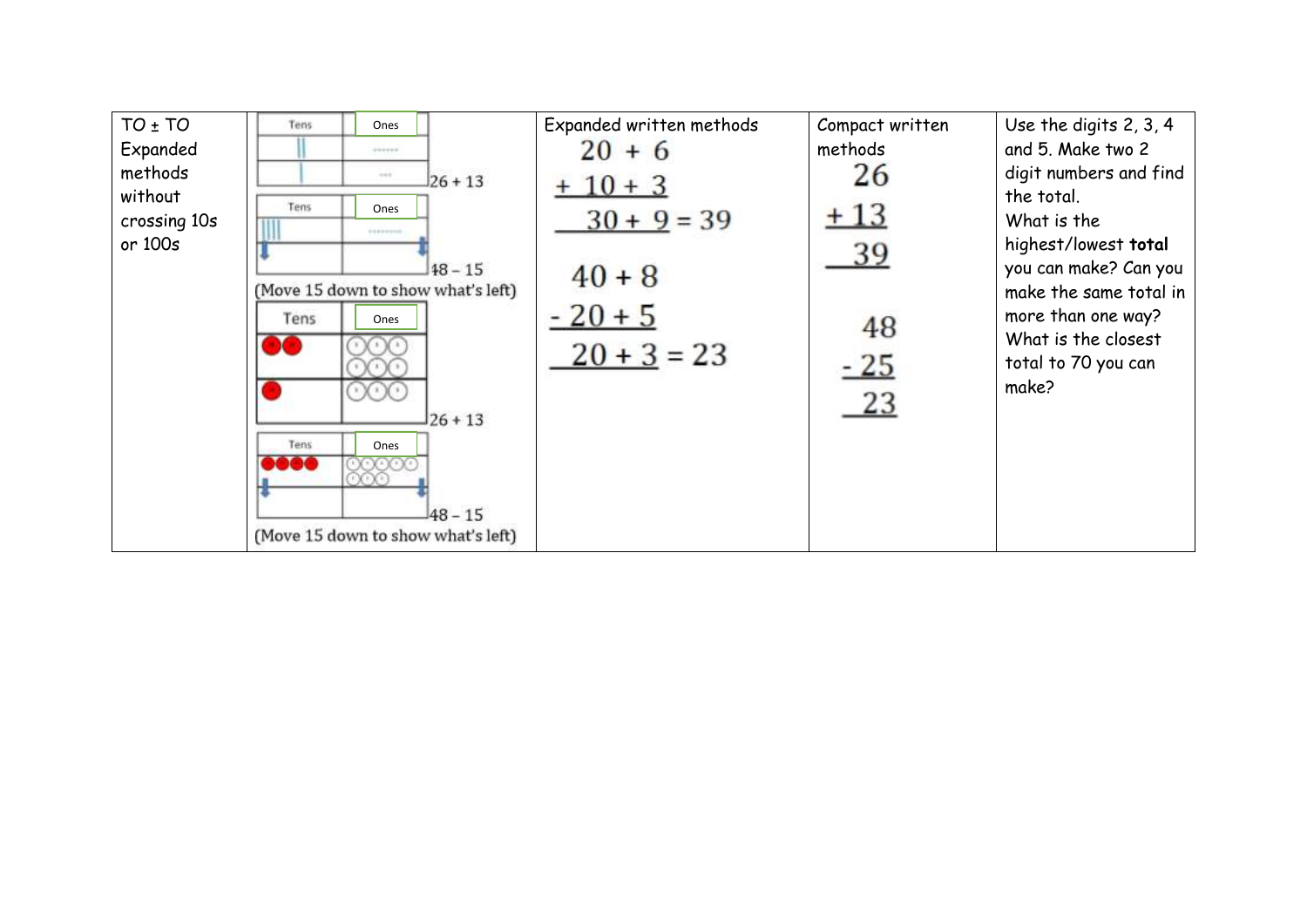

## *Calculation Policy Addition and Subtraction – Lower Key Stage 2*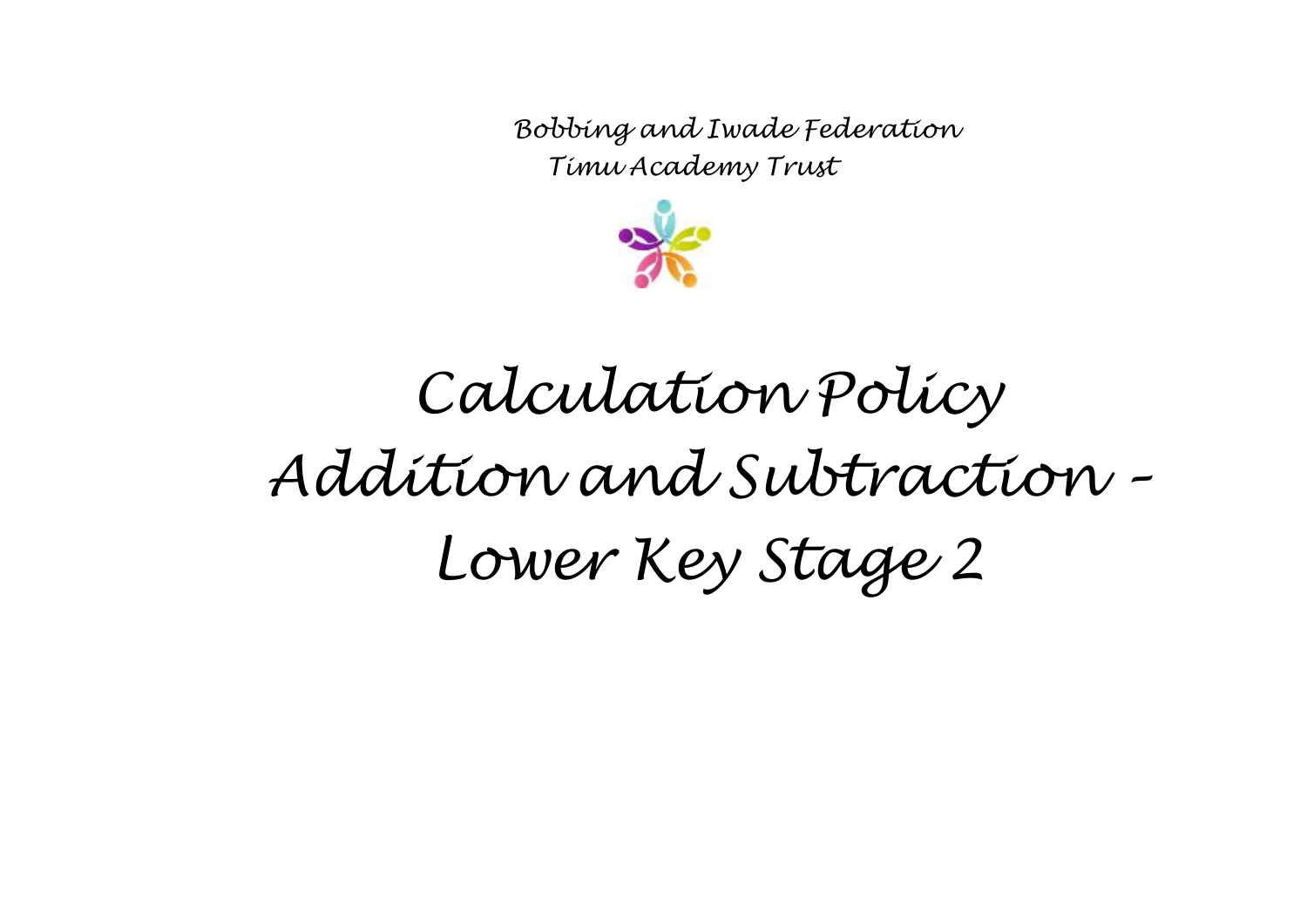- *The principal focus of mathematics teaching in Lower Key Stage 2 is to ensure that pupils become increasingly fluent with whole numbers and the four operations, including number facts and the concept of place value. This should ensure that pupils develop efficient written and mental methods and perform calculations accurately with increasingly large whole numbers.*
- *At this stage, pupils should develop their ability to solve a range of problems, including with simple fractions and decimal place value. By the end of Year 4, pupils should have memorised their multiplication tables up to and including the 12 multiplication table and show precision and fluency in their work.*

| End of Year Expectations | Rapíd Recall                                                                         | Mental Calculation                                                                                                                                                                                                                                                                                                                     | Language                                                       | Using and Applying                                                                                                                             |
|--------------------------|--------------------------------------------------------------------------------------|----------------------------------------------------------------------------------------------------------------------------------------------------------------------------------------------------------------------------------------------------------------------------------------------------------------------------------------|----------------------------------------------------------------|------------------------------------------------------------------------------------------------------------------------------------------------|
| Year 3                   | Bonds to 100 with<br>multiples of 10 and 5<br>Bonds to 1000 with<br>multiples of 100 | $HTO \pm O$<br>$HTO \pm T$<br>HTO H<br>TO ± TO by adjusting<br>near multiples of 10<br>Any bond to 100, e.g. 34<br>+ ? = 100, or 100 $\cdot$ ? = 27<br><b>Mentally</b> calculate<br>bonds to 1000 with<br>multiples of 50, for<br>example, $450 + ? = 1000$<br>or $1000 - ? = 150$<br>Note taking to round<br>calculations in order to | Carry<br>Exchange<br>Compact<br>Expanded<br>Boundary<br>Column | Solve problems,<br>including missing<br>number problems, using<br>number facts place value<br>and more complex<br>addítíon and<br>subtraction. |
|                          |                                                                                      | estimate                                                                                                                                                                                                                                                                                                                               |                                                                |                                                                                                                                                |
| Year 4                   | Bonds to 100 with any 2<br>dígít number<br>Bonds to 1000 with<br>multiples of 50     | $TO \pm TO$<br>Bonds to 1000 with<br>multiples of 25                                                                                                                                                                                                                                                                                   | Increase<br>Decrease<br>Tenths<br>Hundredths                   | Solve addítíon and<br>subtraction two-step<br>problems in contexts,<br>decídíng whích<br>operations and methods<br>to use and why.             |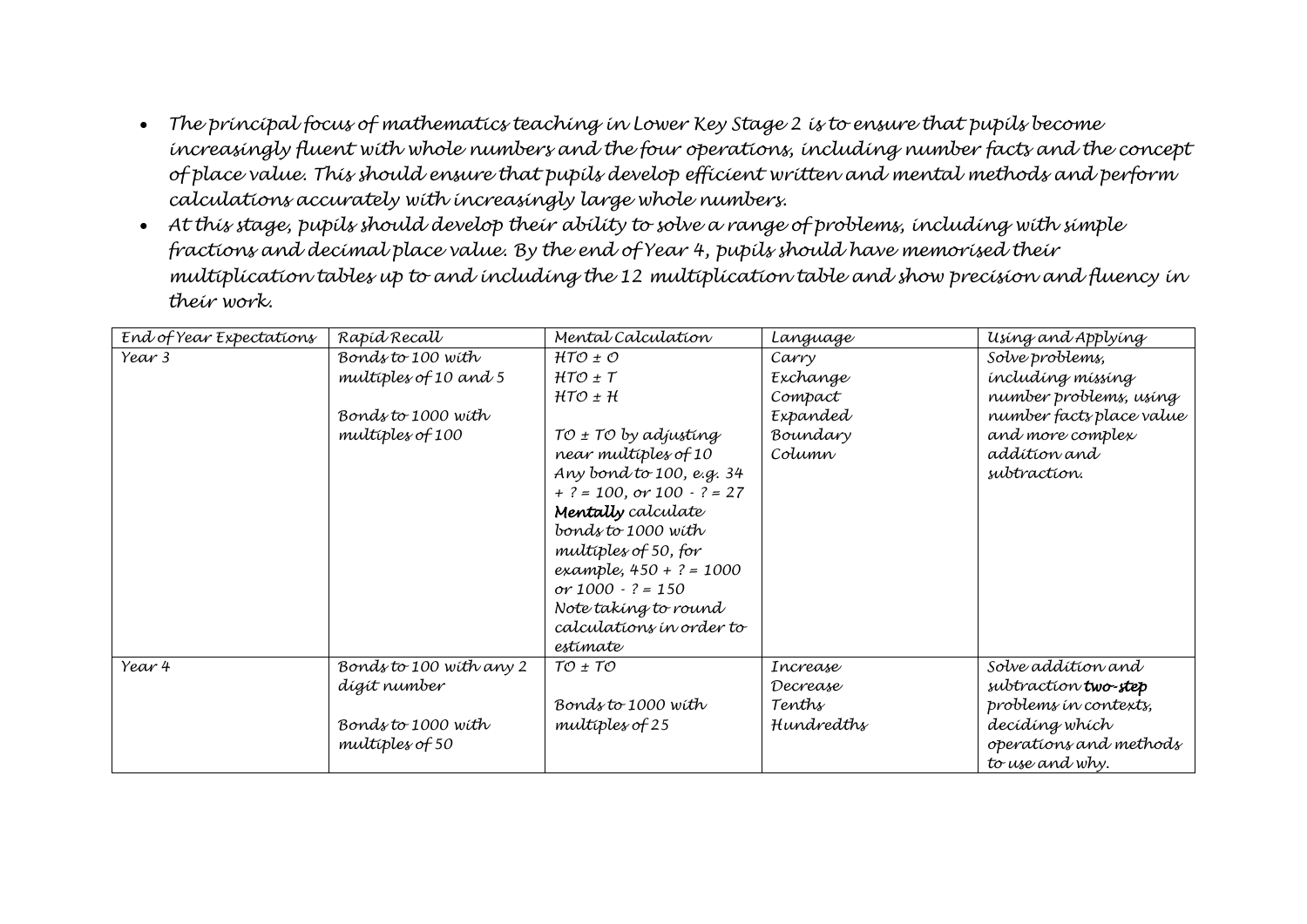| Year 3                                                                                                                                                                                                                                                                                         | Concrete                                                           |                                                                      | Pictorial                                                                                                              | Conceptual                                                                                                                                                    | Using and Applying                                                                                                                                                                     |
|------------------------------------------------------------------------------------------------------------------------------------------------------------------------------------------------------------------------------------------------------------------------------------------------|--------------------------------------------------------------------|----------------------------------------------------------------------|------------------------------------------------------------------------------------------------------------------------|---------------------------------------------------------------------------------------------------------------------------------------------------------------|----------------------------------------------------------------------------------------------------------------------------------------------------------------------------------------|
| $TO + TO$<br>Expanded<br>methods:<br>crossing tens<br>boundaries<br>keeping the new<br>ten(s) with the<br>ones<br>Introduce<br>expanded<br>column addition<br>modelled with<br>place value<br>counters<br>(Dienes could<br>be used for<br>those who need<br>a less abstract<br>representation) | Tens<br>$28 + 37$<br>for a ten at this stage.<br>Tens<br>$28 + 37$ | Ones<br><br>*******<br>NB: Combining ones but not exchanging<br>Ones | Expanded method<br>$20 +$<br>8<br>$+30 +$<br>$50 + 15 = 65$<br>NB: New ten(s) are kept with<br>the Ones at this stage. | TU ± TU should become<br>a mental method; these<br>examples are to help<br>children develop the<br>concept of exchanging<br>and bridging across<br>boundaries |                                                                                                                                                                                        |
| $TO + TO$<br>Crossing the<br>tens boundary                                                                                                                                                                                                                                                     | Tens<br>$28 + 37$<br>new 10.                                       | Ones<br><b>TARAS</b><br><br>Combining the Ones and exchanging for a  | Expanded method crossing the<br>tens boundary<br>$20 +$<br>-8<br>$+30 + 7$<br>$60 + 5 = 65$<br>10                      | Compact column method<br>28<br>$+37$<br>65<br>1                                                                                                               | In a car park, there<br>are 28 red cars and<br>37 blue cars. How<br>many cars are there<br>altogether?<br>Use the digits 3, 4, 5<br>and 6. Make two 2-<br>digit numbers.<br>What's the |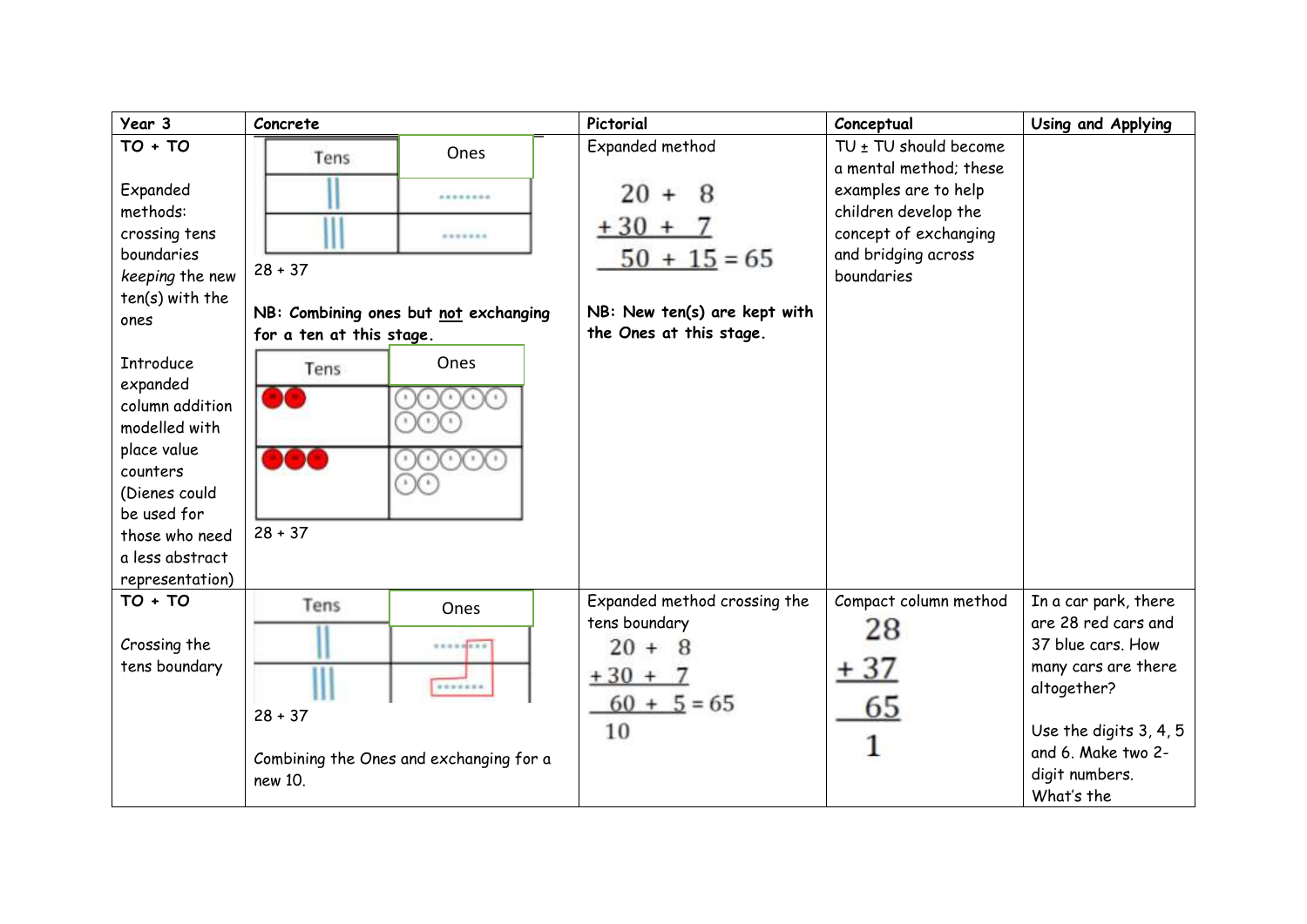|                                                                                                                                                                                                                                                                                                                   | Tens<br>Ones<br><b>TOR</b><br>$28 + 37$                                                                                 |                                                                  | Missing number<br>problems<br>$32 + 49 = ?$<br>$? + 73 = 94$<br>$16 + 2 = 81$                                                                                                                                                                                                                                  | highest/lowest total<br>you can make. How<br>can you make the<br>same total in more<br>than one way?<br>What is the closest<br>to 90 you can make?                                                                                                                                      |
|-------------------------------------------------------------------------------------------------------------------------------------------------------------------------------------------------------------------------------------------------------------------------------------------------------------------|-------------------------------------------------------------------------------------------------------------------------|------------------------------------------------------------------|----------------------------------------------------------------------------------------------------------------------------------------------------------------------------------------------------------------------------------------------------------------------------------------------------------------|-----------------------------------------------------------------------------------------------------------------------------------------------------------------------------------------------------------------------------------------------------------------------------------------|
| $TO - TO$<br>Expanded<br>method with<br>exchanging<br>from the tens<br>to the Ones<br><b>Introduce</b><br>expanded<br>column<br>subtraction<br>with no<br>decomposition,<br>modelled with<br>place value<br>counters. Then<br>lead into<br>exchanging,<br>modelled using<br>place value<br>counters or<br>Dienes. | Ones<br>Tens<br>$n + n$<br>$83 - 54$<br>(Move 54ndown to show what's left -<br>exchange a ten for ones)<br>Ones<br>Tens | Expanded method<br>70<br>$80 + 13$<br>$-50 + 4$<br>$40 + 7 = 47$ | Compact column method<br>$g_{\parallel 3}$<br>$-54$<br>Missing number<br>problems<br>$85 - 37 = ?$<br>$2 - 26 = 55$<br>$91 - 2 = 38$<br><b>Mental Methods:</b><br>Children should make<br>choices about whether<br>to use complementary<br>addition or counting<br>back, depending on the<br>numbers involved. | There were 83 cars<br>in a car park. At<br>lunchtime, 54 cars<br>were left. How many<br>remained?<br>Choose a 2-digit<br>number between 81<br>and 99. How many<br>subtractions can you<br>create using your<br>number which have a<br>4 in the answer?<br>Can you find any<br>patterns? |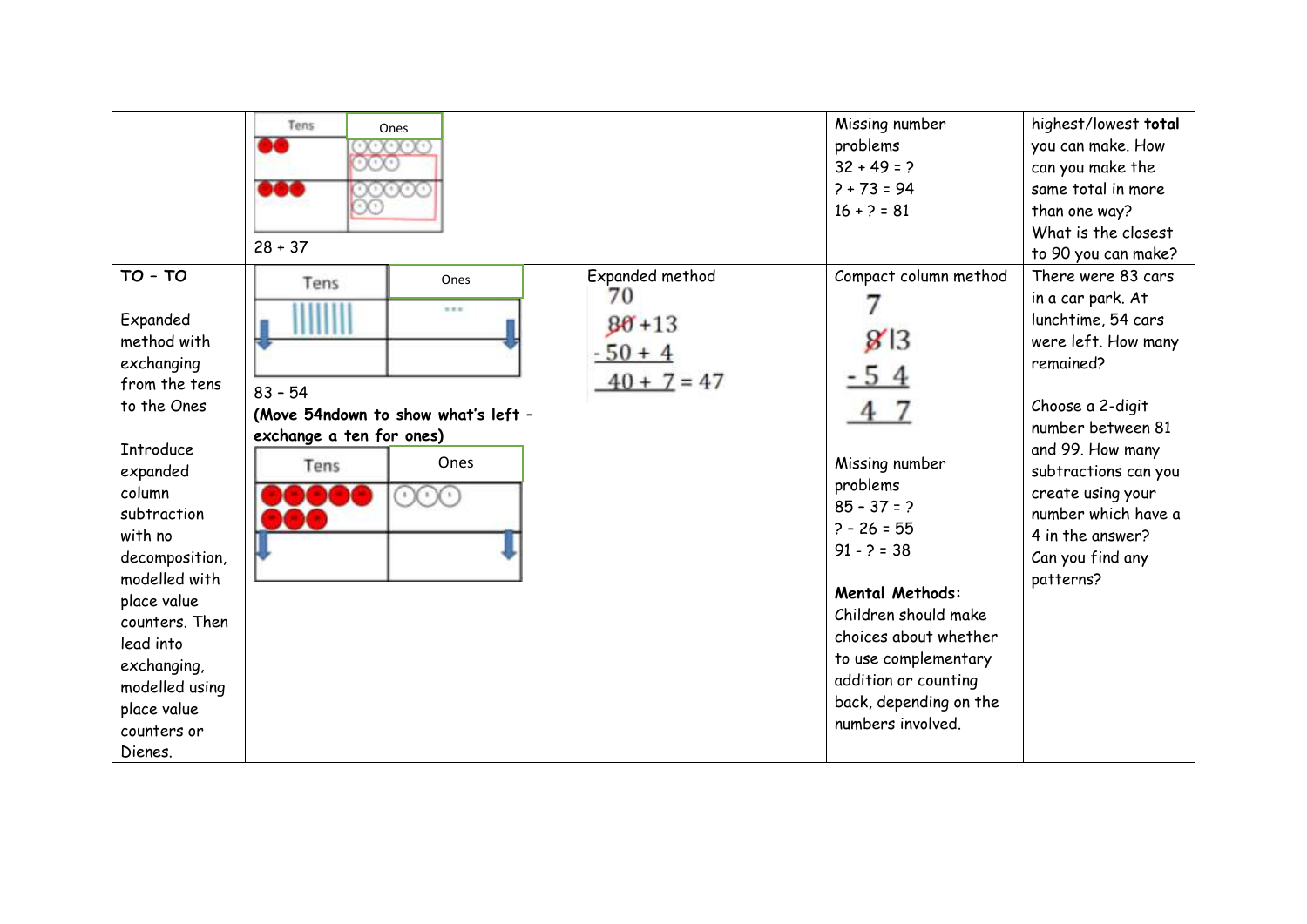| $HTO \pm TO$<br>HTO ± HTO<br>NB: Crossing<br>one boundary<br>only at this<br>stage.<br>(Follow<br>progression<br>shown in TO $\pm$<br><b>TO</b> | Hundreds<br>Tens<br><b></b><br>$\circledcirc$<br>$\circledcirc$<br>,,,,,<br>$352 + 165$<br>Combining the tens and exchanging for 100<br>Hundreds<br>Tens<br>600<br>$\circledcirc$<br>$235 - 83$<br>(Move 83 down to show what's left -<br>exchange a hundred for tens) | Ones<br>66<br>66666<br>Ones<br>00000 | Expanded methods crossing<br>tens or hundreds boundaries<br>but not both!<br>$300 + 50 + 2$<br>$+100+60+5$<br>$500 + 10 + 7 = 517$<br>100<br>100<br>$200 + 130 + 5$<br>$80 + 3$<br>$100 + 50 + 2 = 152$ | Leading to compact<br>column methods and<br>missing number<br>problems crossing tens<br>or hundreds boundaries<br>but not both.<br>352<br>2135<br>$+165$<br>$-83$<br>517<br>152<br>$352 - 165 = ?$<br>$? - 165 = 517$<br>$352 - 2 = 517$ | Use the digits 1, 2,<br>3, 4 and 5. Make a 2-<br>digit and a 3-digit<br>number. Add them<br>together. Find ways<br>you can make 168,<br>483, 339.<br>Use the digits 0, 1,<br>2, 3 and 4. Make a 3-<br>digit number then<br>reverse the digits.<br>Add our two<br>numbers. Repeat<br>with other examples.<br>What do you notice?<br>Two 3-digit numbers<br>have a difference of<br>125. The digits of<br>one number add to<br>make 8. What are<br>the numbers? How<br>many ways can you do<br>this? |
|-------------------------------------------------------------------------------------------------------------------------------------------------|------------------------------------------------------------------------------------------------------------------------------------------------------------------------------------------------------------------------------------------------------------------------|--------------------------------------|---------------------------------------------------------------------------------------------------------------------------------------------------------------------------------------------------------|------------------------------------------------------------------------------------------------------------------------------------------------------------------------------------------------------------------------------------------|----------------------------------------------------------------------------------------------------------------------------------------------------------------------------------------------------------------------------------------------------------------------------------------------------------------------------------------------------------------------------------------------------------------------------------------------------------------------------------------------------|
| Year 4                                                                                                                                          | Concrete                                                                                                                                                                                                                                                               |                                      | Pictorial                                                                                                                                                                                               | Conceptual                                                                                                                                                                                                                               | Using and applying                                                                                                                                                                                                                                                                                                                                                                                                                                                                                 |
| $HTO + HTO$<br>Crossing both<br>boundaries                                                                                                      | Follow methods shown in Year 3 using<br>apparatus to cross both boundaries.<br>For example:<br>$438 + 385 = ?$<br>$624 - 257 = ?$                                                                                                                                      |                                      | Expanded methods - see<br>Year 3                                                                                                                                                                        | Compact column<br>methods - see Year 3                                                                                                                                                                                                   | My book has 426<br>pages. I am on page<br>137. How many<br>more pages do I<br>have to read until I                                                                                                                                                                                                                                                                                                                                                                                                 |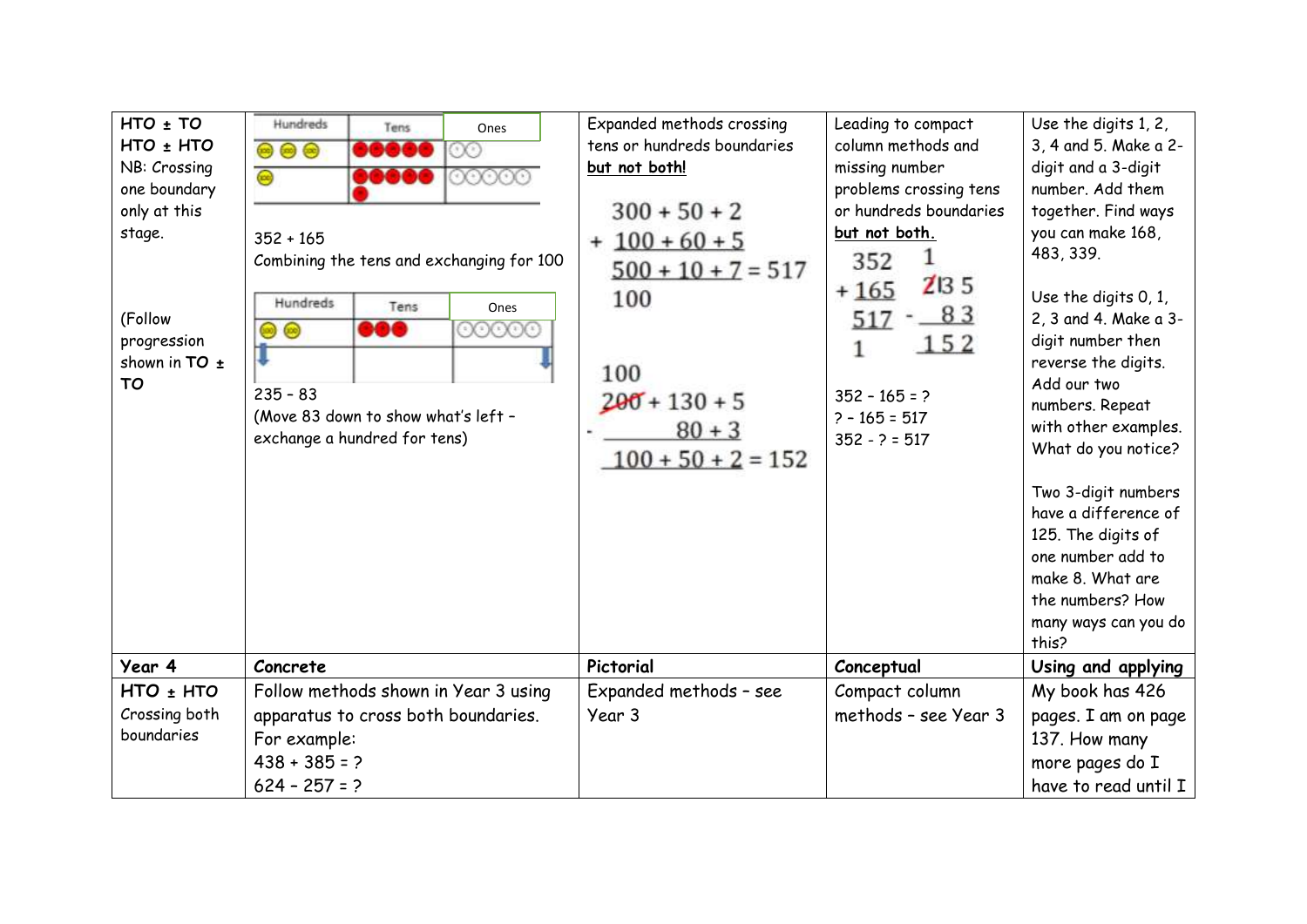|                                           |                                                                                                                                                                           |                                                                                                                                                                                                                                                                                                                         |                                                                                                                                                                                                   | am half way<br>through my book?<br>Use the digits 1 -<br>9. Choose six of<br>them and make two<br>3-digit numbers.<br>Find the<br>total/difference.<br>Score a point for<br>every zero you can<br>get in your total.                                                                                           |
|-------------------------------------------|---------------------------------------------------------------------------------------------------------------------------------------------------------------------------|-------------------------------------------------------------------------------------------------------------------------------------------------------------------------------------------------------------------------------------------------------------------------------------------------------------------------|---------------------------------------------------------------------------------------------------------------------------------------------------------------------------------------------------|----------------------------------------------------------------------------------------------------------------------------------------------------------------------------------------------------------------------------------------------------------------------------------------------------------------|
| HTO ± HTO<br>Exchanging<br>through a zero | Hundreds<br>Tens<br>Ones<br>$\circledcirc$<br>oooc<br>$304 - 137$<br>Move 137 down to show what's left -<br>exchange a hundred for tens; then<br>exchange a ten for units | $304 - 137 =$<br>200<br>90<br>$300 + 100 + 14$<br>$-100 + 30 + 7$<br>$100 + 60 + 7 = 167$<br>If understanding of the<br>expanded method is secure,<br>children will move on to the<br>formal method of<br>decomposition, which again<br>can be initially modelled with<br>place value counters. See<br>previous column. | $304 - 137$<br>29<br>ZWH<br>$-137$<br>167<br>Missing number<br>problems:<br>$456 + 2 = 710$<br>$127 + 62 = 200$<br>$60 + 99 + ? = 340$<br>$200 - 90 - 80 = ?$<br>$225 - 2 = 150$<br>$? - 25 = 67$ | Use the digits 2 to<br>8 and make two 3-<br>digit numbers. Find<br>the difference.<br>What's the closest<br>difference you can<br>get to  400?<br>How many pairs of<br>numbers can ou<br>find where the<br>difference is: a 3<br>digit number with<br>consecutive digits?<br>For example, 572 -<br>$449 = 123$ |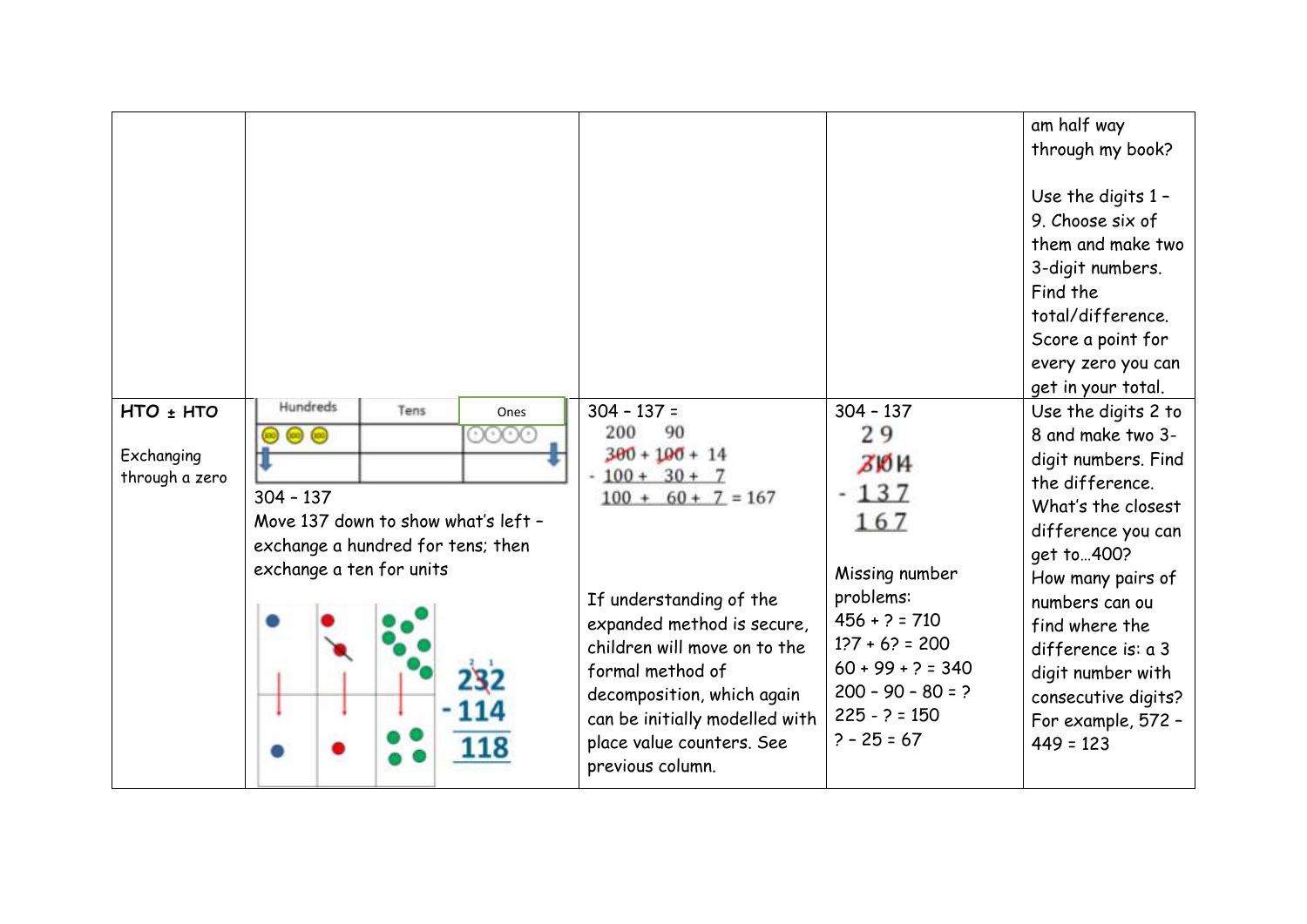| ThHTO $\pm$<br><b>ThHTO</b> | ះ<br><br>2634<br>o 6<br>+4517<br>7151<br>5<br>1<br>1<br>7<br>Also follow the processes shown in<br>Year 3:<br>Addition crossing one boundary<br>Addition crossing more than one<br>boundary<br>Subtraction with exchanging<br>through one boundary<br>Subtraction with exchanging<br>through more than one boundary<br>Subtraction with exchanging<br>through zero | NB: It is expected that<br>children should already be<br>confident with using<br>compact column methods at<br>this stage (see Year 3) | Compact column<br>methods (see Year 3)<br>Children should be<br>able to make the<br>choice of reverting<br>to expanded methods<br>if experiencing any<br>difficulty. | I walked 1360m,<br>2764m and then<br>2188m. How much<br>further do I have<br>to walk until I have<br>travelled 7km?<br>Use the following<br>numbers: 2, 2, 3, 4,<br>4, 5, 7, 7, 8, 8 and<br>9. Make a pair of<br>4-digit numbers<br>with a difference<br>of: 1, 10, 100, 1000.<br>How many ways can<br>you do it? |
|-----------------------------|--------------------------------------------------------------------------------------------------------------------------------------------------------------------------------------------------------------------------------------------------------------------------------------------------------------------------------------------------------------------|---------------------------------------------------------------------------------------------------------------------------------------|----------------------------------------------------------------------------------------------------------------------------------------------------------------------|-------------------------------------------------------------------------------------------------------------------------------------------------------------------------------------------------------------------------------------------------------------------------------------------------------------------|
| $0.1 \pm 0.1$               | Addition without crossing boundaries:<br>Tenths<br>Ones<br>$2.3 + 1.5$                                                                                                                                                                                                                                                                                             | Expanded methods<br>$2 + 0.3$<br>$+1+0.5$<br>$3 + 0.8 = 3.8$                                                                          | Compact column<br>methods and missing<br>number sentences<br>2.3<br>$+1.5$<br>3.8                                                                                    | I ran across the<br>playground in 9.4<br>seconds. My<br>brother was 1.5<br>seconds faster<br>than me. My sister<br>was 2.7 seconds<br>slower than my<br>brother. How long<br>did my sister take                                                                                                                   |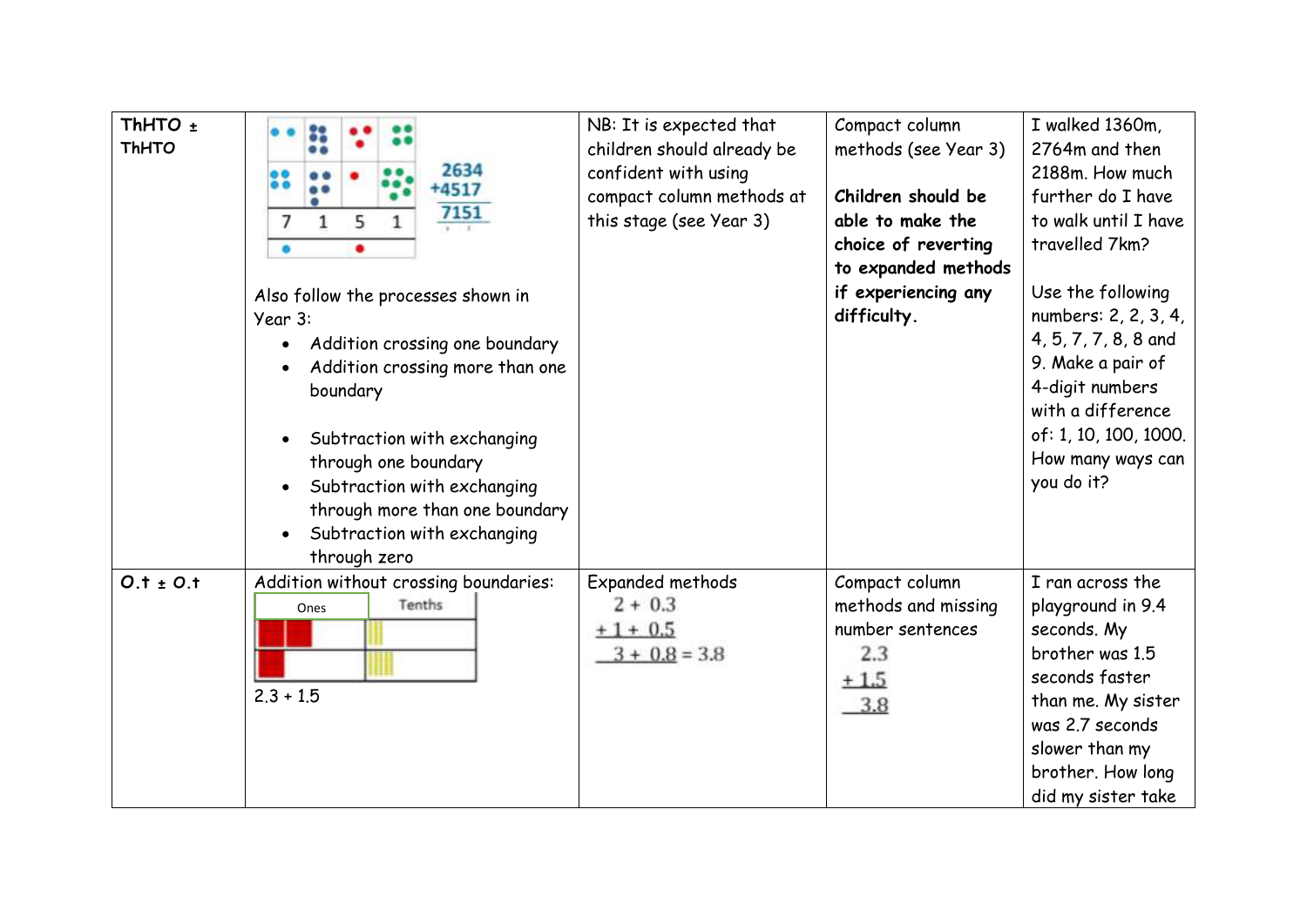|                 | Exchanging tenths for a new one:          | $1 + 0.7$                 | 1.7                                | to run across the                  |
|-----------------|-------------------------------------------|---------------------------|------------------------------------|------------------------------------|
|                 | Tenths<br>Ones                            | $+2+0.5$                  | $+2.5$                             | playground?                        |
|                 |                                           | $4 + 0.2 = 4.2$           | 4.2                                |                                    |
|                 |                                           |                           | $\mathbf{1}$                       | Use the digits 0 to<br>9. Make two |
|                 | $1.7 + 2.5$                               |                           |                                    | decimals (Ones and                 |
|                 |                                           |                           |                                    | tenths). Add them                  |
|                 | Subtraction without crossing              |                           |                                    | together. How                      |
|                 | boundaries:                               |                           |                                    | many pairs can you                 |
|                 | Tenths<br>Ones                            | $3 + 0.6$                 | 3.6                                | make with a total                  |
|                 |                                           | $-2 + 0.1$                | $-2.1$                             | of 10?                             |
|                 |                                           | $1 + 0.5 = 1.5$           | 1.5                                |                                    |
|                 | $3.6$ - 2.1 (Move 2.1 down to show what's |                           |                                    |                                    |
|                 | left)                                     |                           |                                    |                                    |
|                 |                                           |                           |                                    |                                    |
|                 | Exchanging a One for tenths:              |                           | 2                                  |                                    |
|                 | Tenths<br>Ones                            | 1.4<br>$3 + 0.4$          | 3.14                               |                                    |
|                 |                                           | $1 + 0.7$                 | $-1.7$                             |                                    |
|                 |                                           | $1 + 0.7 = 1.7$           | 1.7                                |                                    |
|                 | 3.4 - 1.7 (Move 1.7 down to show what's   |                           |                                    |                                    |
|                 | left)                                     |                           |                                    |                                    |
|                 |                                           |                           | $5.7 - ? = 1.8$                    |                                    |
|                 |                                           |                           | $? + 4.9 = 7.2$<br>$? - 3.6 = 1.5$ |                                    |
| $0.th \pm 0.th$ | Hundredths<br>Ones<br>Tenths              | Expanded methods to       | Compact column                     | Any 2 books cost                   |
|                 |                                           | develop concepts of place | methods                            | £8.00 in a sale.                   |
|                 | -                                         | value with hundreds       |                                    | The price of my                    |
|                 |                                           |                           |                                    |                                    |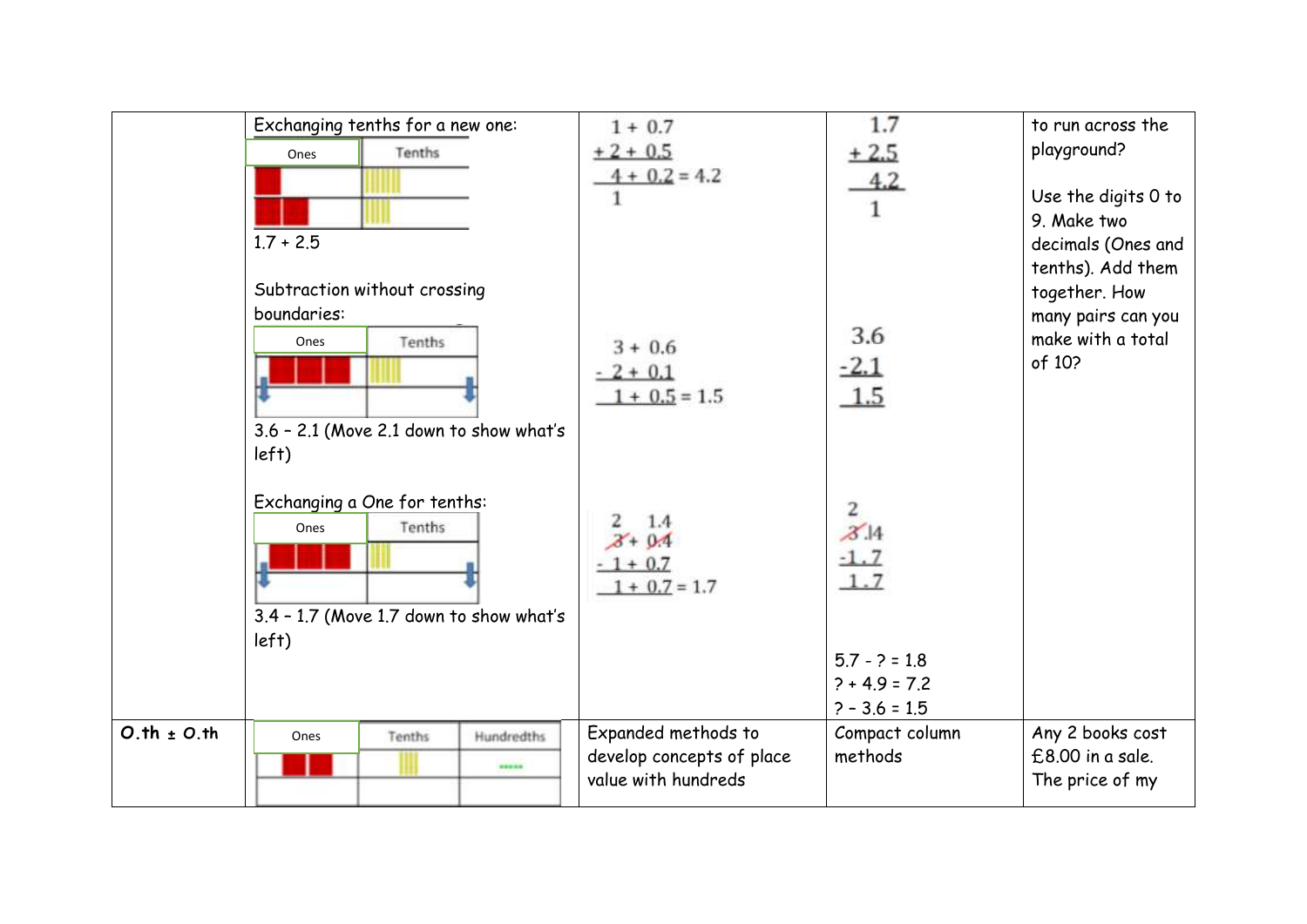|                                        | books would have    |
|----------------------------------------|---------------------|
| Develop process shown in $O.t \pm O.t$ | been £3.89 and      |
| • Addition crossing one boundary       | £5.75 before the    |
| Addition crossing more than one        | sale. How much      |
| boundary                               | money did I save    |
|                                        | by buying the       |
| • Subtraction with exchanging          | books in the sale?  |
| through one boundary                   |                     |
| Subtraction with exchanging            | Use the digits 1 to |
| through more than one                  | 9. Make 3 decimals  |
| boundary.                              | (Ones, tenths and   |
| Subtraction with exchanging            | hundredths). Find   |
| through zero.                          | the difference.     |
|                                        | How many            |
|                                        | differences can     |
|                                        | you find which      |
|                                        | equal 1.23?         |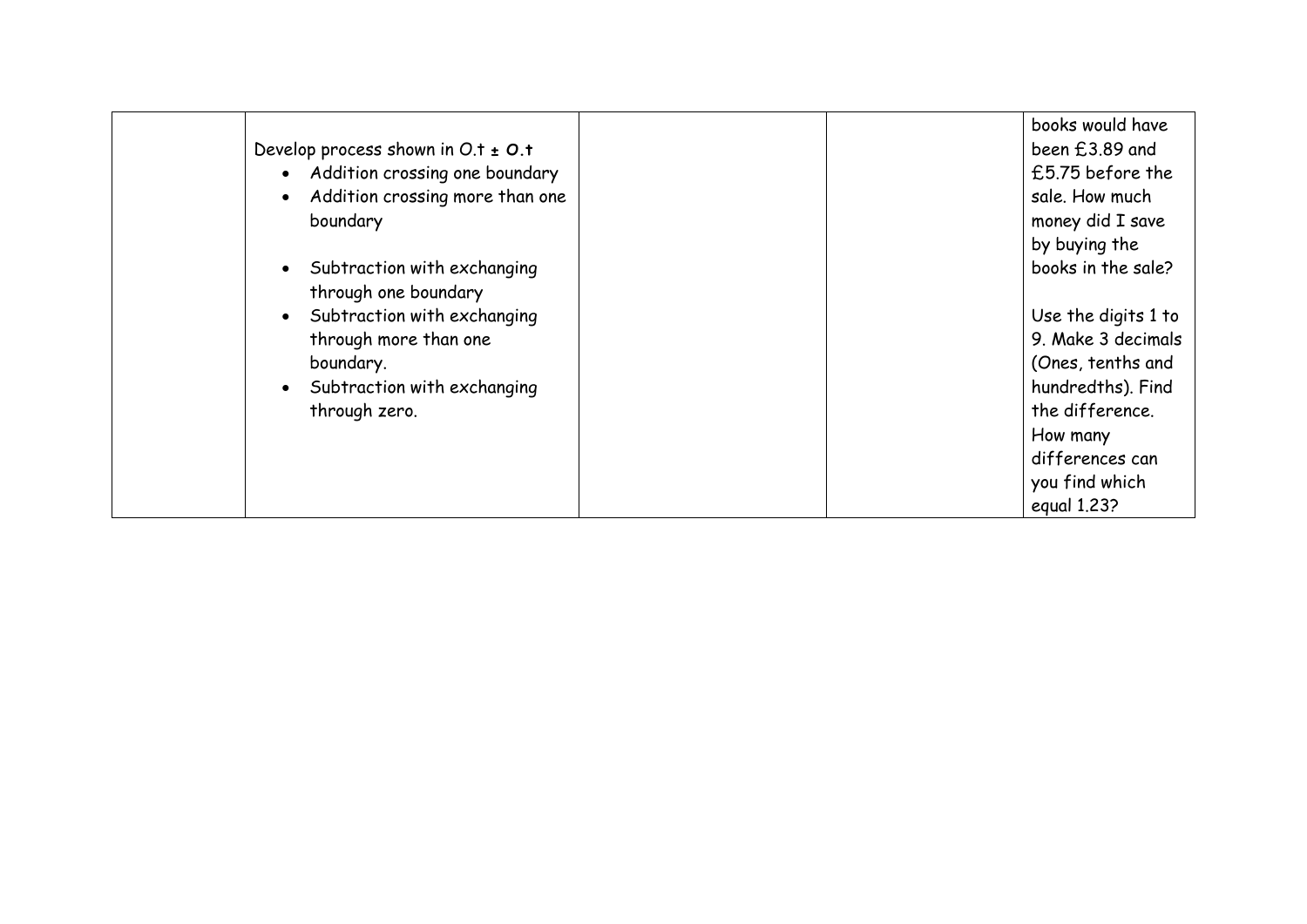

# *Calculation Policy Addition and Subtraction – Upper Key Stage 2*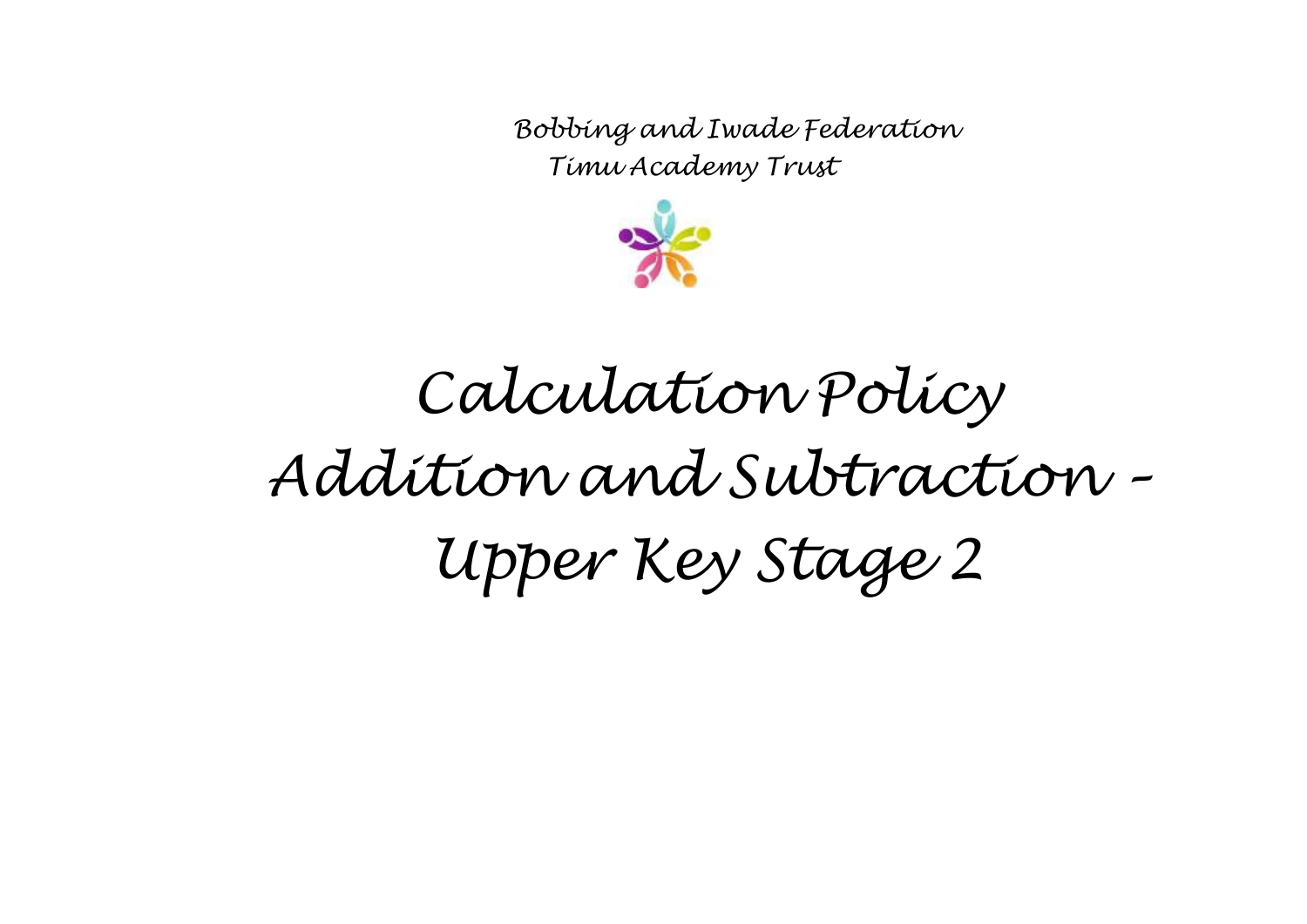- *The principal focus of mathematics in teaching in upper key stage 2 is to ensure that pupils extend their understanding of the number system and place value to include larger integers. This should develop the connections that pupils make between multiplication and division with fractions, decimals, percentages and ratio.*
- *At this stage, pupils should develop their ability to solve a wider range of problems, including increasingly complex properties of numbers and arithmetic, and problems demanding efficient written and mental methods of calculation. With this foundation in arithmetic, pupils are introduced to the language of algebra as a means for solving a variety of problems.*
- *By the end of Year 6, pupils should be fluent in written methods for all four operations, including long multiplication and division, and in working with fractions, decimals and percentages*

| End of Year  | Rapid Recall                                                              | <b>Mental Calculations</b>                                                                                                                                                                | Language    | Using and Applying                                                                                                                                                                            |
|--------------|---------------------------------------------------------------------------|-------------------------------------------------------------------------------------------------------------------------------------------------------------------------------------------|-------------|-----------------------------------------------------------------------------------------------------------------------------------------------------------------------------------------------|
| Expectations |                                                                           |                                                                                                                                                                                           |             |                                                                                                                                                                                               |
| Year 5       | Decimal bonds to 1d.p. to any whole<br>number, for example, 3.6 up to 11. | Add and subtract numbers<br>mentally with increasingly large<br>numbers (for example, 12, 462 -<br>$2300 = 10, 162$<br>Rounding to check answers to<br>calculations and determine, in the | Thousandths | Solve addition and subtraction multi-<br>step problems in contexts, deciding<br>which operations and methods to use<br>and why.                                                               |
|              |                                                                           | context of a problem, levels of<br>accuracy.                                                                                                                                              |             |                                                                                                                                                                                               |
| Year 6       |                                                                           | Perform mental calculations,<br>including with mixed operations<br>and large numbers, for example, 3<br>$x 700 + 115 = ?$                                                                 |             | Use their knowledge of the order of<br>operations to carry out calculations<br>involving the four operations.<br>Solve addition and subtraction multi-<br>step problems in contexts, deciding |
|              |                                                                           | Rounding to check answers to                                                                                                                                                              |             | which operations and methods to use                                                                                                                                                           |
|              |                                                                           | calculations and determine, in the                                                                                                                                                        |             | and why.                                                                                                                                                                                      |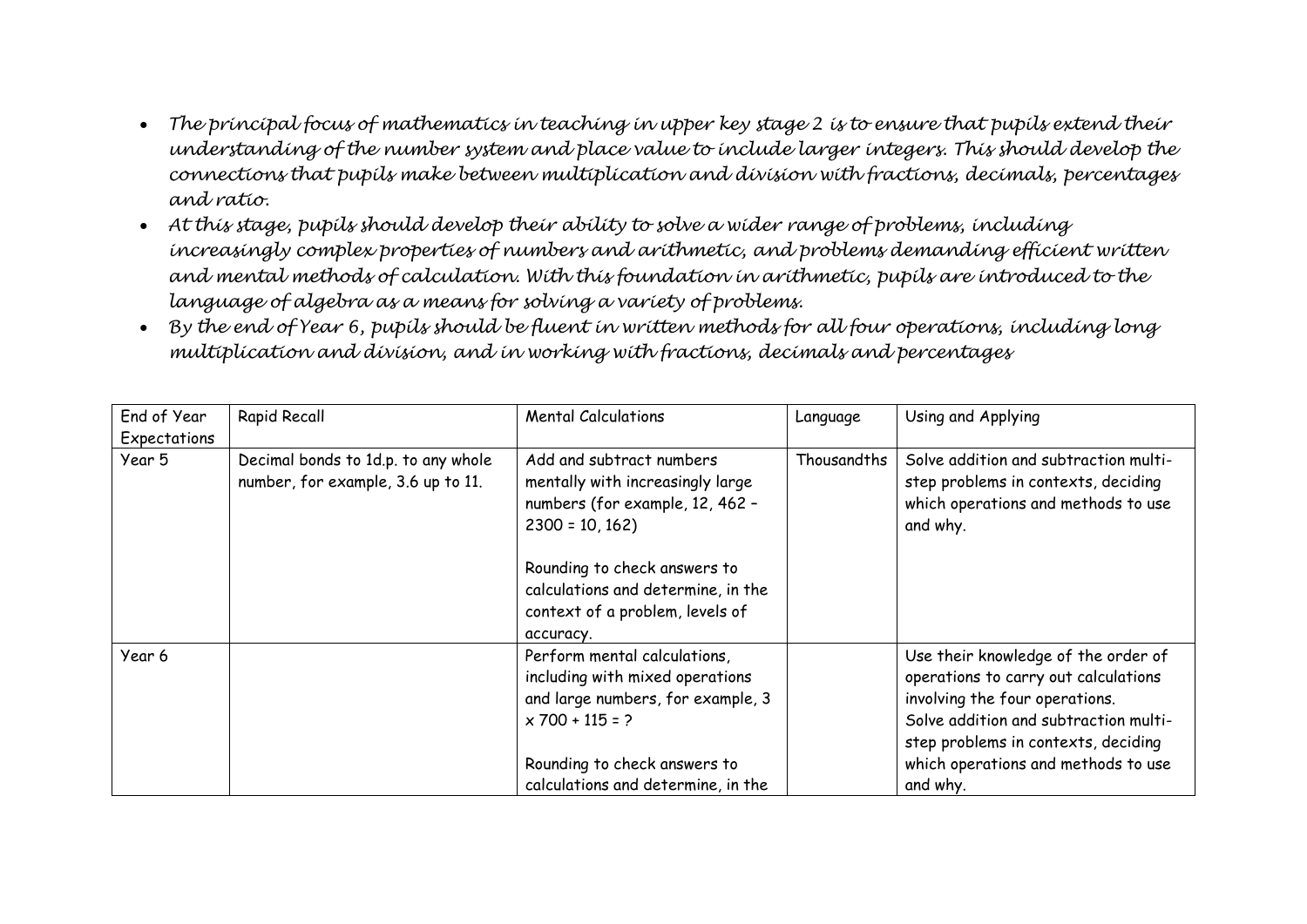|  | context of a problem, levels of | Solve problems involving addition,       |
|--|---------------------------------|------------------------------------------|
|  | accuracy                        | subtraction, multiplication and division |
|  |                                 | including interpreting remainders        |
|  |                                 | appropriately to the context of the      |
|  |                                 | problem.                                 |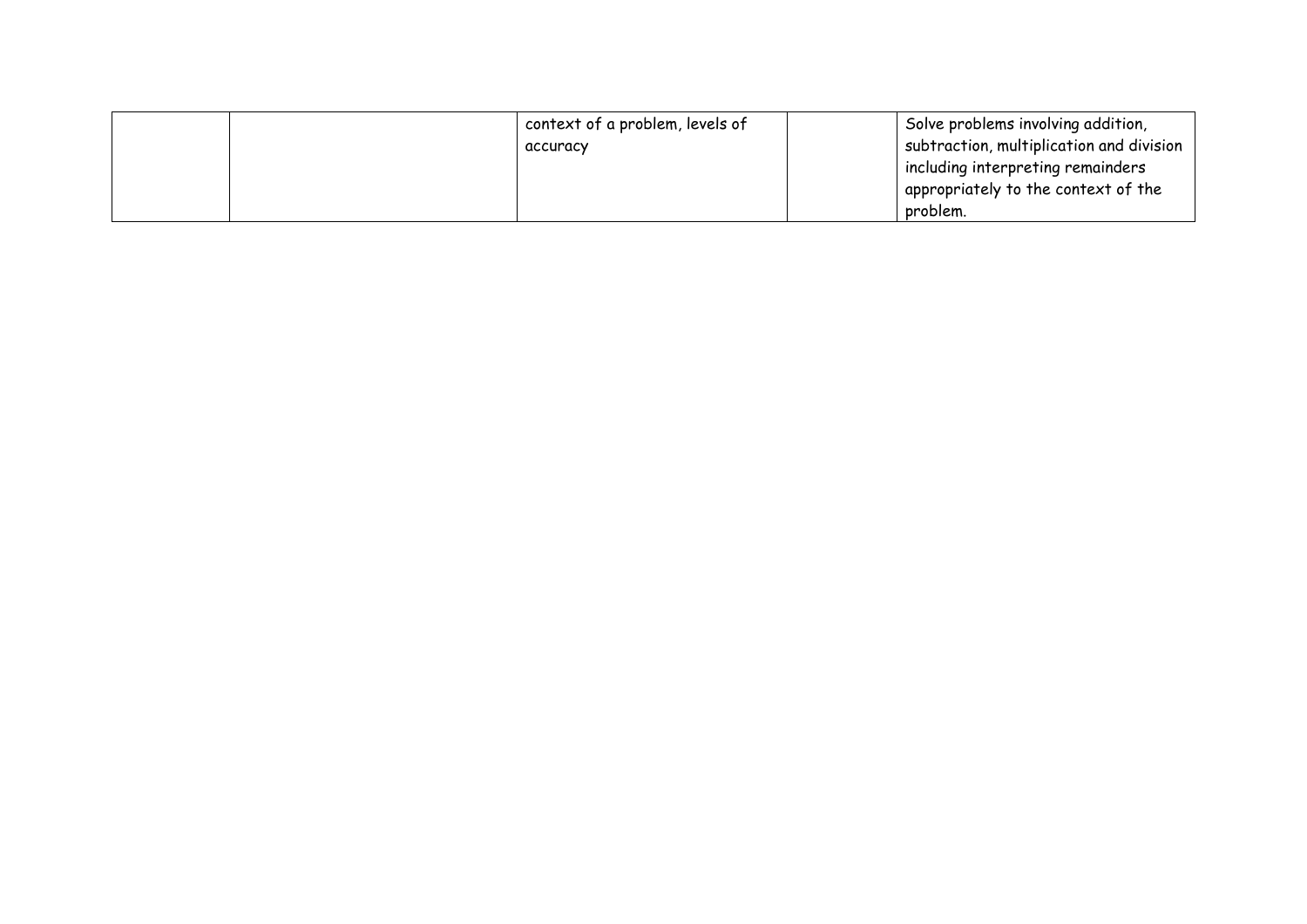| Year 5                                                         | Concrete                                              | Pictorial                                                                                                                             | Conceptual                                                                                                                                                                                                                                                       | Using and Applying                                                                                                                                                                                                                                                                                                                                                                                                                                                               |
|----------------------------------------------------------------|-------------------------------------------------------|---------------------------------------------------------------------------------------------------------------------------------------|------------------------------------------------------------------------------------------------------------------------------------------------------------------------------------------------------------------------------------------------------------------|----------------------------------------------------------------------------------------------------------------------------------------------------------------------------------------------------------------------------------------------------------------------------------------------------------------------------------------------------------------------------------------------------------------------------------------------------------------------------------|
| Adding and<br>subtracting<br>more than 4<br>digits             | $\sim 20$<br>6232<br>4814<br><b>. .</b><br>1418<br>oС | Refer to the process in<br>Year 3 and 4. Children<br>should be able to use<br>column methods<br>efficiently to work at<br>this level. | Progress into column<br>addition and<br>subtraction when<br>understanding of the<br>expanded method is<br>secure.<br>Missing number<br>problems:<br>$119 - 2 = 86$<br>$1,000,000 - ? = 999,$<br>000<br>$600,000 + ? + 1000 =$<br>671,000<br>$12,462 - 2,300 = ?$ | I travelled to 3 different cities. The<br>distances of my journeys were:<br>1982m, 15642m and 12108m. what<br>was the total distance travelled in<br>metres? How far did I travel in km?<br>Use the digits 3, 4, 6 and 7. Make a<br>4-digit number and subtract it from<br>10, 000. What are the largest and<br>smallest answers? Which answer is<br>closest to 5000? Find the digital<br>roots of your answers. What do you<br>notice?<br>Use the digits 1 to 9. Make a 4-digit |
| Add and<br>subtract<br>decimals<br>values up to<br>thousandths |                                                       |                                                                                                                                       | 172.83<br>$+ 54.68$<br>227.51<br>1 1 1<br>Place value counters<br>can be used alongside<br>the columnar method<br>to develop<br>understanding of<br>addition with decimal<br>numbers<br>Missing number<br>problems<br>$6.45 = 6 + 0.4 + ?$                       | and a 5-digit number. Find the<br>difference. Which pairs of numbers<br>give you an answer closest to 80,<br>000, 75, 000, 70, 000 etc?<br>Use the digits 1 to 9. Make 2<br>decimals (ones, tenths, hundredths<br>and thousandths). Find the<br>difference. How many differences<br>can you find which equal 1.234?<br>Use the digits 0 to 7. Make two<br>decimals (ones, tenths, hundredths<br>and thousandths). Add them and find<br>the nearest whole number to your          |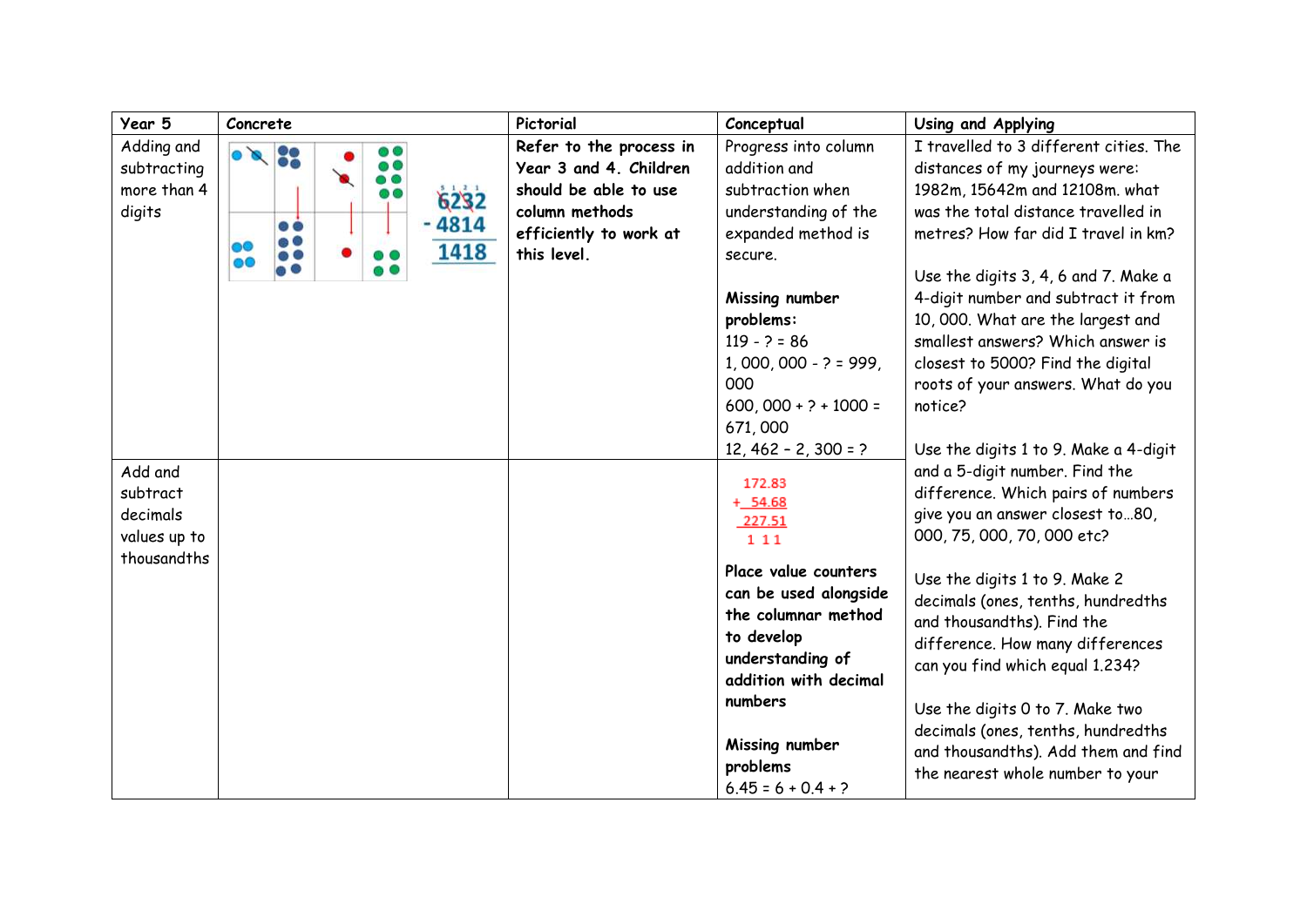| Year 6       | Concrete                              | Pictorial | Conceptual               | answer. How many totals can you find |
|--------------|---------------------------------------|-----------|--------------------------|--------------------------------------|
| Calculate    | Children are to use their knowledge   |           | $7 - 2 \times 3 = ?$     | where the nearest whole number is 4, |
| using the    | of the order of operations to carry   |           | $(7 - 2) \times 3 = ?$   | 5, 12? Etc.                          |
| four         | out calculations involving the four   |           | $ (? - 2) \times 3 = 15$ |                                      |
| operations   | operations                            |           |                          |                                      |
| Solve multi- | Solve addition and subtraction multi- |           |                          |                                      |
| step         | step problems in contexts, deciding   |           |                          |                                      |
| problems     | which operations and methods to use   |           |                          |                                      |
|              | and why.                              |           |                          |                                      |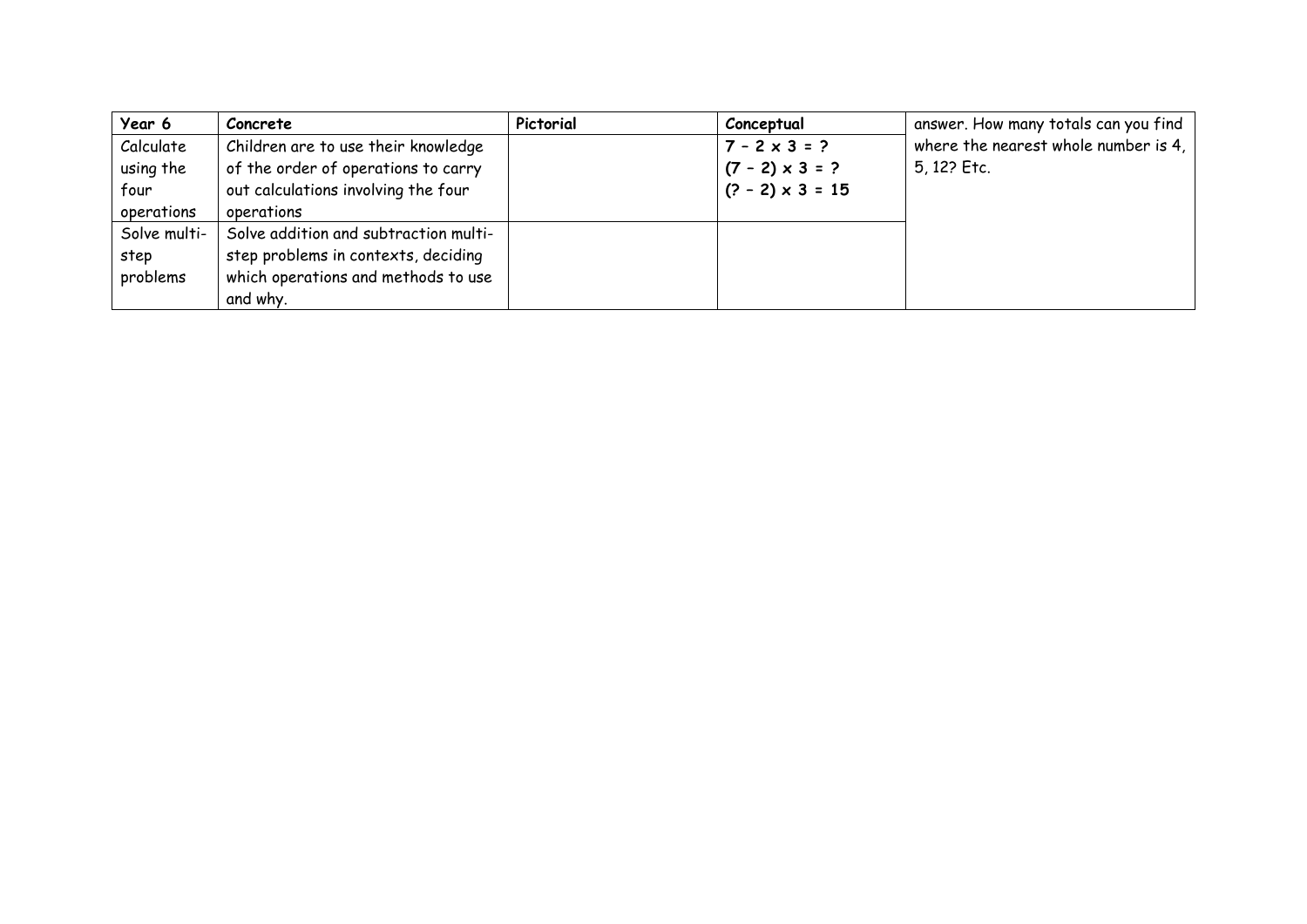

## *Calculation Policy Multiplication and Division – Key Stage 1*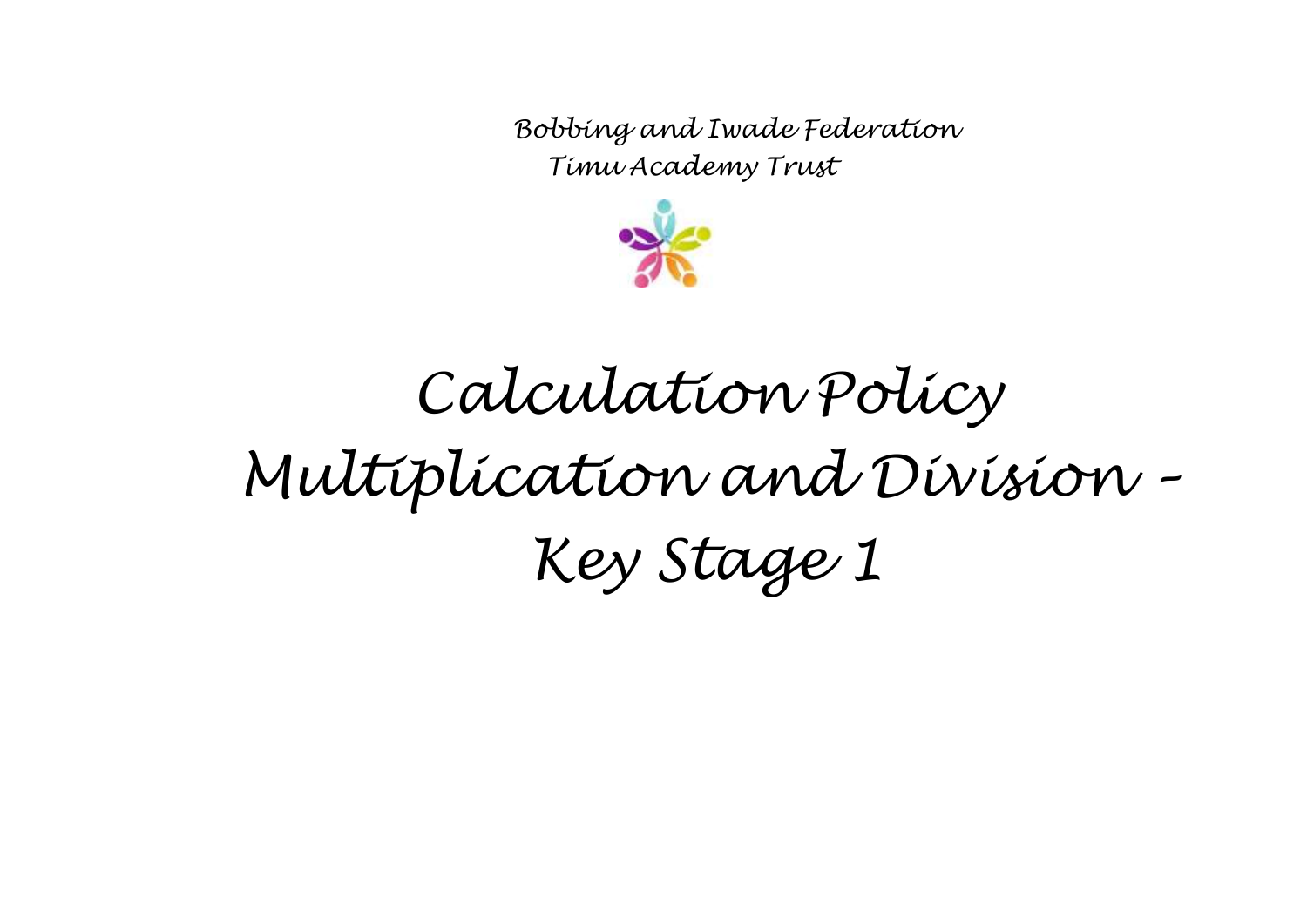- *The principal focus of mathematics teaching in Key Stage 1 is to ensure that pupils develop confidence and mental fluency with whole numbers, counting and place value. This should involve working with numerals, words and the four operations, including with practical resources (for example, concrete objects and measuring tools).*
- *By the end of Year 2, pupils should know the number bonds to 20 and be precise in using and understanding place value. An emphasis on practice at this early stage will aid fluency.*

| End of Year<br>Expectations | Rapid Recall     | <b>Mental Calculation</b> | Language                                                                                                                 | Using and Applying                                                                              |
|-----------------------------|------------------|---------------------------|--------------------------------------------------------------------------------------------------------------------------|-------------------------------------------------------------------------------------------------|
| Year 1                      |                  | Count on and back in      | Groups of                                                                                                                | Solve simple one-step problems that involve                                                     |
|                             |                  | 2, 5 and 10               | Array                                                                                                                    | using concrete objects and pictorial                                                            |
|                             |                  |                           | Counting in                                                                                                              | representations                                                                                 |
|                             |                  |                           | Sharing and grouping (children<br>must understand the difference<br>between the 2 concepts)<br>Double<br>Half<br>Quarter | Children must be given opportunities to<br>reason about what they notice in number<br>patterns. |
| Year 2                      | Identifying odd  | Count in steps of 3       | Odd, even                                                                                                                | Solve one-step problems involving                                                               |
|                             | and even         | from 0 and in tens        | Repeated                                                                                                                 | multiplication and division, using materials,                                                   |
|                             | numbers. Recall  | from any number,          | Addition/subtraction                                                                                                     | arrays, repeated addition, mental methods,                                                      |
|                             | multiples of 2,  | forward and backward      | Grouping                                                                                                                 | and multiplication and division facts,                                                          |
|                             | 5 and 10 and     |                           | <b>Inverse</b>                                                                                                           | including problems in contexts.                                                                 |
|                             | related division |                           | Multiply/multiples of                                                                                                    |                                                                                                 |
|                             | facts.           |                           | Divide/division                                                                                                          | They connect the 10 multiplication table to                                                     |
|                             |                  |                           | Commutative                                                                                                              | place value, and the 5 multiplication table to                                                  |
|                             |                  |                           | Calculate                                                                                                                | the divisions on the clock face.                                                                |
|                             |                  |                           | Equivalent                                                                                                               |                                                                                                 |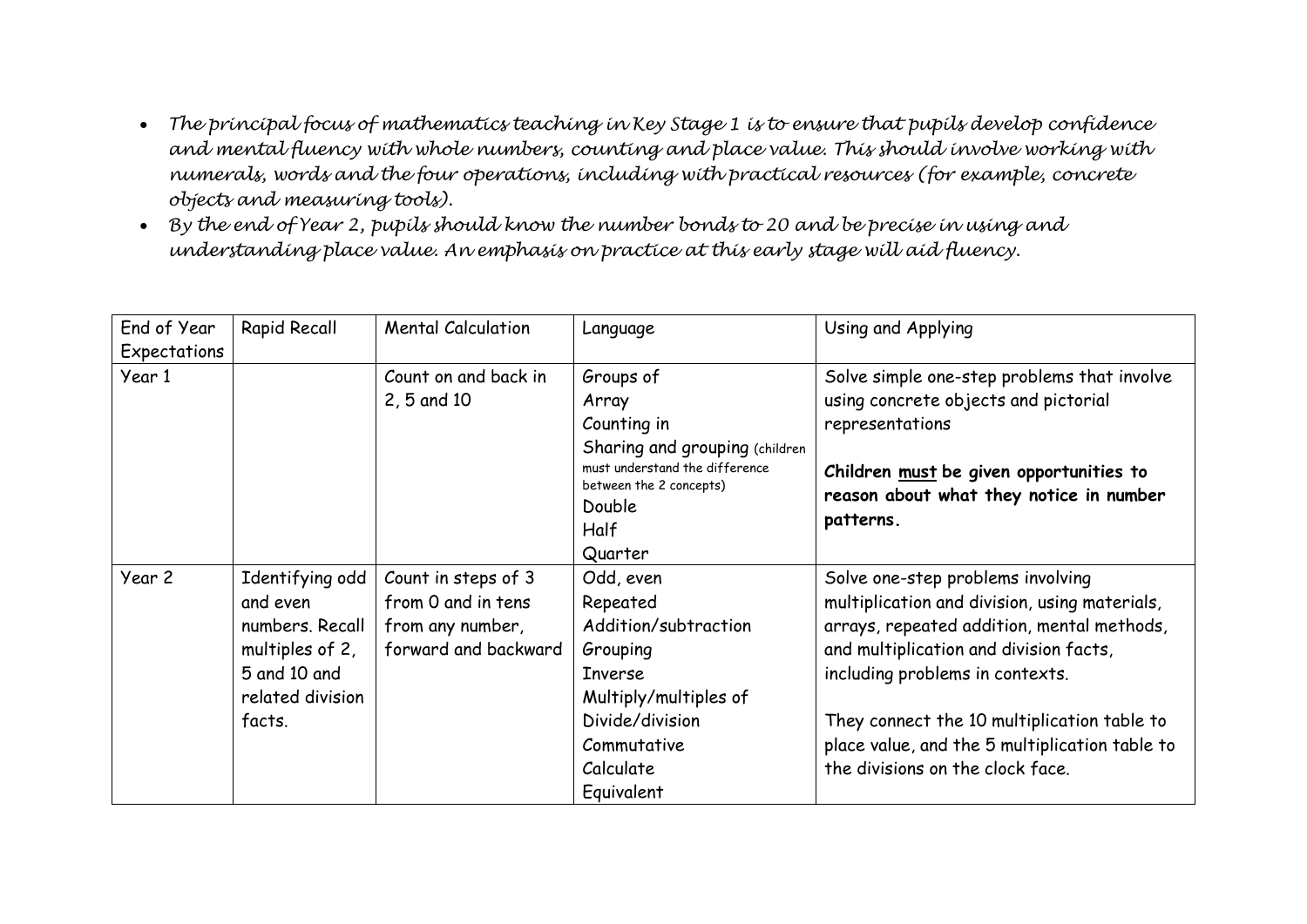| Year 1                                                                                                    | Concrete                                                                                                     | Pictorial                                                                                                                                                                                                    | Conceptual | Using and |
|-----------------------------------------------------------------------------------------------------------|--------------------------------------------------------------------------------------------------------------|--------------------------------------------------------------------------------------------------------------------------------------------------------------------------------------------------------------|------------|-----------|
| Multiplication and<br>division as<br>repeated addition<br>and subtraction                                 | Using familiar objects and<br>resources<br>Finding 'groups of' with<br>repeated addition and<br>subtraction. | Repeated images, for example,<br>how many legs?                                                                                                                                                              |            | applying  |
| Represent<br>repeated addition<br>as an array.<br>Begin to use arrays<br>to find repeated<br>subtraction. | Make arrays on grids with<br>counting objects.                                                               | Understand visual<br>representations of arrays.<br>Use of arrays as a pictorial<br>representation for division<br>$15 \div 3 = 5$ There are 5 groups of<br>3.<br>$15 \div 5 = 3$ There are 3 groups of<br>5. |            |           |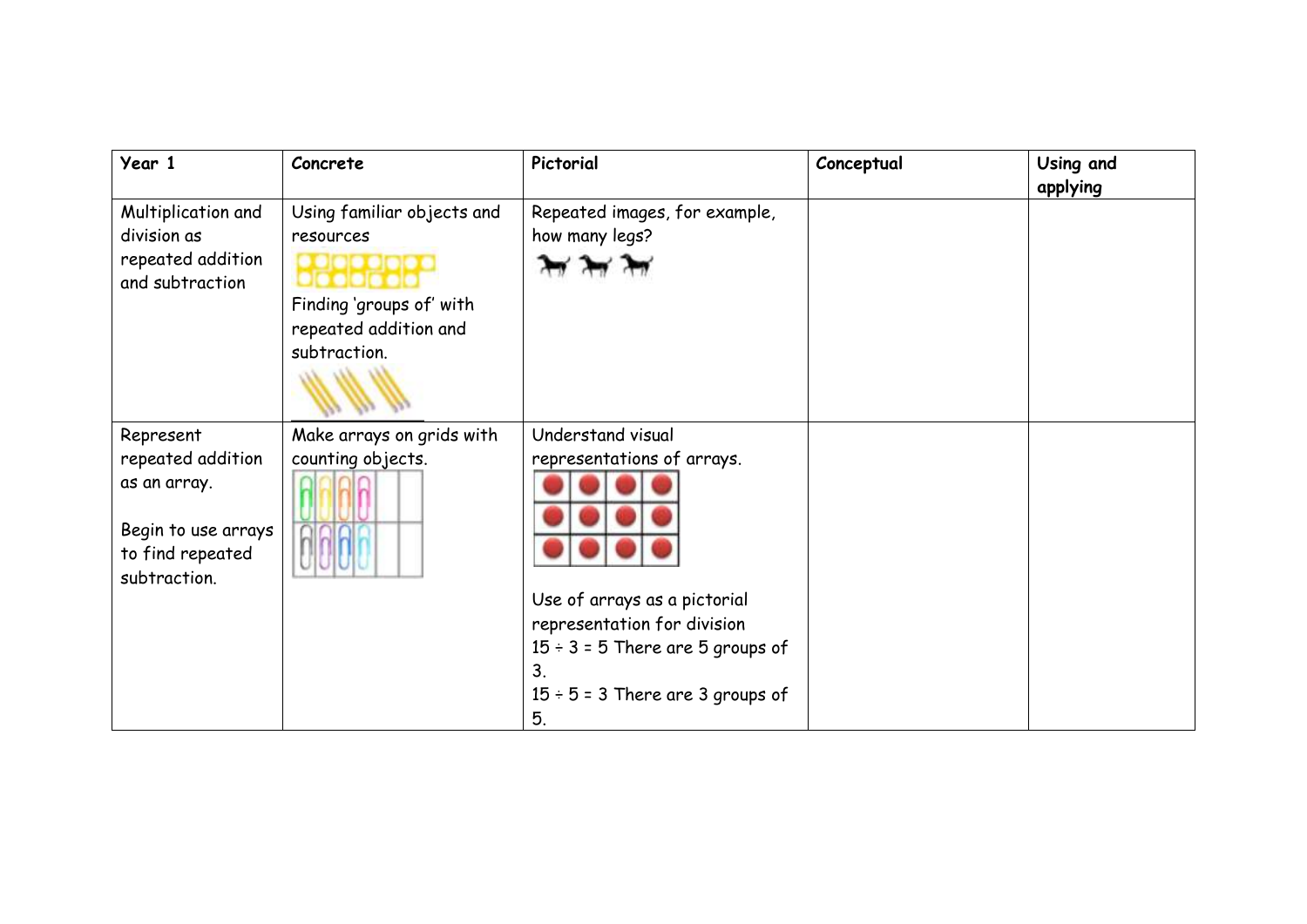| Doubling and                       | Using familiar objects and | Using a variety of models and | Using number sentences                          |                                        |
|------------------------------------|----------------------------|-------------------------------|-------------------------------------------------|----------------------------------------|
| halving numbers                    | resources.                 | images                        | and beginning to                                |                                        |
| within 20 (as<br>repeated addition |                            |                               | calculate mentally.                             |                                        |
| and subtraction).                  |                            |                               | $6 + 6 =$                                       |                                        |
|                                    |                            |                               | Double 9 =                                      |                                        |
|                                    |                            |                               | $14 = Double$                                   |                                        |
|                                    |                            |                               | Half of $18 = $                                 |                                        |
|                                    |                            |                               | $\frac{1}{2}$ of ? = 5<br>$10 = \text{half of}$ |                                        |
|                                    |                            |                               | $7 = 14 - ?$                                    |                                        |
|                                    |                            |                               | $4 + 2 = 8$                                     |                                        |
| Find and name a                    | Use familiar objects.      | Use a variety of models and   | Recognise unit fraction                         | I had 8 balloons. I                    |
| half as one of two                 |                            | images.                       | notations:                                      | gave $\frac{1}{4}$ of them             |
| equal parts of a                   |                            |                               |                                                 | away. How many                         |
| quantity.                          |                            |                               | $\frac{1}{2}$<br>$\frac{1}{4}$                  | balloons did I give                    |
|                                    |                            |                               |                                                 | away? How many                         |
|                                    | Use familiar resources.    |                               |                                                 | do I have left?                        |
| Find and name a                    |                            |                               |                                                 |                                        |
| quarter as one of                  |                            |                               |                                                 | Use the numbers 1<br>to 20. Which      |
| four equal parts of<br>a quantity. |                            |                               |                                                 | numbers can you                        |
|                                    |                            |                               |                                                 | find $\frac{1}{2}$ / $\frac{1}{4}$ of? |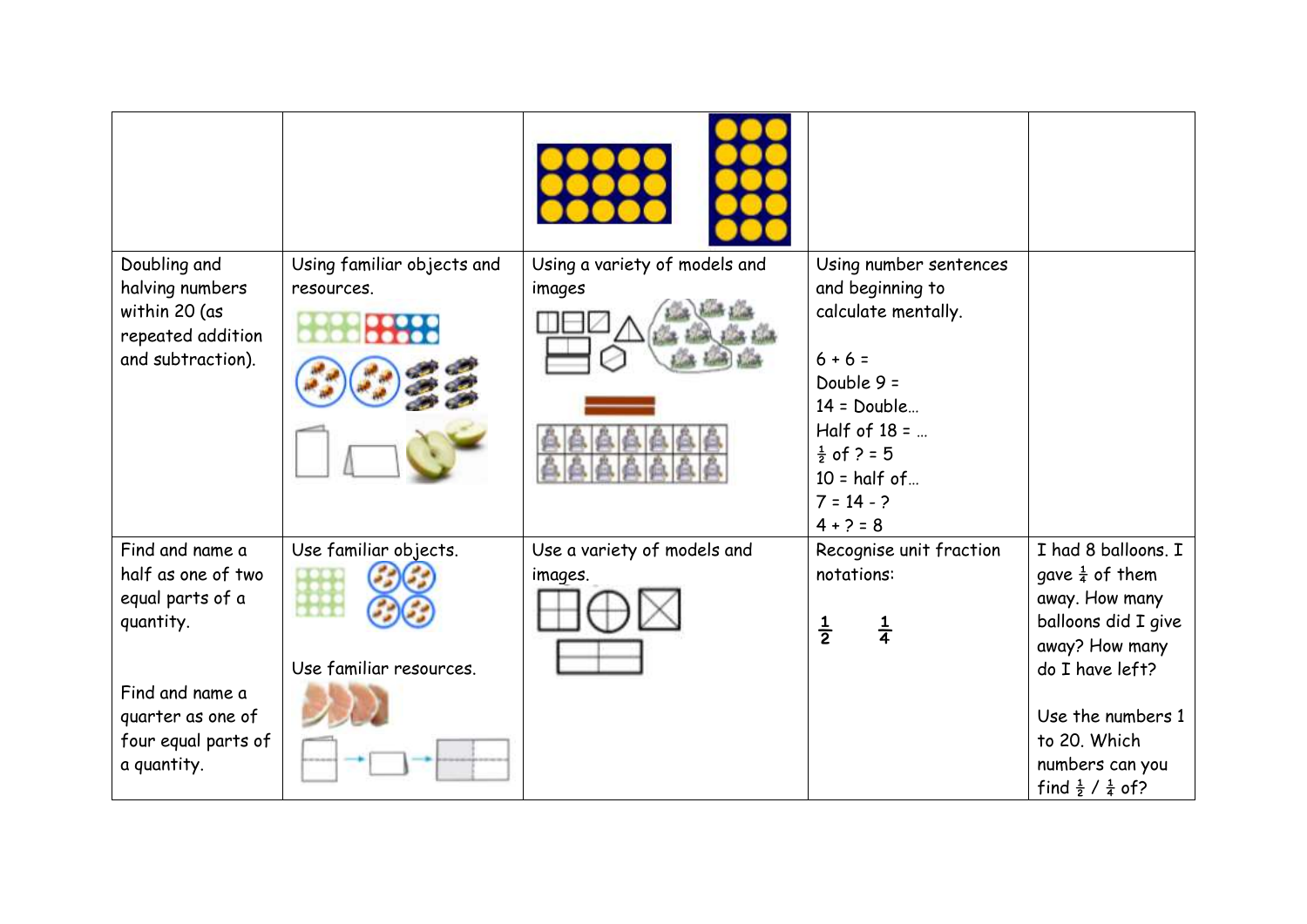| Year 2                                                                                                                                                                                      | $1$ $1$ $1$ $1$ $1$ $1$ $2$ $3$ $1$ $1$ $1$ $1$ $1$ $1$<br>Concrete                                                                        | Pictorial                                                                                           | Conceptual                                                                                                                                                                         | What do you<br>notice about your<br>answers?<br>Using and<br>Applying                                                                                                                            |
|---------------------------------------------------------------------------------------------------------------------------------------------------------------------------------------------|--------------------------------------------------------------------------------------------------------------------------------------------|-----------------------------------------------------------------------------------------------------|------------------------------------------------------------------------------------------------------------------------------------------------------------------------------------|--------------------------------------------------------------------------------------------------------------------------------------------------------------------------------------------------|
| Use arrays to<br>make or draw<br>multiplications and<br>find the<br>corresponding<br>division facts.<br>Write calculations<br>using the<br>multiplication,<br>division and equals<br>signs. | Make arrays on grids using<br>counting objects<br>Identify arrays in everyday<br>objects                                                   | Array images<br>Repeated addition and<br>subtraction along a number line.<br>$\Omega$               | Using number sentences<br>and beginning to<br>calculate mentally.<br>$3 \times 4 = 12$<br>$12 \div 4 = 3$<br>Missing number problems<br>$3 = \square \div 6$<br>$20 = \square x 5$ | I had 20 lollies. I<br>put them into<br>groups of 5. How<br>many groups were<br>there?<br>I had 20 lollies. I<br>shared them<br>between 5 people.<br>How many lollies<br>did each person<br>get? |
| Use arrays to<br>understand the<br>commutative law of<br>multiplication                                                                                                                     | Make arrays on grids using<br>counting objects.<br>$2 \times 4 = 8$<br>Rotate arrays to find other<br>multiplications.<br>$4 \times 2 = 8$ | Repeated addition and<br>subtraction along a number line.<br>$3 \times 5 = 15$<br>$5 \times 3 = 15$ | Using number sentences<br>and beginning to<br>calculate mentally.<br>$3x5=15$<br>$5x3=15$<br>$15 \div 3 = 5$<br>$15 \div 5 = 3$                                                    | I saved 5p each<br>week for 6 weeks.<br>How much did I<br>save altogether?<br>If I save 5p each<br>week, how many<br>weeks will it take<br>me to save 40p?                                       |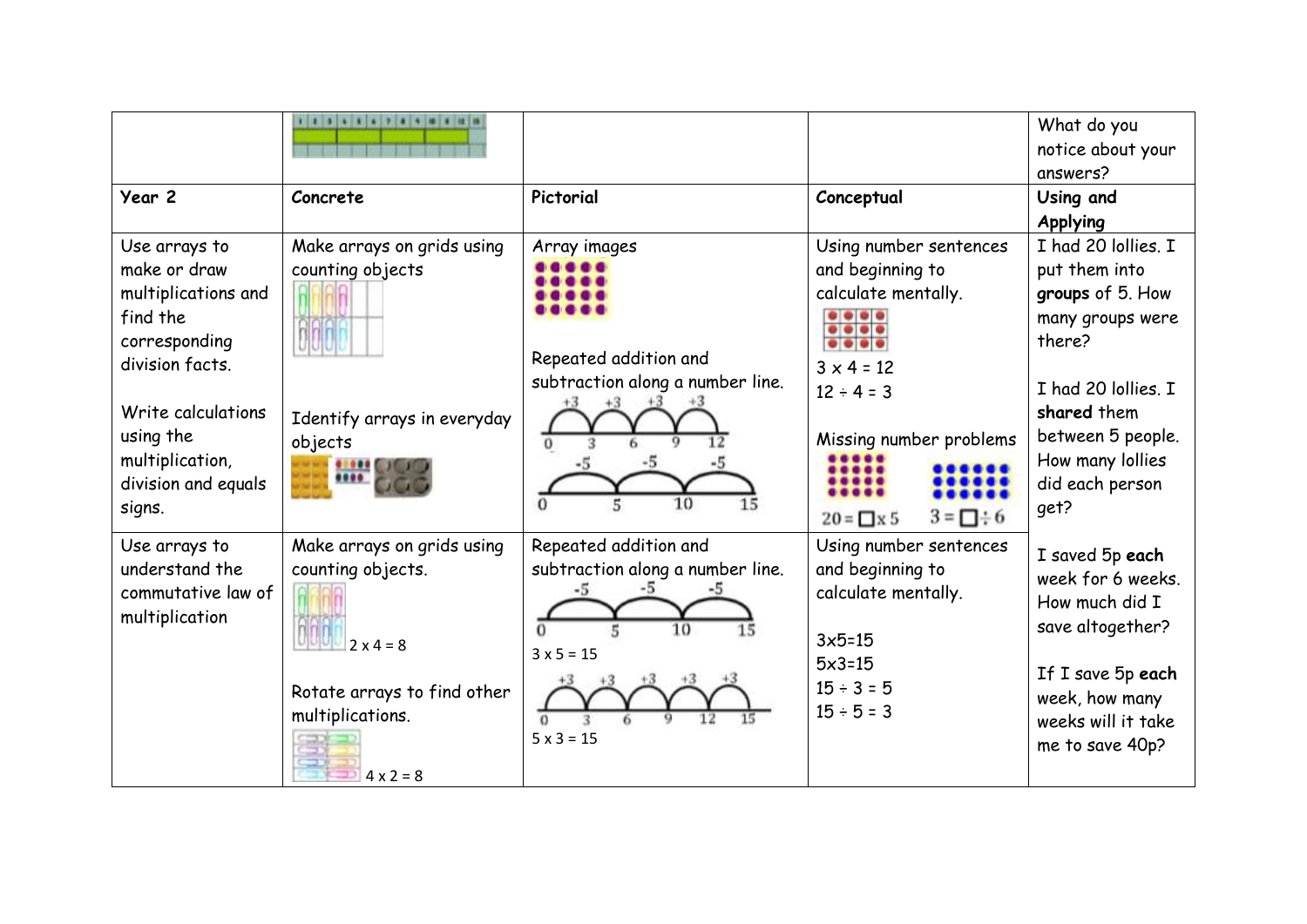|  |  | There are 24      |
|--|--|-------------------|
|  |  | parents coming to |
|  |  | watch our class   |
|  |  | assembly. How     |
|  |  | many different    |
|  |  | ways can you      |
|  |  | arrange the       |
|  |  | chairs? (In equal |
|  |  | rows)             |
|  |  |                   |
|  |  |                   |
|  |  |                   |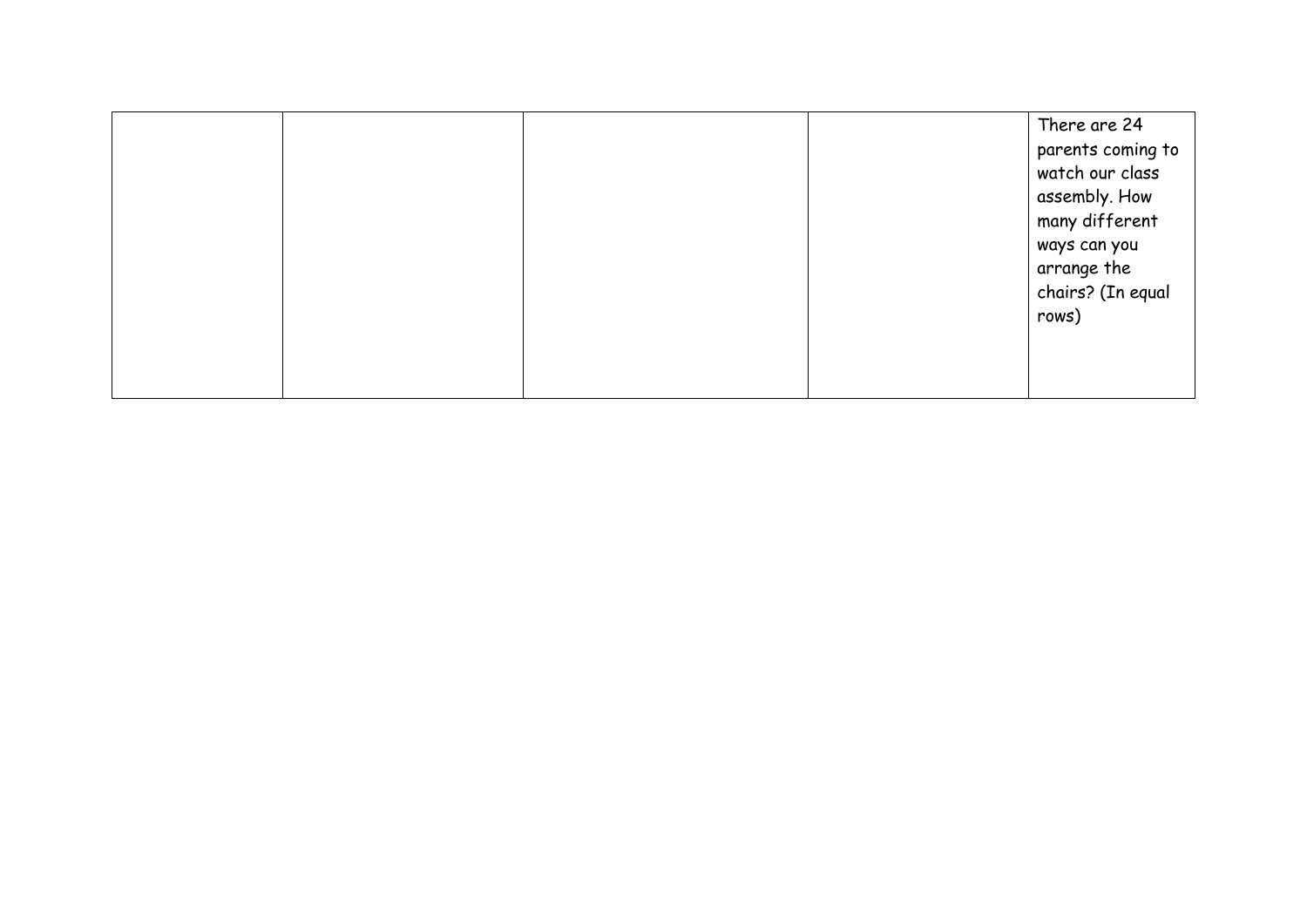

#### *Calculation Policy Multiplication and Division – Lower Key Stage 2*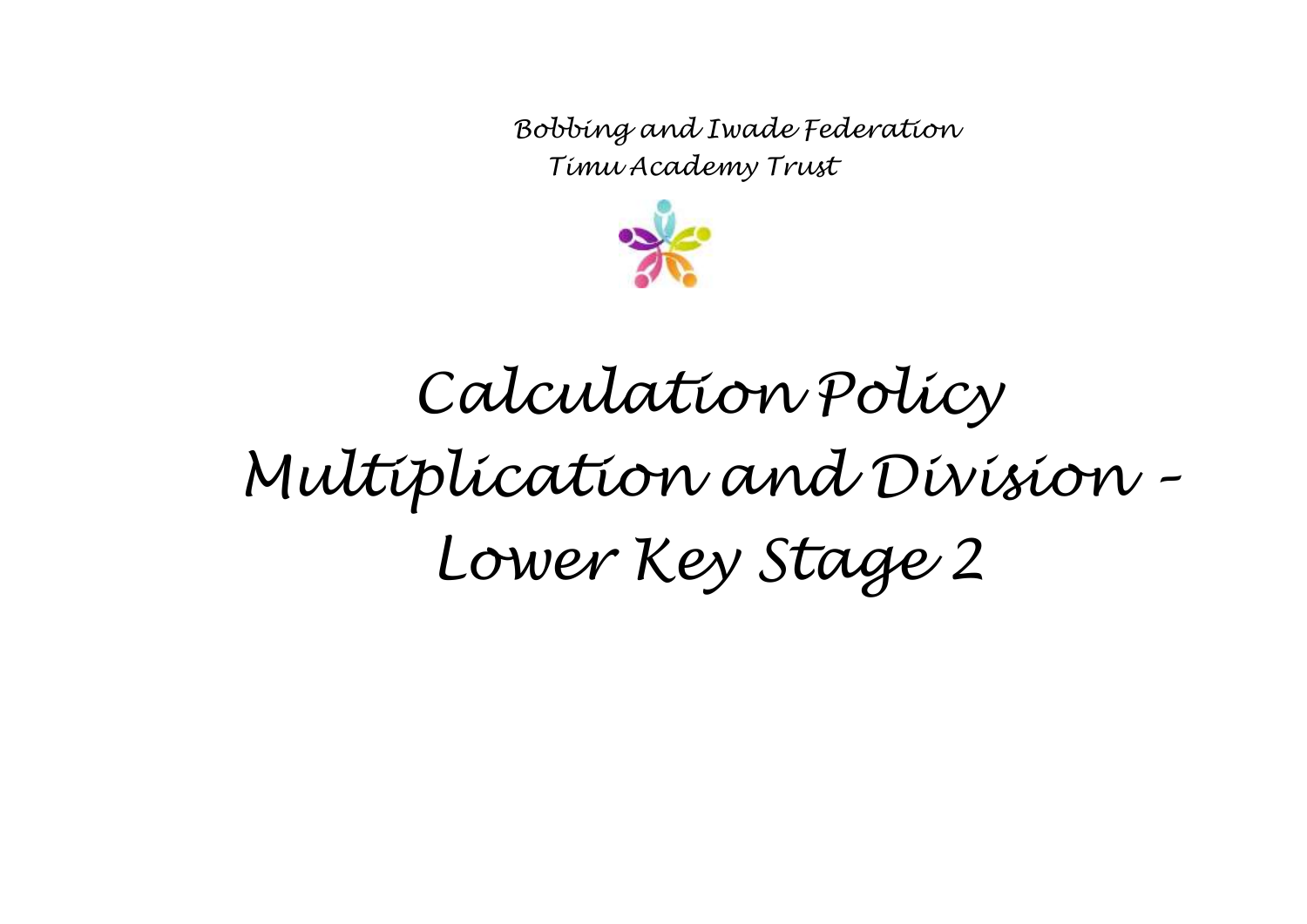- *The principal focus of mathematics teaching in Lower Key Stage 2 is to ensure that pupils become increasingly fluent with whole numbers and the four operations, including number facts and the concept of place value. This should ensure that pupils develop efficient written and mental methods and perform calculations accurately with increasingly large whole numbers.*
- *At this stage, pupils should develop their ability to solve a range of problems, including with simple fractions and decimal place value. By the end of Year 4, pupils should have memorised their multiplication tables up to and including the 12 multiplication table and show precision and fluency in their work.*

| End of Year         | <b>Rapid Recall</b>                                                                            | <b>Mental Calculations</b>                                                                                                                  | Language                                               | Using and applying                                                                                                                                                                                                                                |
|---------------------|------------------------------------------------------------------------------------------------|---------------------------------------------------------------------------------------------------------------------------------------------|--------------------------------------------------------|---------------------------------------------------------------------------------------------------------------------------------------------------------------------------------------------------------------------------------------------------|
| <b>Expectations</b> |                                                                                                |                                                                                                                                             |                                                        |                                                                                                                                                                                                                                                   |
| Year 3              | Recall multiples of 2,<br>5 and 10 and related<br>division facts.                              | Count from 0 in<br>multiples of 4, 8, 50<br>and 100.                                                                                        | Grid<br>method<br>Product<br>Short                     | Pupils should solve simple problems in contexts,<br>including missing number problems, deciding which<br>of the four operations to use and why, including<br>measuring and scaling contexts, and                                                  |
|                     | Begin to recall<br>multiples of 3, 4 and<br>8 and related<br>division facts.                   |                                                                                                                                             | division<br>Remainder                                  | correspondence problems in which m objects are<br>connected to n objects (e.g. 3 hats and 4 coats,<br>how many different outfits; 12 sweets shared<br>equally between 4 children; 4 cakes shared<br>equally between 8 children).                  |
| Year 4              | Recall multiplication<br>and division facts<br>for multiplication<br>tables up to $12\times12$ | Count in multiples of 6,<br>7, 9, 25 and 100.<br>Multiply 3 numbers $O \times$<br>$O \times O$<br>Recall factor pairs for<br>a given number | Factor<br>Factor<br>pair<br>Quotient<br><b>Divisor</b> | Pupils should solve two-step problems in<br>contexts, choosing the appropriate operation,<br>working with increasingly harder numbers. This<br>should include correspondence questions such as<br>three cakes shared equally between 10 children. |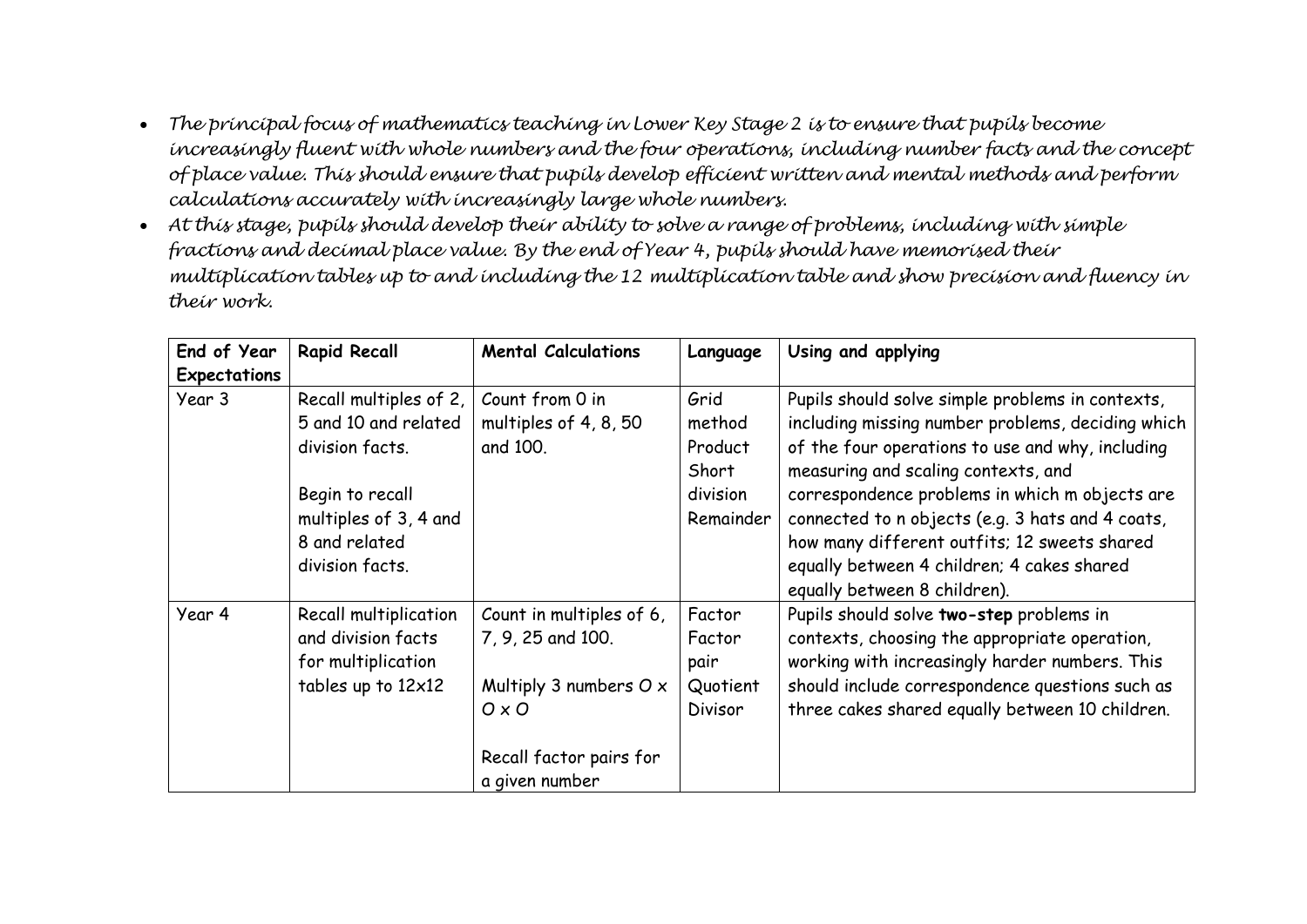| Year 3        | Concrete                               | Pictorial                       | Conceptual          | Using and applying                     |
|---------------|----------------------------------------|---------------------------------|---------------------|----------------------------------------|
| TO x O        | Use counting objects and               | Use arrays to link to grid      | Use number          | Year 3 went on a trip.                 |
|               | resources.                             | multiplications                 | sentences.          | There were 6 groups                    |
| Extending     |                                        |                                 |                     | with 14 children in each               |
| understanding | $23x4=92$                              | 20<br>3<br>$\mathbf X$          | $18 \times 4 = ?$   | group. How many                        |
| of arrays.    | Tens<br>Ones<br>$= 4$                  | 12<br>4 80<br>$80 + 12 = 92$    | $31 \times 3 = ?$   | children went on the trip<br>in total? |
|               | <b>NNN</b>                             | $18x3 = 54$                     | Missing number      |                                        |
|               |                                        |                                 | problems.           | Use the digits $2, 3, 4, 5$            |
|               | * * *                                  |                                 | $? \times 41 = 123$ | and 6. Make a                          |
|               | Tens<br>Ones                           |                                 | $7 \times ? = 84$   | multiplication $(O \times TO)$         |
|               | 80<br>- 000                            |                                 |                     | e.g. $2 \times 53 = ?$                 |
|               | 00<br>000                              |                                 |                     | How many different                     |
|               | 88<br>ගග<br>₿Õ<br>000                  |                                 |                     | totals can you find? How               |
|               |                                        |                                 |                     | many multiplications have              |
|               | Begin to link to inverse<br>operations |                                 |                     | the same total?                        |
|               | $92 \div 4 = 23$                       |                                 |                     |                                        |
| $TO \div O$   | Use counting objects and               | Extending divisions to resemble | Short division      | 69 children were                       |
|               | resources.                             | written method of short         | 23                  | grouped equally onto 3                 |
| Sharing and   |                                        | division.                       | 3 69                | buses for a trip. How                  |
| grouping to   |                                        |                                 | Check using         | many children went on                  |
| create an     | $69 \div 3 = 23$                       |                                 | multiplication      | each bus?                              |
| array.        |                                        |                                 | inverse:            |                                        |
|               |                                        |                                 | 3<br>20<br>x        |                                        |
|               |                                        | $69 \div 3 = 23$                | 9<br>3<br>60        |                                        |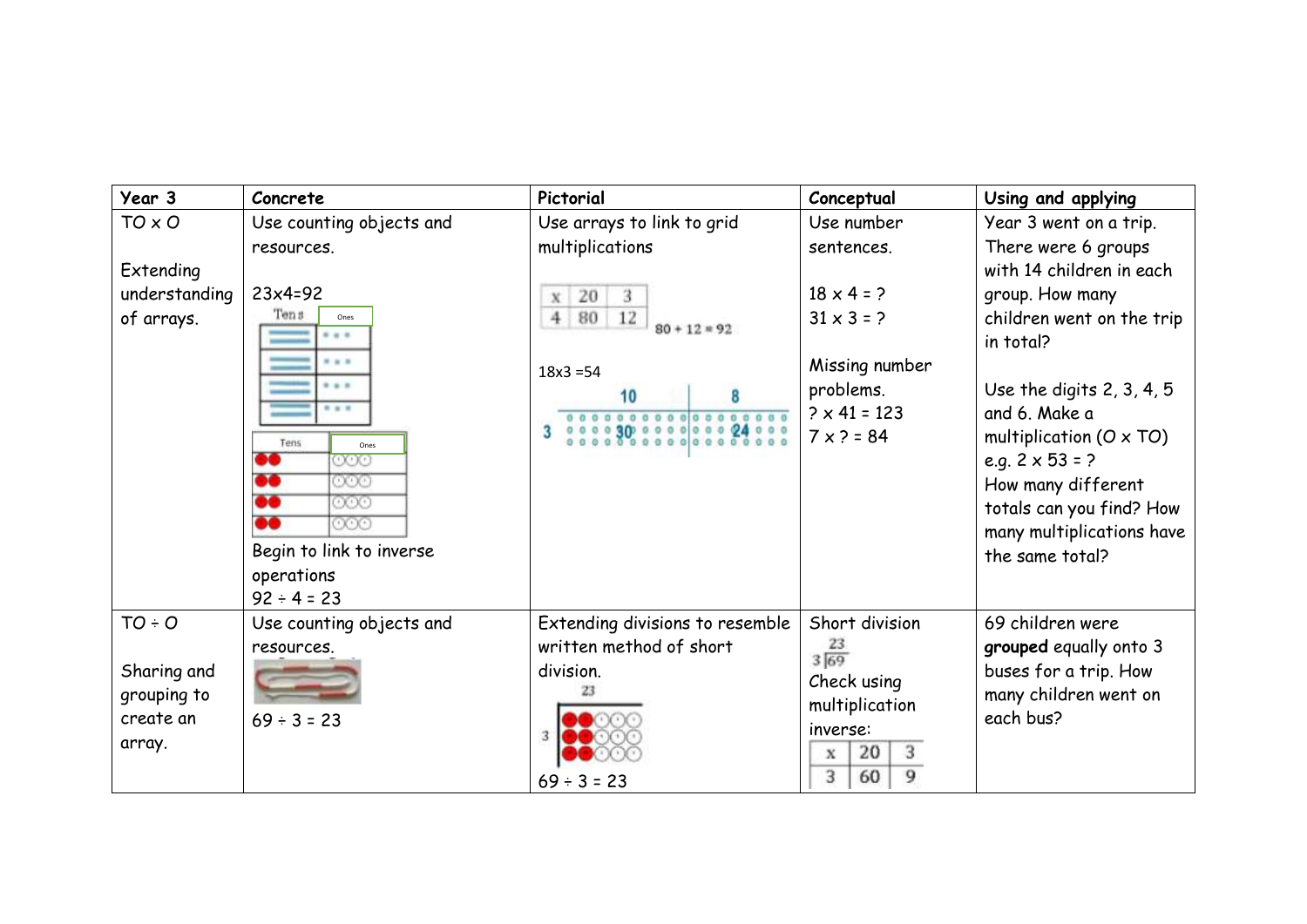| (Not<br>exchanging<br>from tens to<br>ones at this<br>stage). | $(\cdot)(\cdot)(\cdot)$<br>Check using multiplication<br>inverse:<br>$23 \times 3 = 69$ | Check using multiplication<br>inverse:<br>$23 \times 3 = 69$                    | $60 \div 9 = 69$                                                                                                                      | 3 children shared £69<br>equally. How much did<br>they each receive?<br>How many different<br>divisions can you make?<br>$36 ÷ ? = ?$                                                                                                                                                                                                                                                                                                                                                                                |
|---------------------------------------------------------------|-----------------------------------------------------------------------------------------|---------------------------------------------------------------------------------|---------------------------------------------------------------------------------------------------------------------------------------|----------------------------------------------------------------------------------------------------------------------------------------------------------------------------------------------------------------------------------------------------------------------------------------------------------------------------------------------------------------------------------------------------------------------------------------------------------------------------------------------------------------------|
| Understand<br>the concept<br>of remainders<br>after division  | Use resources<br>$23 \div 4 = 5$ r3                                                     | Repeated addition and<br>subtraction along a number line.<br>$23 \div 4 = 5$ r3 | Begin to solve<br>mentally.<br>$23 \div 4 = ?$<br>$31 \div 6 = ?$<br>Missing number<br>problems.<br>$7 ÷ 3 = 4$<br>$17 \div 2 = 3 r2$ | A farmer had 33 eggs.<br>He put them into boxes<br>of 6. How many full eggs<br>did he have left over? If<br>he put them into boxes<br>of 12, how many would be<br>left over now?<br>Use each number in the<br>4x table. Make it with<br>counters then share it<br>into 3 groups. Write the<br>remainder each time.<br>What patterns do you<br>notice?<br>There are 75 children at<br>sports day. If they were<br>divided into 3 teams, 4<br>teams, 5 teams etc, how<br>many children would be<br>left out each time? |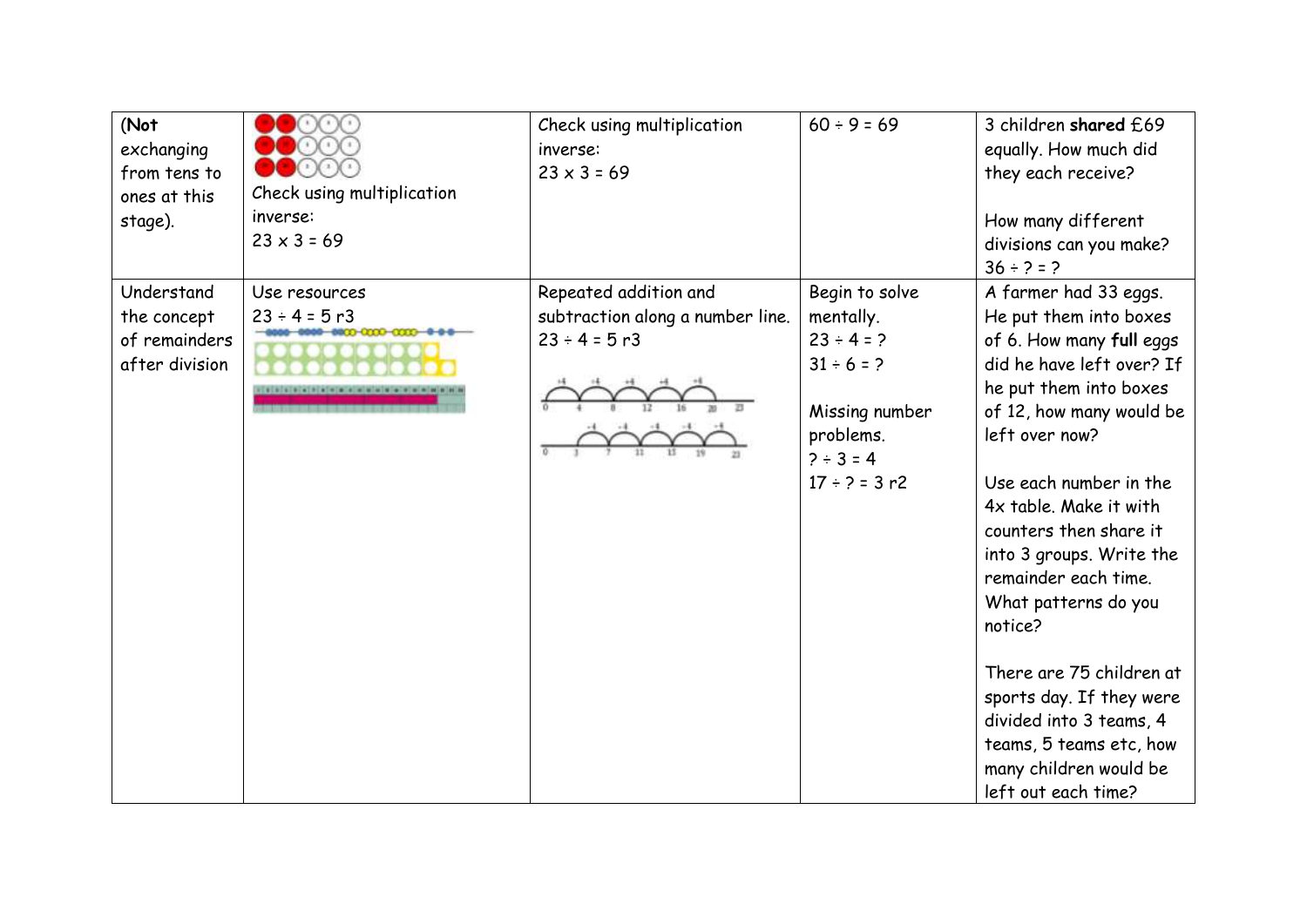| Year 4                                                                           | Concrete                                                                                                                                                                     | Pictorial                                                                                                                                                                                                                            | Conceptual                                         | Using and Applying                                                                                                                                                                                                                                                                                                            |
|----------------------------------------------------------------------------------|------------------------------------------------------------------------------------------------------------------------------------------------------------------------------|--------------------------------------------------------------------------------------------------------------------------------------------------------------------------------------------------------------------------------------|----------------------------------------------------|-------------------------------------------------------------------------------------------------------------------------------------------------------------------------------------------------------------------------------------------------------------------------------------------------------------------------------|
| HTO x O<br>(Consolidate<br>$TO \times O$ and<br>extend to 3<br>digit<br>numbers) | Crossing one boundary.<br>$126 \times 3 =$<br>Hundreds<br>Tone<br>Ones<br>88<br>$\bullet$<br>10000<br>66<br>$\Theta$<br>00000<br>96<br>00000<br>$\overline{\mathbf{e}}$      | Beginning with grid method.<br> 100 <br>20<br>x<br>6<br>300<br>3<br>18<br>60<br>$300 + 60 + 18$<br>Leading to expanded vertical<br>method<br>126<br>$-3$<br>18(3×6)<br>60 (3 x 20)<br>300 (3 x 100)<br>378                           | Compact vertical<br>method<br>2<br>37              | In one week, 163 people<br>visited the museum each<br>day. How many people<br>visited in total?<br>My sister and I were<br>raising money for<br>charity. We collected<br>£127 every day for 6<br>days. We shared the<br>money equally between                                                                                 |
|                                                                                  | Extending to crossing two<br>boundaries.<br>$247 \times 3 =$<br>Ones<br>Hundreds<br>Tens<br>0999<br>$\circ$<br>00000<br>0960<br>$\circ$<br>10000<br>0000<br>$\circ$<br>00000 | Beginning with grid<br>multiplication.<br>x   200   40<br>$7\overline{ }$<br>3 600 120 21<br>$600 + 120 + 21$<br>Leading to expanded vertical<br>method<br>247<br>- 3<br>21(3x7)<br>$120(3 \times 40)$<br>$600(3 \times 200)$<br>741 | Compact vertical<br>method<br>2.<br>47<br>74<br>ğ. | two different charities.<br>How much money did<br>each charity receive?<br>Use the digits $1, 2, 3$ ,<br>and 5. Make a<br>multiplication O x HTO.<br>How many different<br>products are there?<br>What are the largest<br>and smallest products<br>possible?<br>$O \times$ HTO = 820. How<br>many ways can you solve<br>this? |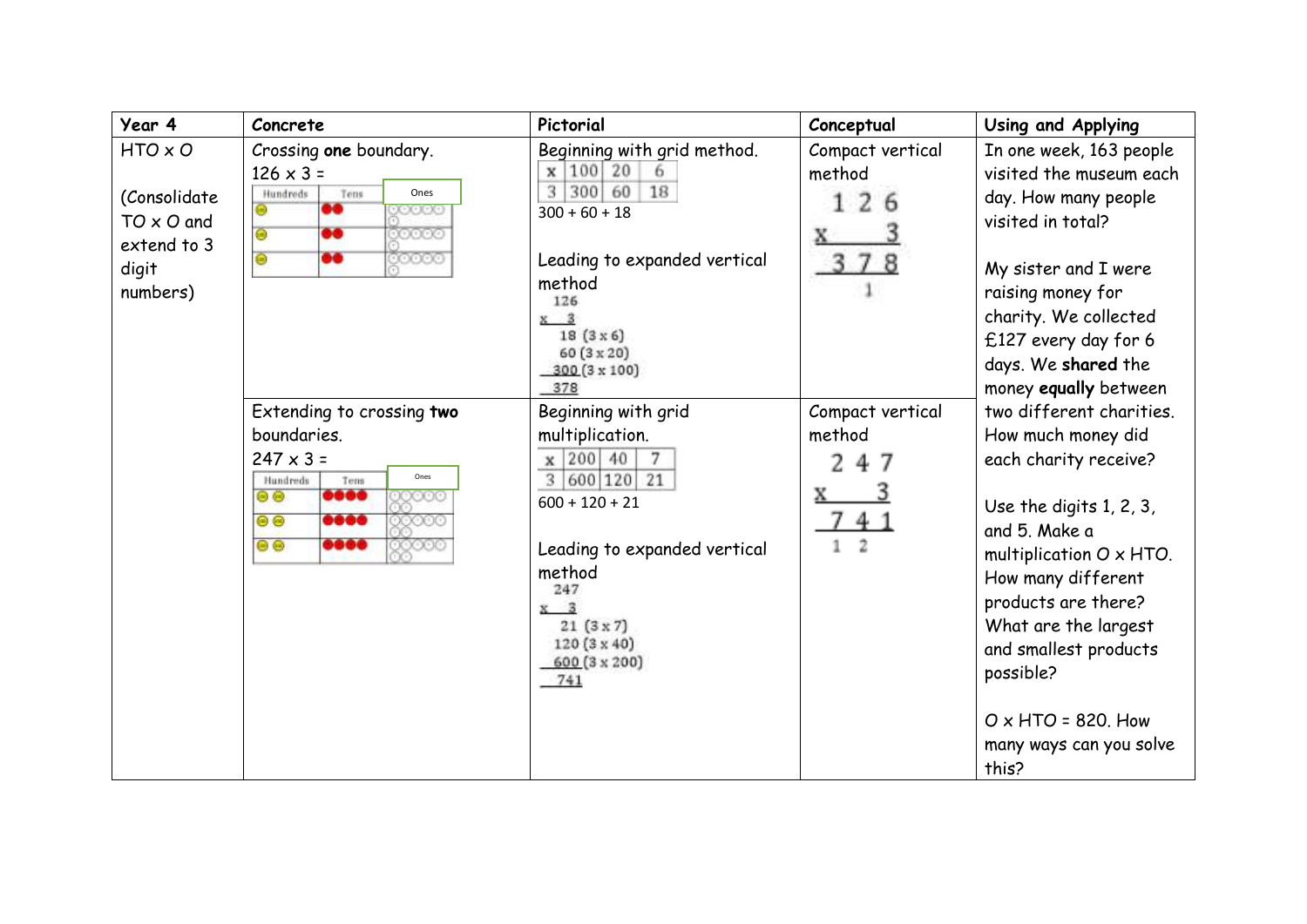| Progress to<br>TO X TO and<br>HTO x TO.<br>Ensure this is<br>still linked<br>back to their<br>understanding<br>of arrays and<br>place value<br>counters. | 10<br>$100 -$<br>10<br>10<br>100<br>80<br>$\overline{\phantom{a}}$<br>30<br>24                                     |                                                                  |                                                                                                            |                                                                                                                                                                                                                                                                                                                             |
|----------------------------------------------------------------------------------------------------------------------------------------------------------|--------------------------------------------------------------------------------------------------------------------|------------------------------------------------------------------|------------------------------------------------------------------------------------------------------------|-----------------------------------------------------------------------------------------------------------------------------------------------------------------------------------------------------------------------------------------------------------------------------------------------------------------------------|
| $TO + O$                                                                                                                                                 | Grouping and sharing using place<br>value counters.                                                                | Result of grouping/sharing<br>counters during 'concrete'         | Short division<br>methods.                                                                                 | A school ordered 432<br>pencils. They were put                                                                                                                                                                                                                                                                              |
| (Where<br>exchanging is<br>required)<br>$HTO \div O$<br>(Where<br>exchanging is<br>required)                                                             | Exchanging counters which<br>cannot be grouped.<br>$138 \div 6$<br><b>Hundreds</b><br>Tens<br>Ones<br>88<br><br>88 | stage.<br>$138 \div 6$<br>Check using multiplication<br>inverse. | 023<br>6 138<br>$138 \div 6 = 23$<br>$432 \div 5$ becomes:<br>r2<br>Answer: 86 remainder<br>$\overline{2}$ | into packs of 5. How<br>many packs were made?<br>How many pencils were<br>left over?<br>Robbie has 150 stickers.<br>He kept 12 and shared<br>the rest equally between<br>6 friends. How many<br>stickers did each of his<br>friends get?<br>436 children need to be<br>put into teams for sports<br>day. How many different |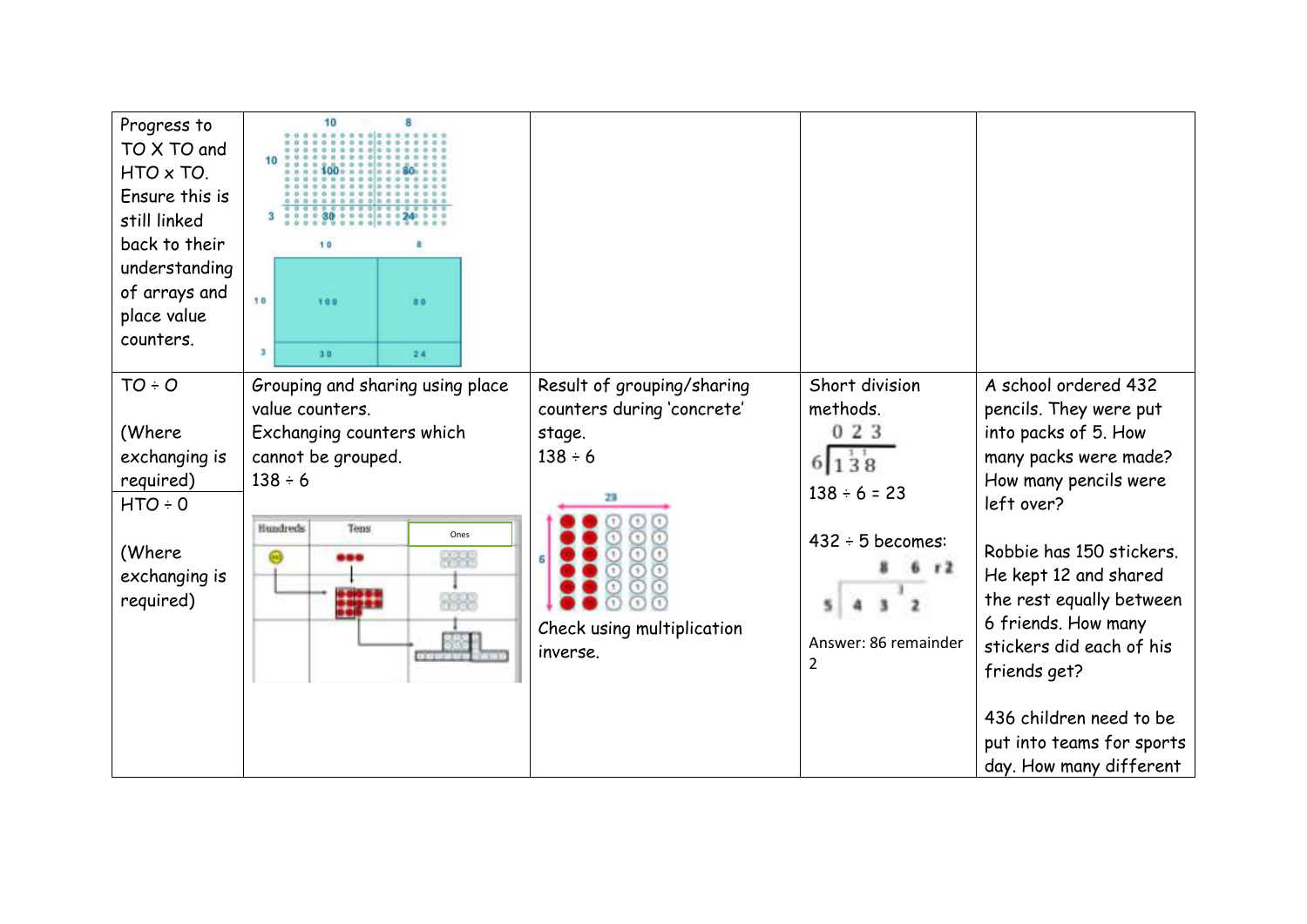|                         |                                                                | ways could the children<br>be grouped equally?                                                                                        |
|-------------------------|----------------------------------------------------------------|---------------------------------------------------------------------------------------------------------------------------------------|
|                         |                                                                | How many divisions can<br>you make which have a<br>remainder of 3? What<br>patterns do you notice?                                    |
|                         |                                                                | Which numbers between<br>100 and 150 have a<br>remainder of 1 when<br>they are divided by 2, 3,<br>4, 5 and 6? What do you<br>notice? |
| Sharing and<br>Grouping | Children are to continue to<br>explore division as sharing and |                                                                                                                                       |
|                         | grouping, and to represent                                     |                                                                                                                                       |
|                         | calculations on a number line                                  |                                                                                                                                       |
|                         | until they have a secure                                       |                                                                                                                                       |
|                         | understanding (See Year 3)                                     |                                                                                                                                       |

**Children should only use table facts with which they are fluent**

**Children should be given division questions that follow a logical progression**

- **1. The divided just over 10x the divisor, e.g. 84** ÷ 7
- **2. Dividend just over 10x the divisor when the divisor is a teen number, e.g. 173** ÷ **15**
- **3. Dividend over 100x the divisor, e.g. 840** ÷ 7
- **4. Dividend over 20x the divisor, e.g. 168** ÷ 7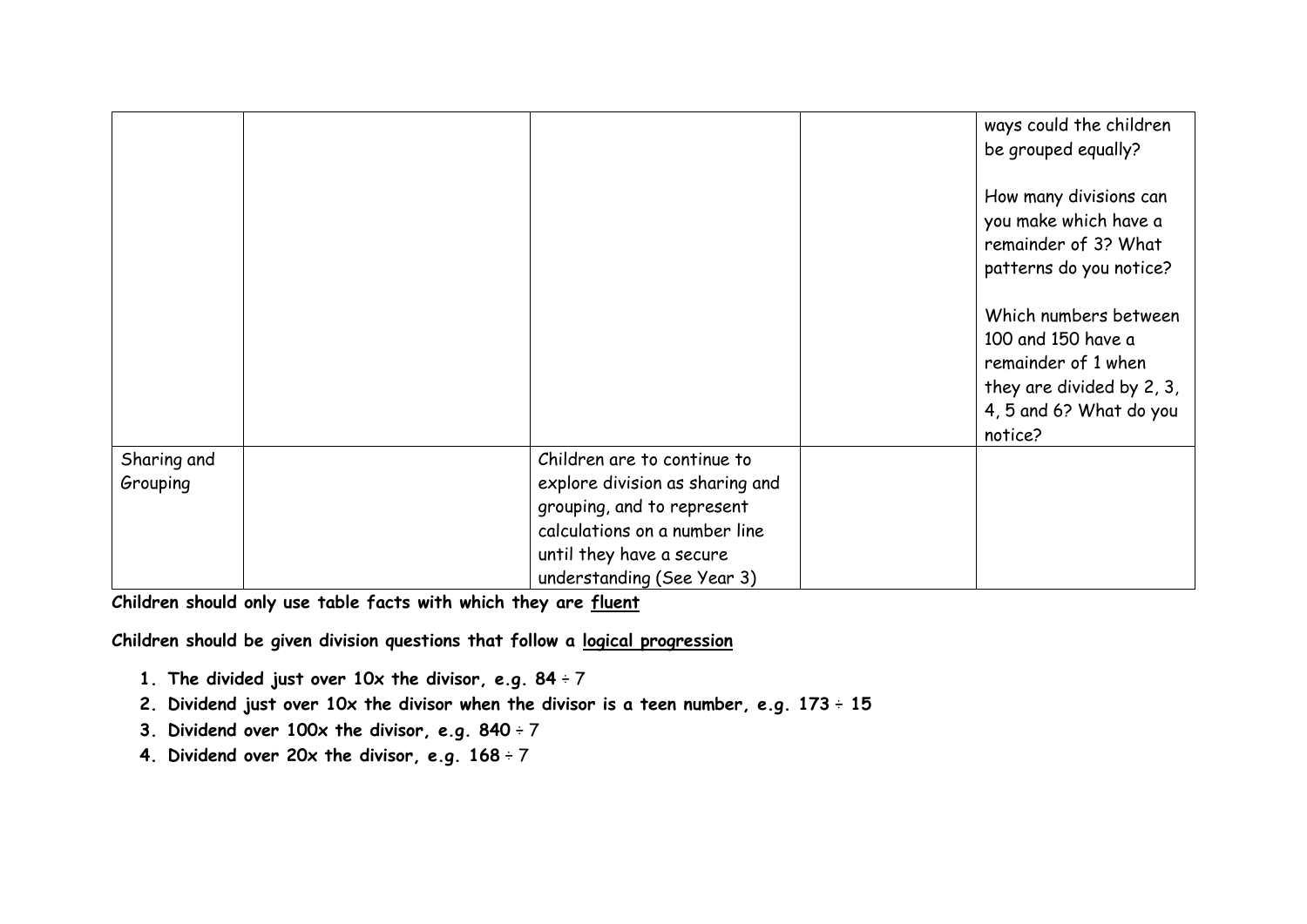

# *Calculation Policy Multiplication and Division – Upper Key Stage 2*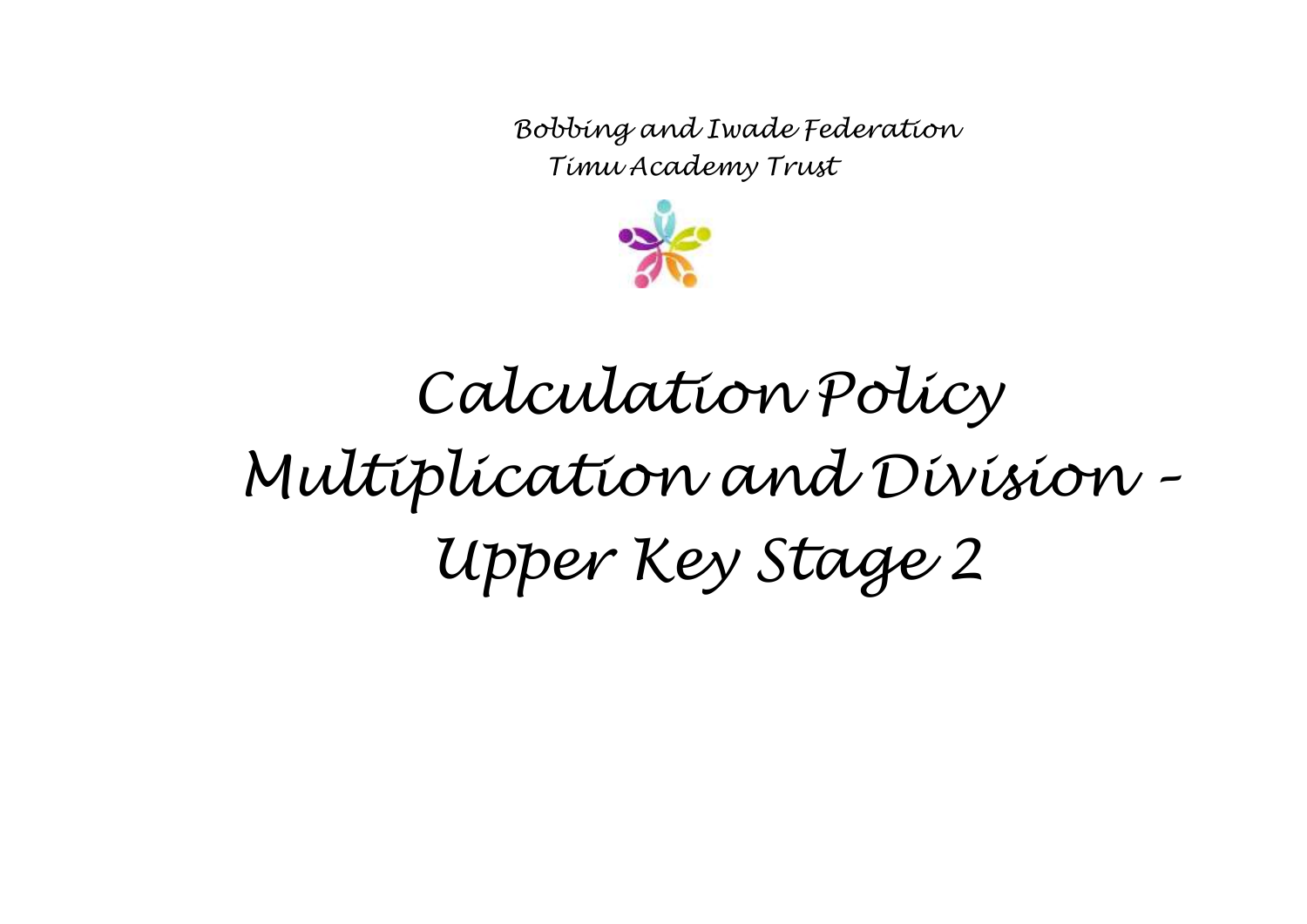- *The principal focus of mathematics in teaching in upper key stage 2 is to ensure that pupils extend their understanding of the number system and place value to include larger integers. This should develop the connections that pupils make between multiplication and division with fractions, decimals, percentages and ratio.*
- *At this stage, pupils should develop their ability to solve a wider range of problems, including increasingly complex properties of numbers and arithmetic, and problems demanding efficient written and mental methods of calculation. With this foundation in arithmetic, pupils are introduced to the language of algebra as a means for solving a variety of problems.*

| End of Year  | <b>Rapid Recall</b>                                                                                                               | <b>Mental Calculation</b>                                                                                                                                                                                                                     | Language                                                                              | Using and Applying                                                                                                                                                                                                                                                                                                                                                                                                                                            |
|--------------|-----------------------------------------------------------------------------------------------------------------------------------|-----------------------------------------------------------------------------------------------------------------------------------------------------------------------------------------------------------------------------------------------|---------------------------------------------------------------------------------------|---------------------------------------------------------------------------------------------------------------------------------------------------------------------------------------------------------------------------------------------------------------------------------------------------------------------------------------------------------------------------------------------------------------------------------------------------------------|
| Expectations |                                                                                                                                   |                                                                                                                                                                                                                                               |                                                                                       |                                                                                                                                                                                                                                                                                                                                                                                                                                                               |
| Year 5       | Related<br>decimal<br>facts for<br>tables.<br>e.g. $6 \times 7 =$<br>42<br>$0.6 \times 7 =$<br>$0.7 \times 6 =$<br>$4.2 \div 7 =$ | Count forwards or backwards in steps<br>of powers of 10 for any given number<br>up to 1, 000, 000<br>$\div$ x 10, 100 or 1000 including decimals                                                                                              | Prime<br>number<br>Composite<br>number<br>Common<br>factors<br>Square/cube<br>numbers | Solve problems involving multiplication and division<br>including using their knowledge of factors and<br>multiples, squares and cubes.<br>Solve problems involving addition, subtraction,<br>multiplication and division and a combination of these,<br>including understanding the meaning of the equals<br>sign.<br>Solve problems involving multiplication and division,<br>including scaling by simple fractions and problems<br>involving simple rates. |
| Year 6       |                                                                                                                                   | Perform mental calculations, including<br>with mixed operations and large<br>numbers, e.g. $3 \times 700 + 115 =$<br>Use estimation to check answers to<br>calculations and determine, in the<br>context of a problem, levels of<br>accuracy. |                                                                                       | Use their knowledge of the order of operations to<br>carry out calculations involving the four operations.<br>Solve addition and subtraction multi-step problems in<br>contexts, deciding which operations and methods to<br>use and why.<br>Solve problems involving the four operations including<br>interpreting remainders appropriately within the<br>context of the problem.                                                                            |

• *By the end of Year 6, pupils should be fluent in written methods for all four operations, including long multiplication and division, and in working with fractions, decimals and percentages*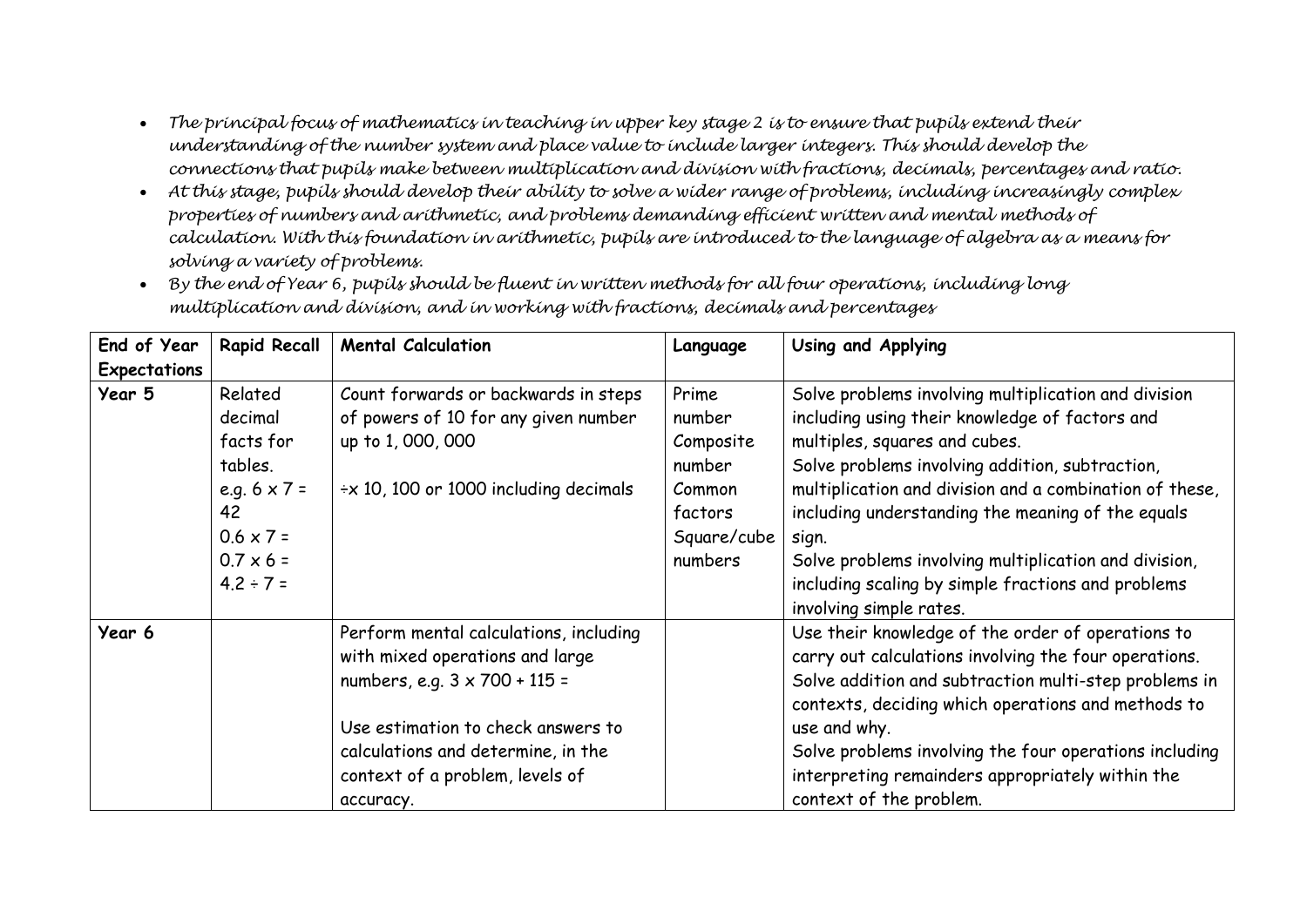| Year 5                                                                                  | Concrete                                                                                                                                                                                                   | Pictorial                                                                                                                                                                                                                                                           | Conceptual                                                                                                                                          | Using and Applying                                                                                                                                                                                                                                                                                                                     |
|-----------------------------------------------------------------------------------------|------------------------------------------------------------------------------------------------------------------------------------------------------------------------------------------------------------|---------------------------------------------------------------------------------------------------------------------------------------------------------------------------------------------------------------------------------------------------------------------|-----------------------------------------------------------------------------------------------------------------------------------------------------|----------------------------------------------------------------------------------------------------------------------------------------------------------------------------------------------------------------------------------------------------------------------------------------------------------------------------------------|
| Consolidate Year 4 formal<br>vertical method HTO $\times$ O<br>Lead to ThHTO $\times$ O | Refer to Year 4 (HTO $\times$<br>O) and extend the<br>process of using place<br>value counters to ThHTO<br>$\times$ O                                                                                      | Refer to Year 4 grid<br>method (HTO $\times$ O) and<br>extend to ThHTO $\times$ O                                                                                                                                                                                   | Refer to Year 4<br>vertical method (HTO<br>$\times$ O) and extend to<br>ThHTO $\times$ O<br>2741<br>16446<br>4.2<br>Answer: $2741 \times 6 = 16446$ | There are 5 kittens,<br>each weighing 1352g.<br>What is their total mass<br>in KG?<br>Use the digits 1 to 5.<br>Make a multiplication:<br>ThHTO $\times$ O. How many<br>products can you make<br>between 5000 and<br>5500?                                                                                                             |
| TO x TO                                                                                 | NB: Children working at<br>this level are expected<br>to have secured the use<br>of place value counters<br>to multiply by a 1-digit<br>number. Therefore, they<br>should proceed to<br>pictorial methods. | Grid method:<br>$47 \times 36 =$<br>1200<br>240<br>$\overline{7}$<br>40<br>$\mathbf x$<br>210<br>1200 210<br>30<br>$-42$<br>240<br>6<br>42<br>1692<br>Leading to expanded<br>vertical:<br>47<br>x 36<br>42(6x7)<br>240 (6x40)<br>210 (30x7)<br>1200 (30x40)<br>1692 | Compact method:<br>x36<br>282<br>1410<br>1692<br>Answer: $47 \times 36 =$<br>1692                                                                   | I saved £36 every week<br>for a year. At the end of<br>the year, I gave half of<br>it to charity. How much<br>money did I donate?<br>Try this with several<br>numbers: choose a prime<br>number greater than 3,<br>square it and divide the<br>answer by 12. Look at<br>the remainder. What do<br>you notice? Why does<br>this happen? |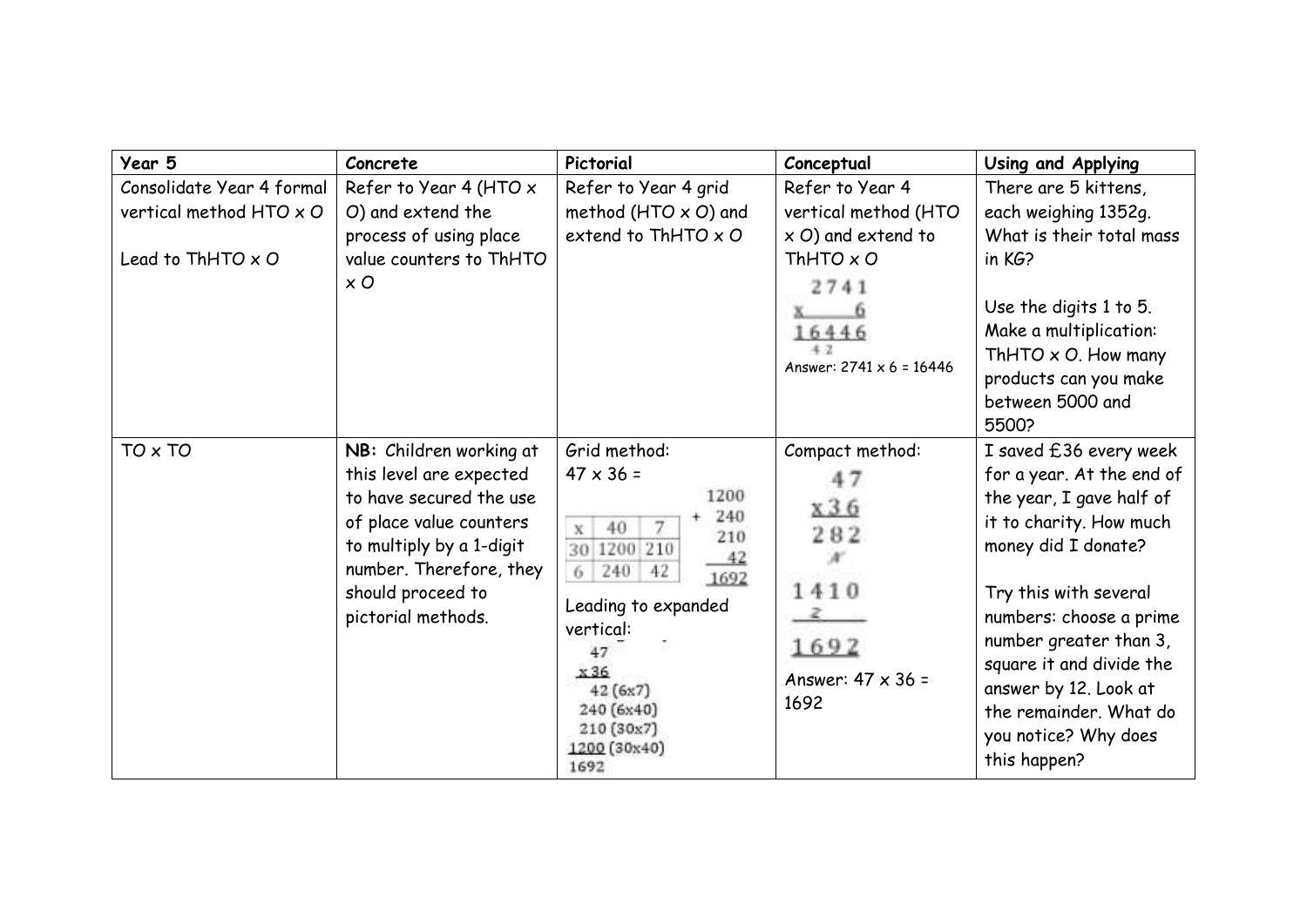| $HTO \times TO$                                                 | Follow processes shown<br>above $(TO \times TO)$                              | Grid method leading to<br>expanded vertical                                                                                                       | Compact method<br>124<br>x 26<br>$(6 \times 124)$<br>2480<br>$(20 \times 124)$<br>3224<br>Answer: $124 \times 26 = 3224$ | There are 24 bottles in a<br>crate. Each bottle has a<br>capacity of 720ml. What<br>is the total amount in<br>litres?<br>Make 5 different 2-digit<br>numbers, e.g. 56, 74, 31,<br>65, 83. Multiply them by<br>101. What do you notice?<br>What happens?   |
|-----------------------------------------------------------------|-------------------------------------------------------------------------------|---------------------------------------------------------------------------------------------------------------------------------------------------|--------------------------------------------------------------------------------------------------------------------------|-----------------------------------------------------------------------------------------------------------------------------------------------------------------------------------------------------------------------------------------------------------|
| $ThHTO \div O$<br>(Displaying remainders in<br>different forms) | Follow processes shown<br>in Year 4 HTO $\div$ O with<br>place value counters | Showing remainder as a whole number:<br>858r2<br>Answer: 858 remainder 2<br>Showing remainder as a fraction:<br>858r2<br>Answer 858 $\frac{2}{3}$ |                                                                                                                          | 6 people won £8724 on<br>the lottery. They spent<br>£650 on a party to<br>celebrate then shared<br>the rest. How much did<br>they each receive?<br>How m any divisions can<br>you create which leaves<br>a remainder of $\frac{4}{5}$ , $\frac{2}{3}$ etc |
| $HTO \div TO$<br>(Using factor pairs as<br>divisors)            | $558 \div 18 =$<br>Step 2: Divide by one of the factors                       | Step 1: Identify a pair of factors for the divisor, e.g. $18 = 3 \times 6$                                                                        |                                                                                                                          | Try this with several<br>numbers: choose a prime<br>number greater than 3,<br>square it and divide the<br>answer by 12. Look at<br>the remainder. What do                                                                                                 |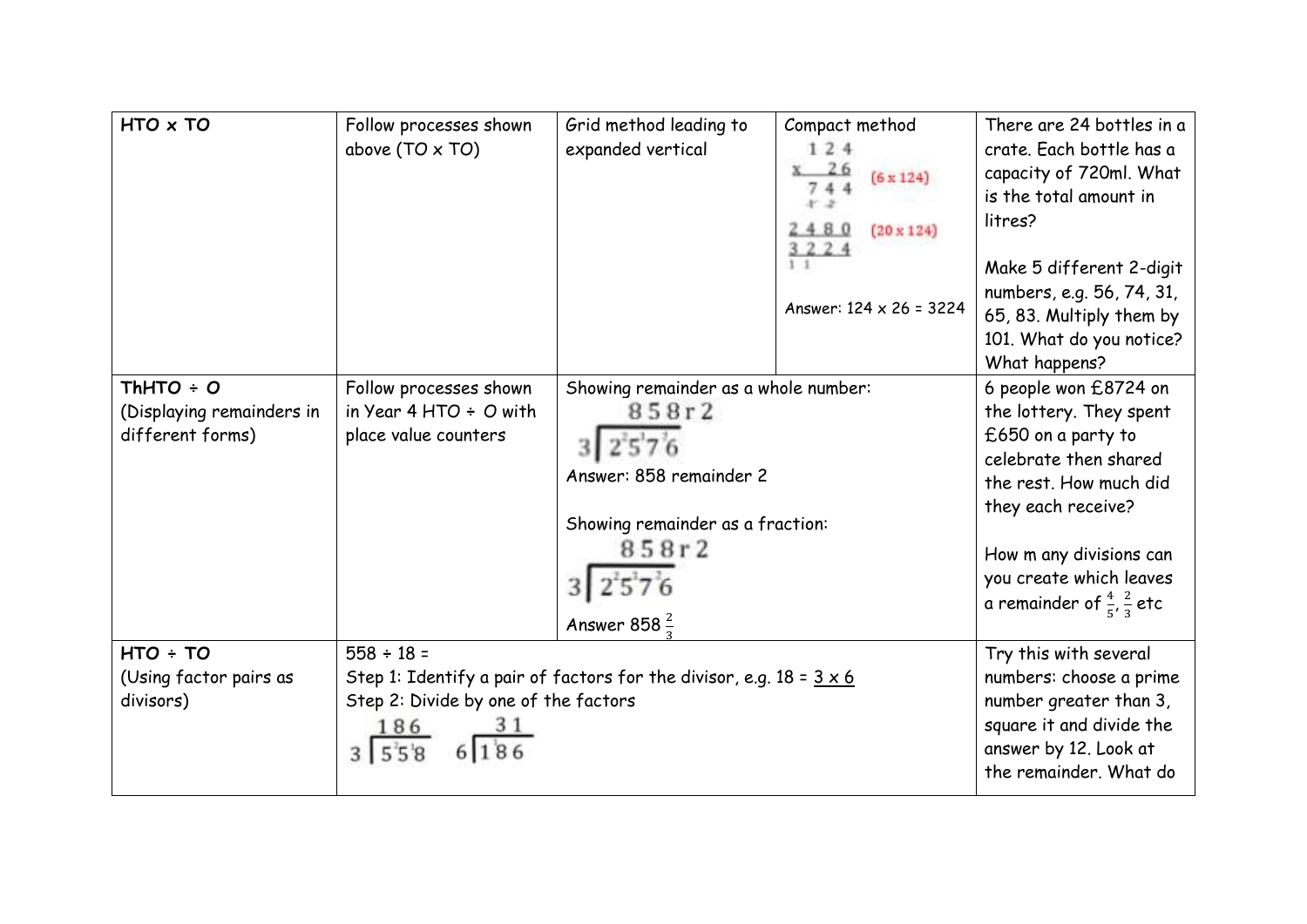|                                        | Step 3: Divide the answer by the other factor.<br>Answer: $558 \div 18 = 31$ |                                                           |                                                      | you notice? Why does<br>this happen? |
|----------------------------------------|------------------------------------------------------------------------------|-----------------------------------------------------------|------------------------------------------------------|--------------------------------------|
| $HTO \div TO$<br>(Beginning to look at | $558 \div 18 =$                                                              | Using a tool kit of known facts to find efficient chunks. |                                                      |                                      |
| chunking as a precursor                | Tool kit. I know that:                                                       |                                                           | \$15B                                                |                                      |
| to long division)                      | $10 \times 18 = 180$                                                         |                                                           | $-360$ (20 x 18)                                     |                                      |
|                                        | So                                                                           |                                                           | 198<br>$-180$ $(10 \times 18)$                       |                                      |
|                                        | $5 \times 18 = $                                                             |                                                           | 18                                                   |                                      |
|                                        | $20 \times 18 = $                                                            |                                                           | $-18$<br>$(1 \times 18)$                             |                                      |
|                                        | $100 \times 18 = $                                                           |                                                           |                                                      |                                      |
| Year 6                                 | Concrete                                                                     | Pictorial                                                 | Conceptual                                           | Using and Applying                   |
| Multiply multi-digit                   | 124                                                                          | 1735                                                      |                                                      | Use similar examples                 |
| numbers up to 4 digits by              | $x = 26$<br>$(6 \times 124)$                                                 | 43<br>$(3 \times 1735)$                                   |                                                      | (See Year 5) adjusting to            |
| a 2-digit whole number                 |                                                                              | 5205<br>ネイオ                                               |                                                      | context as appropriate.              |
| using the efficient                    |                                                                              | 69400                                                     |                                                      |                                      |
| written method of                      | 2480<br>$(20 \times 124)$<br>3224                                            | $(40 \times 1735)$                                        |                                                      |                                      |
| multiplication                         |                                                                              | 74605                                                     |                                                      |                                      |
|                                        |                                                                              |                                                           |                                                      |                                      |
|                                        | Answer: $124 \times 26 = 3224$                                               | Answer: $1735 \times 43 = 74605$                          |                                                      |                                      |
| Divide numbers up to 4                 | $432 \div 15$ becomes                                                        | $432 \div 15$ becomes                                     | $432 \div 15$ becomes                                | There are 432 guests at              |
| digits by a 2-digit whole              | 8r12                                                                         |                                                           | $\overline{\mathbf{3}}$<br>5 <sub>4</sub><br>$2 - 0$ | a wedding. Each table at             |
| number using the                       | 1<br>5                                                                       | s                                                         |                                                      | dinner seats 15 people.              |
| efficient written method               |                                                                              | 15×20                                                     |                                                      | How many tables are                  |
| of long division, and                  |                                                                              |                                                           |                                                      | needed?                              |
| interpret remainders as                |                                                                              | 25 <sub>1</sub>                                           | $\mathbf{z}$                                         |                                      |
| whole number remainders,               |                                                                              |                                                           | $\mathbf{z}$                                         | A farmer had 450 eggs.               |
| fractions, or by rounding              |                                                                              |                                                           |                                                      | 18 smashed so he put the             |
| as appropriate for the<br>context.     | Answer: 28 remainder 12                                                      | Answer: $28\frac{4}{5}$                                   | Answer: 28.8                                         | rest into boxes of 15.               |